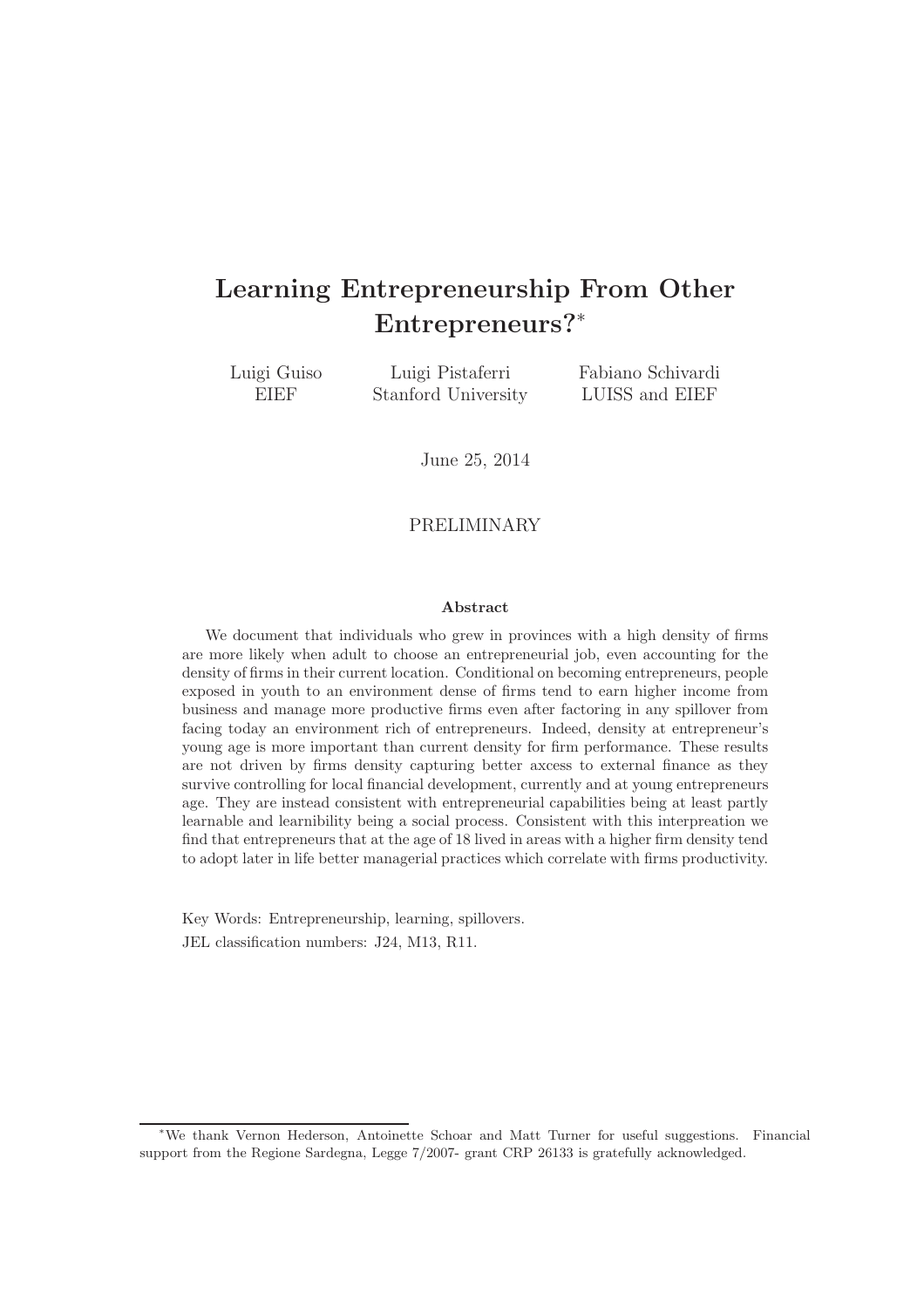# 1 Introduction

Who becomes an entrepreneur? The answer economists give to this question is that individuals choose their occupation by comparing the costs and benefits of alternative jobs. In the classical [Lucas \(1978](#page-31-0))[/Rosen \(1982\)](#page-31-1) model of occupational choice, individuals with greater managerial skills - defined as the ability to extract output from a given combination of capital and labor - will sort into entrepreneurship because the return from managing a firm exceeds the wage they can earn working as employees. While entrepreneurial skills can be interpreted more broadly to include, for instance, the ability to manage (and stand) risk and that of identifying and assessing the economic potential of a new product or process, it is unclear how people obtain these skills. Are they innate characteristics or are instead acquired through learning? And if so, how?

Distinguishing between these two sources of entrepreneurial skills is of practical importance. If entrepreneurial ability is innate, then its distribution should not differ substantially across populations and much of the observed differences in entrepreneurship across countries or regions within countries should be traced to factors that facilitate or discourage people with entrepreneurial abilities to set up a firm - such as the availability of capital. Fostering entrepreneurship then requires removing these obstacles. If instead managerial abilities can be acquired through learning, differences in entrepreneurship can partly reflect differences in learning opportunities across countries or regions and the constraints to entrepreneurship are induced by learning frictions. Fostering entrepreneurship requires improving the learning process.

In this paper we investigate whether selection into entrepreneurship and entrepreneurs' success are affected by learning opportunities. While individuals can learn how to become an entrepreneur and how to be a successful one ) in a variety of ways (from parents, friends, schools, etc.) and at different stages of their life cycle, we look at one specific channel: learning from one's environment during formative years (adolescence). Arguably, for a young individual growing up in Silicon Valley it should be easier than elsewhere to learn how to set up and run a firm because the high concentration of entrepreneurial activities in the area provides many direct or indirect learning opportunities. We study whether these intuitive predictions receive empirical support. In particular, we test whether firm density in the location where individuals grow up affect the choice of becoming an entrepreneur and the subsequent performance as an entrepreneur.

We study these questions using a variety of data sets. The first is a sample of Italian entrepreneurs actively managing a small incorporated firm (the *Associazione Nazionale*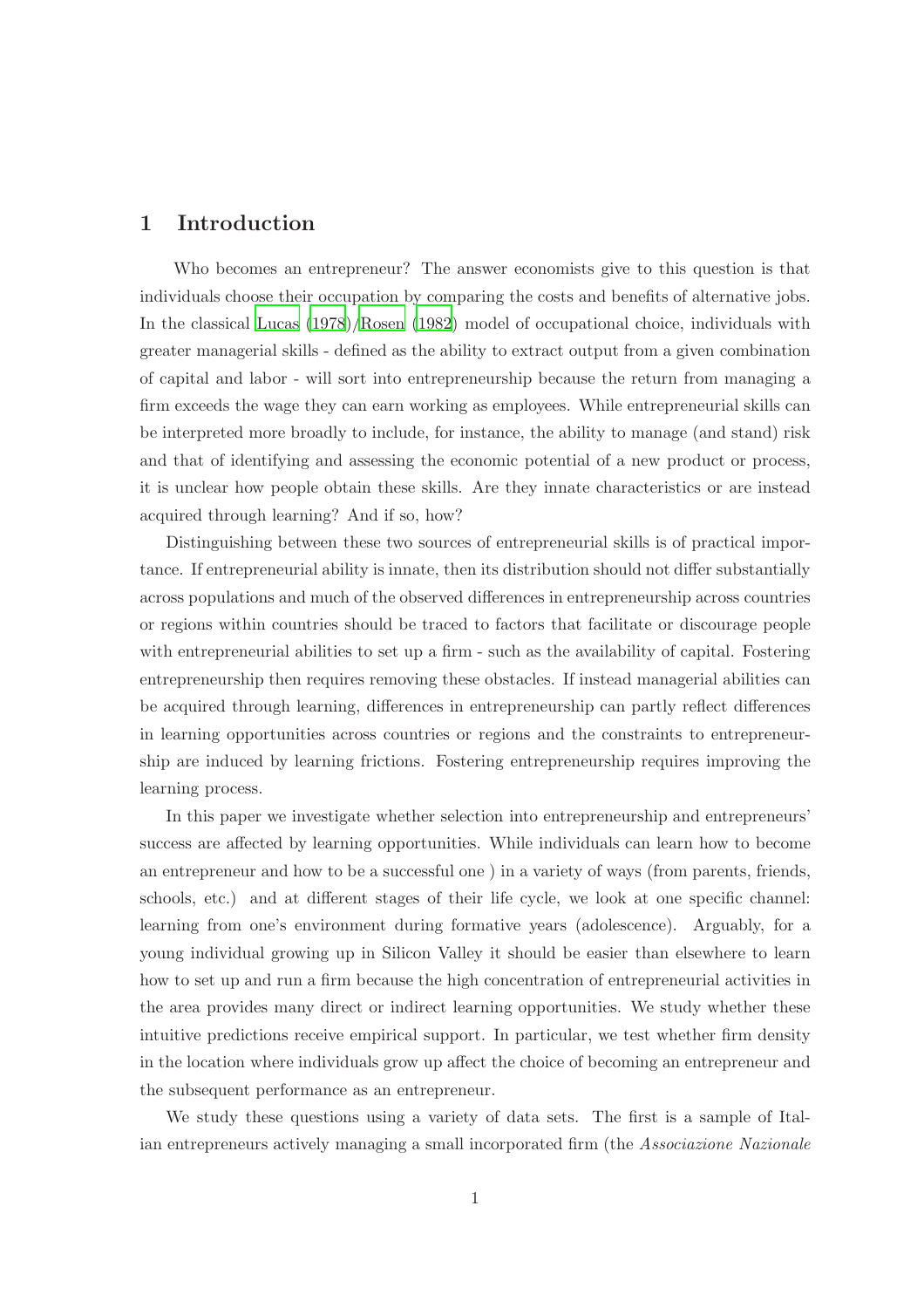*delle Imprese Assicurative,* or ANIA sample). It contains detailed information on the entrepreneur's place of birth, current location and location at age 18 (which we term the "learning age"), besides a rich set of demographic variables. We match these entrepreneurs with their firms' balance sheet data and thus obtain measures of firm total factor productivity and sales per worker. This allows us to test one of the implications of the learning ability model: firms' productivity should be increasing in firm density in the place where the entrepreneur was at learning age, controlling for the current density. Because this dataset only includes entrepreneurs, it cannot be used to test the other implication of the learning model, i.e., that all else equal, learning opportunities should increase the odds of selecting into entrepreneurship. A second dataset we use (the *Survey of Household Income and Wealth*, or SHIW sample) overcomes this problem. SHIW contains data for a representative sample of the Italian population, reporting, for each participant in the survey, type of occupation, demographics (including current place of residence and birth) and data on personal income distinguished by source - such as income from entrepreneurial activity. However, it has no detailed information on the firm these people work for or manage (besides size). Hence, the two dataset nicely complement each other. Finally, to investigate further and more directly which entrepreneurial abilities are learned through exposure to other firms earlier in life, we supplement the ANIA survey with measures of managerial practices collected using the methodology pioneered by [Bloom and Van Reenen \(2010b](#page-29-0)). If exposure to a larger set of firms allows one to learn superior managerial practices, then entrepreneur who grew up in high-firm-density locations should rely on better managerial practices.

Consistent with the learning model we find that individuals who grew up in a location with a higher entrepreneuirial density are indeed more likely to become entrepreneurs. This result holds independently of whether we use a broader definition of entrepreneur (one that also includes the self-employed) or a narrower one that only features individuals running an incorporated business. Our finding holds while controlling for the firm density in the current location (reflecting thick-market externalities) and also for measures of current access to external finance in the local market were the firm is located and in the location of the entrepreneur at learning age. The effect is sizable: with the broader definition of entrepreneur, one standard deviation increase in ED at learning age increases the change of becoming an entrepreneur by 1.5 percentage points, around 8% of the sample mean.

When we look at variation in performance among entrepreneurs, we find that those who faced a higher firms density at learning age earn a higher income from business and run a larger firm. This finding is consistent with the idea that entrepreneurial abilities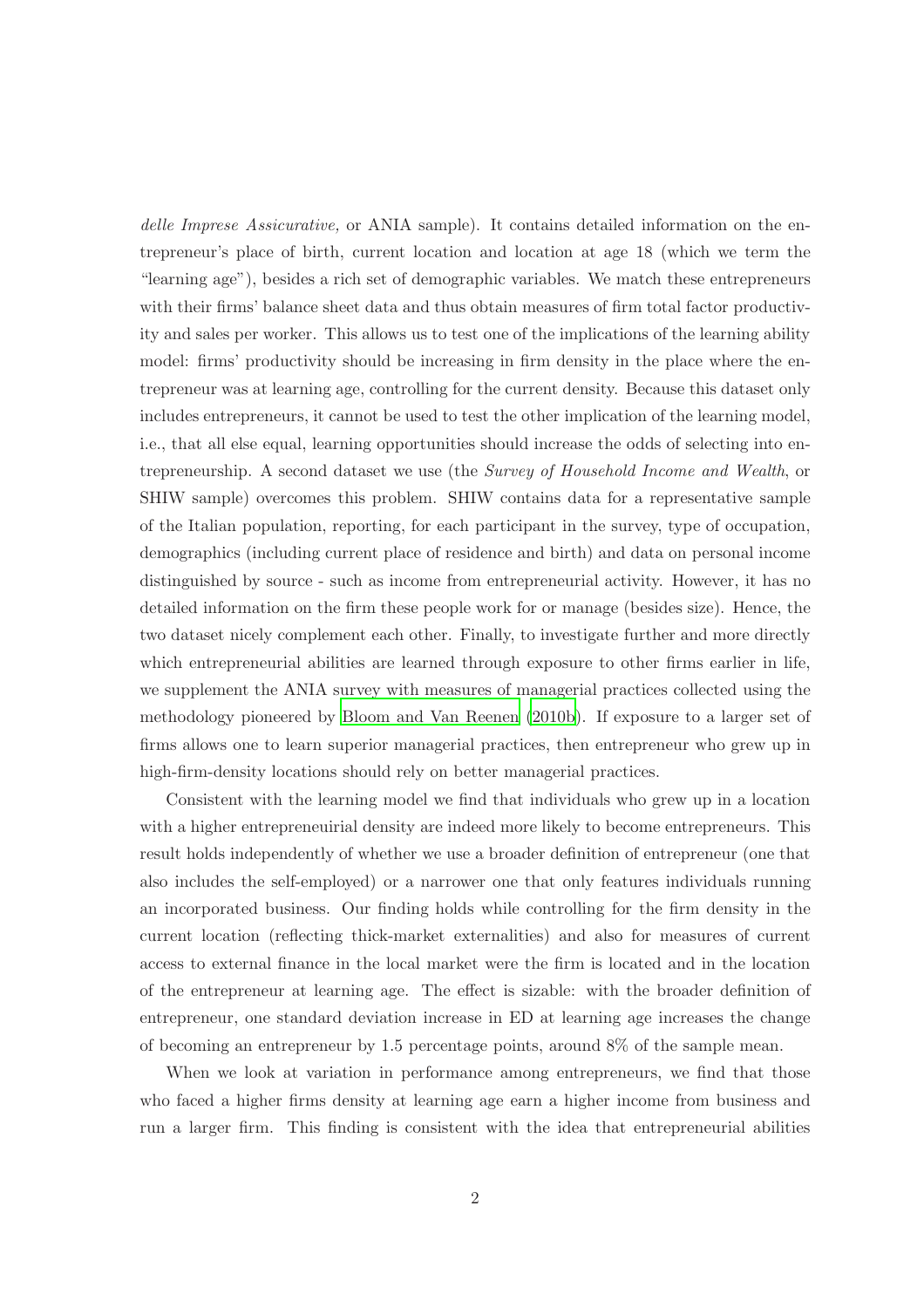can be acquired and that acquisition occurs through exposure to a richer entrepreneurial environment. A one standard deviation increase in firm density at learning age results in a 8% higher income. Because the SHIW only reports where a person was born and where he currently lives, this result is obtained under the assumption that an individual at learning age was located in the same place where he was born, thus inducing some measurement error in the firms density at learning age.<sup>[1](#page-3-0)</sup> The other sample is free from this problem and in addition allows to retrieve measures of firms productivity. In this sample we find that firms run by entrepreneurs who faced a higher firm density at learning age have currently a higher total factor productivity and higher output per worker. Remarkably, the elasticity of entrepreneurial quality to ED is very close in the two datasets, although the sample and the variables used to measure entrepreneurial it are different.

In our data set there are two reasons why individuals living in a given province were exposed, at learning age, to different learning opportunities. First, they are of different age. Second, they grew up in different places. Hence, identification relies on two sources of variation: (a) differences over time in firm density for people of different age currently living in the same province where they grew up (stayers); (b) cross-province differences in firm density for people of the same age who grew up in a different province from the one they currently live (movers).[2](#page-3-1) As we will show, focusing on the sample of movers addresses a series of endogeneity issues that can arise from the serial correlation in current ED and ED at learning age for entrepreneurs that did not move. Our results are even stronger when focusing on the sample of movers. Finally, the double source of variability also allows us to test for, and disregard, the possibility that our ED indicator is proxying for other potential determinants of entrepreneurship, in particular genetic differences across locations.

The final question we address is which aspects of entrepreneurship are more prone to be learned. Modern literature on entrepreneurship argues that being an entrepreneur requires a variety of skills.<sup>[3](#page-3-2)</sup> Classical theories of entrepreneurship stress the role of personal traits, in terms of the ability to innovate [\(Schumpeter, 1911](#page-31-2)) and to bear uncertainty and risk [\(Knight](#page-30-0), [1921;](#page-30-0) [Kihlstrom and Laffont, 1979](#page-30-1)). These features of entrepreneurship have probably an important innate component and is still unclear whether they can be learned. On the other hand, managerial capabilities are more likely to be learned. We therefore test whether entrepreneurs who grew up in high firm-density provinces adopt better managerial

<sup>1</sup>This measurement error is likely to be small; from the Ania dataset we calculate that 85% of people born in a given province are still in that provice at learning age.

<span id="page-3-1"></span><span id="page-3-0"></span><sup>2</sup>An Italian province is an administrative unit approximately equivalent to a US county.

<span id="page-3-2"></span><sup>3</sup>For example, [Lazear \(2005](#page-31-3)) shows that MBAs with a more balance set of skills (lower variance in exam grades) are more likely to become entrepreneurs.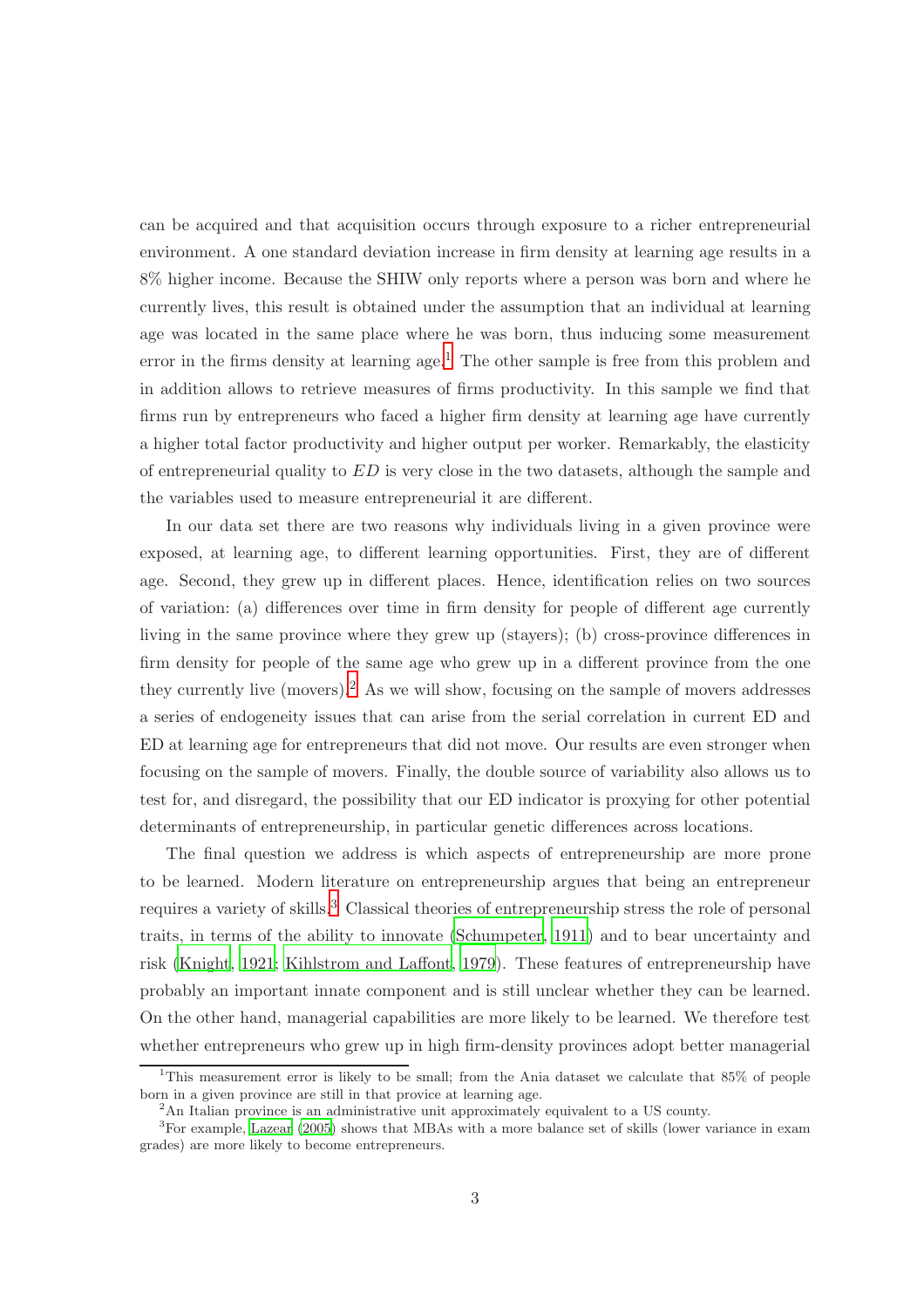practices and develop traits that are traditionally associated with entrepreneurship. We do find some evidence that entrepreneurs who grew up in high firm-density locations adopt better managerial practices, although the effect in not precisely estimated. On the other hand, we find no evidence that exposure to firms at learning age affects the traits that have been traditionally associated with entrepreneurship, such as risk aversion, aversion to ambiguity, self-confidence and optimism. These traits are either learned early in life, possibly within the family [\(Dohmen et al., 2012\)](#page-29-1), or are innate. We also find no evidence that entrepreneurial density at learning age affects innovation capacity, suggesting that also this key aspect of entrepreneurship is less prone to learning.

The rest of the paper proceeds as follows. In Section [2](#page-4-0) we relate our work to the vast literature on entrepreneurship. In Section [3](#page-6-0) we lay down a simple model of entrepreneurial choice allowing for learning and obtain two testable predictions: higher learning opportunities shift to the right the initial distribution of entrepreneurial talent and a) increase the chance that an individual becomes an entrepreneur; b) raise the ability of those who select into entrepreneurship. We discuss also how to operationalize opportunities to learn entrepreneurial ability. In Section [4](#page-10-0) we discuss our identification strategy and present the data in Section [5.](#page-13-0) Results are shown in Section [6,](#page-17-0) first for the SHIW and then for the ANIA sample. Section [7](#page-24-0) shows the evidence on managerial practices and traits and Section [8](#page-28-0) concludes.

# <span id="page-4-0"></span>2 Relation to the Literature

There is a vast literature on the determinants of the choice to become an entrepreneur and of entrepreneurial success.[4](#page-4-1) Our approach, relating entrepreneurial outcomes to the entrepreneurial density (*ED* henceforth) of the location where the would-be entrepreneur was living when young, adds to several current debates in entrepreneurship.

First, we contribute to the literature on the determinants of occupational choice. There is clear evidence that offsprings of entrepreneurs are more likely to become entrepreneurs than offsprings of employees. [Parker \(2009](#page-31-4)) surveys this literature and distinguishes among five hypotheses: (i) inheritance of the family business; (ii) relaxation of liquidity constraints (iii) learning general entrepreneurial skills (iv) industry- or firm-specific skills, possibly including access to the business network of parents, and (v) correlated preferences between parents and their offspring, possibly enhanced by role modeling. He concludes that the evidence supplies some support for hypotheses (iii), (iv),  $(v)$ , consistent with the idea that

<span id="page-4-1"></span><sup>4</sup> See [Parker \(2009](#page-31-4)) for a comprehensive survey.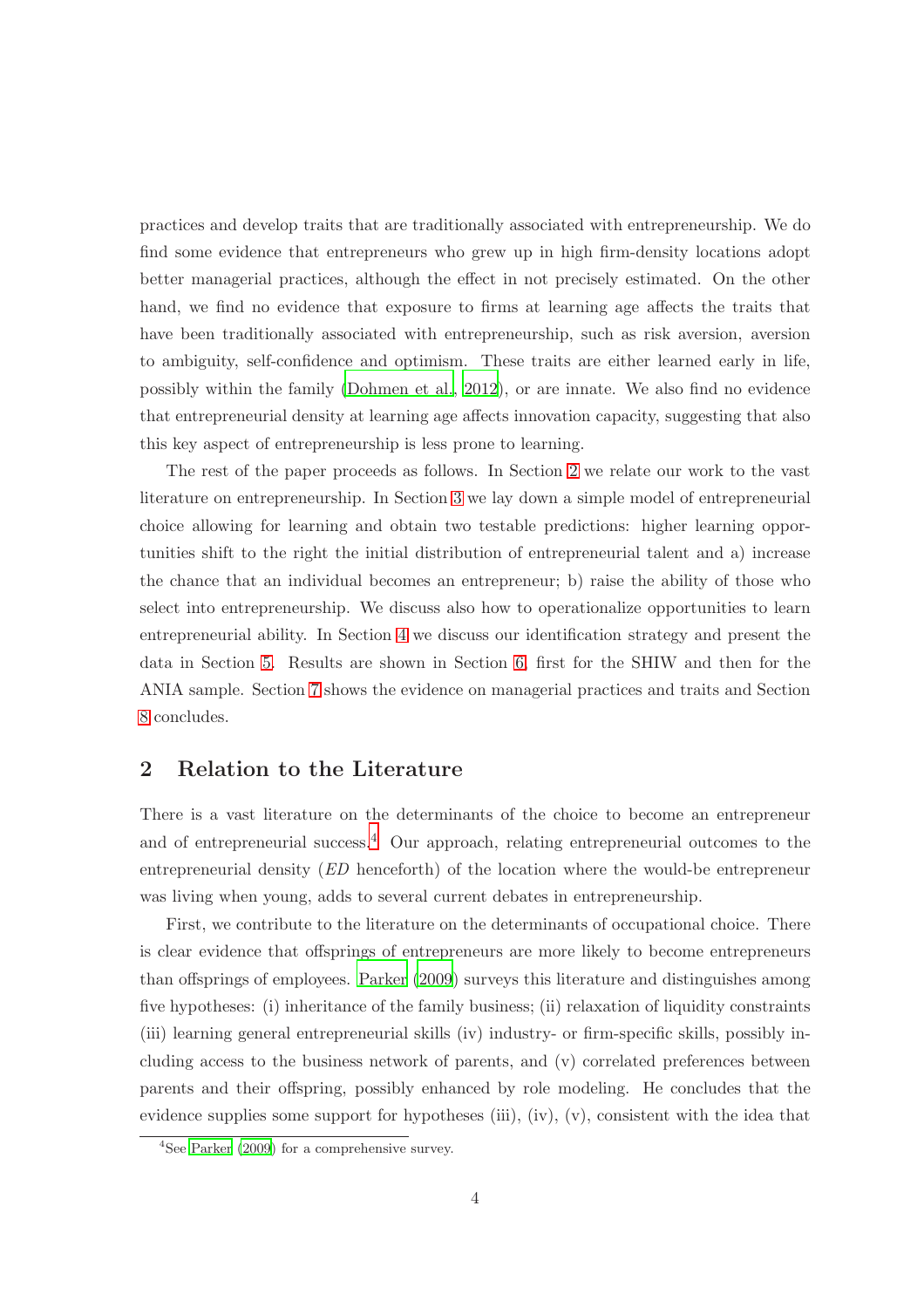entrepreneurship is at least partially transmittable and, possibly, learnable. Of course, intergenerational correlations in occupational choice do not distinguish between the genetic and the social component of parents-offsprings transmission of entrepreneurial attitudes. Some [recent work has addressed this issue using twin studies.](#page-31-5)<sup>[5](#page-5-0)</sup> Lindquist, Sol, and van Praag [\(2012\)](#page-31-5) use adoptees to test the role of nature versus nurture in transmitting entrepreneurship. They show that the effect of adoptive parents are twice as large as those of the biological parents. Other twin studies confirm a larger role of "nurture" relative to "nature" in determining the choice to become an entrepreneur [\(Nicolaou et al.](#page-31-6), [2008;](#page-31-6) [Zhang et al., 2009;](#page-32-0) [Nicolaou and Shane](#page-31-7), [2010\)](#page-31-7). Our work contributes to this literature by showing that not only the family, but also the local economic environment in which a person grows up affects the choice to become an entrepreneur. We show that growing up in a high *ED* area contributes to accumulate entrepreneurial skills, which increases the supply of entrepreneurs.

An alternative channel through which *ED* may affect the supply of entrepreneurs is role modelling: in high *ED* areas individuals may develop a taste for being an entrepreneur. [Lindquist, Sol, and van Praag \(2012](#page-31-5)) find that the intergenerational transmission is stronger from a parent to an offspring of the same gender, a fact that they interpret in terms of role modelling. Needless to say, role modelling can also be transmitted through the social environment and could explain our findings on the likelihood of becoming an entrepreneur. However, in itself it cannot explain the higher ability of entrepreneurs who grew up in denser area. If anything, role modelling should encourage relatively less able individuals to become entrepreneurs, thus lowering the average ability of entrepreneurs.

There is also a growing literature that studies the effects of networks on entrepreneurship, reviewed among others in [Hoang and Antoncic \(2003](#page-30-2)). Most of this work finds that local networks do help entrepreneurial activity. [Michelacci and Silva \(2007](#page-31-8)) attribute to the importance of local networks the fact that entrepreneurs tend to be less mobile than employees. Compared to this work, we show that the *ED* one is exposed to when young remains a significant determinant of entrepreneurial success in adulthood. This holds after controlling for current *ED* and even among movers, for whom the original network is less likely to have an independent effect today. This implies that the network effect is not confined to supplying useful inputs today (knowledge spillovers, infirmation dissemination and thus easier access to credit, customers, inputs) but also contributes to improve the entrepreneurial ability. In fact, its effects survive to being severed from the network itself.

<span id="page-5-0"></span> ${}^{5}$ See [Sacerdote \(2011\)](#page-31-9) for a recent survey.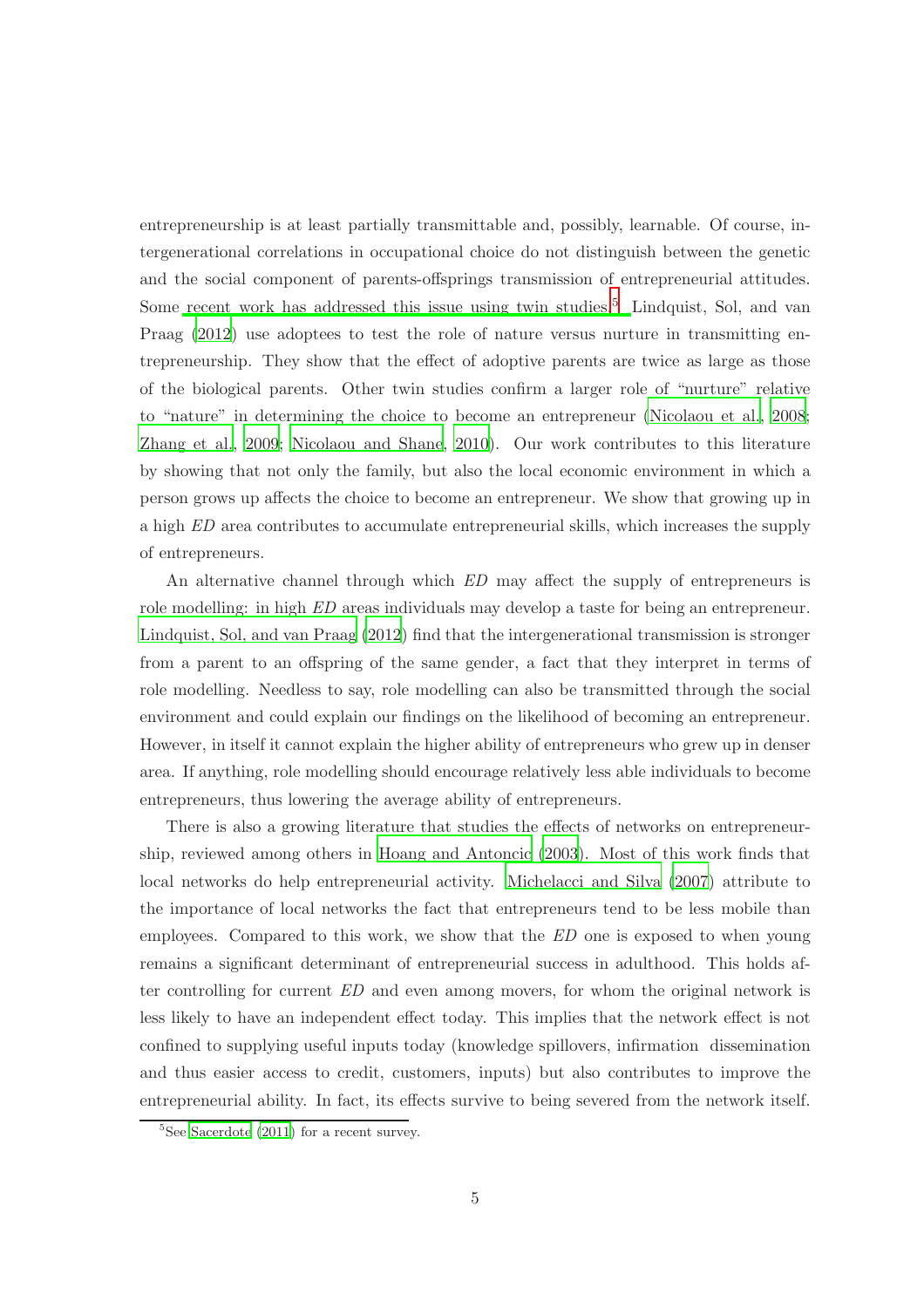This idea is confirmed by some recent work on return immigrants, who are more likely than non migrants to start a business even if they have lost access to their original social network while oversees [\(Wahba and Zenou](#page-32-1), [2012\)](#page-32-1).

We also contribute to the vast literature on local externalities [\(Cingano and Schivardi](#page-29-2), [2004;](#page-29-2) [Duranton and Puga, 2004b;](#page-30-3) [Rosenthal and Strange, 2004b](#page-31-10)). In particular, our approach singles out one specific external effect: learning from others. Within the entrepreneurship literature, [Glaeser, Kerr, and Ponzetto \(2010\)](#page-30-4) document that area-sectors with lower average initial firm size record higher employment growth in subsequent years. They show that the evidence is consistent with heterogeneity in both entry costs and in the supply of entrepreneurs. We find evidence for the second motive and provide an explanation for it: in areas with more firms to begin with it is easier to accumulate entrepreneurial skills. [Giannetti and Simonov \(2009\)](#page-30-5) study the correlation between entrepreneurial density at the municipality level and the propensity to become an entrepreneur, finding a positive correlation after accounting for a large set of potentially correlated effects. Differently from us, they correlate entrepreneurial outcomes with current density, rather than density at learning age. Their strategy is therefore unable to separate learning effects from other contemporaneous spillovers.

Methodologically, our approach is related to a small labor/geography literature on wage city premia. Glaeser and Maré  $(2001)$  first showed that a fraction of the urban wage premium - the extra wage that workers earn when moving to a city– stays with them when they move back to a rural area. They interpret this as evidence that workers accumulate human capital while in cities. This evidence based on US data has been confirmed and extended by [De la Roca and Puga \(2013\)](#page-29-3) for Spain and [Matano and](#page-31-11) Naticchioni [\(2012](#page-31-11)) for Italy. Compared to these papers, we focus on entrepreneurs and consider a specific period of life in which learning should be particularly important. Moreover, we use ED as indicator of learning opportunities, rather than densely versus sparsely populated areas.

# <span id="page-6-0"></span>3 Learning, Entrepreneurial Ability and Occupational Choice

In this section we provide a simple analytical framework to analyze the effects of heterogeneity in learning possibilities across locations and then discuss our measure of learning opportunities.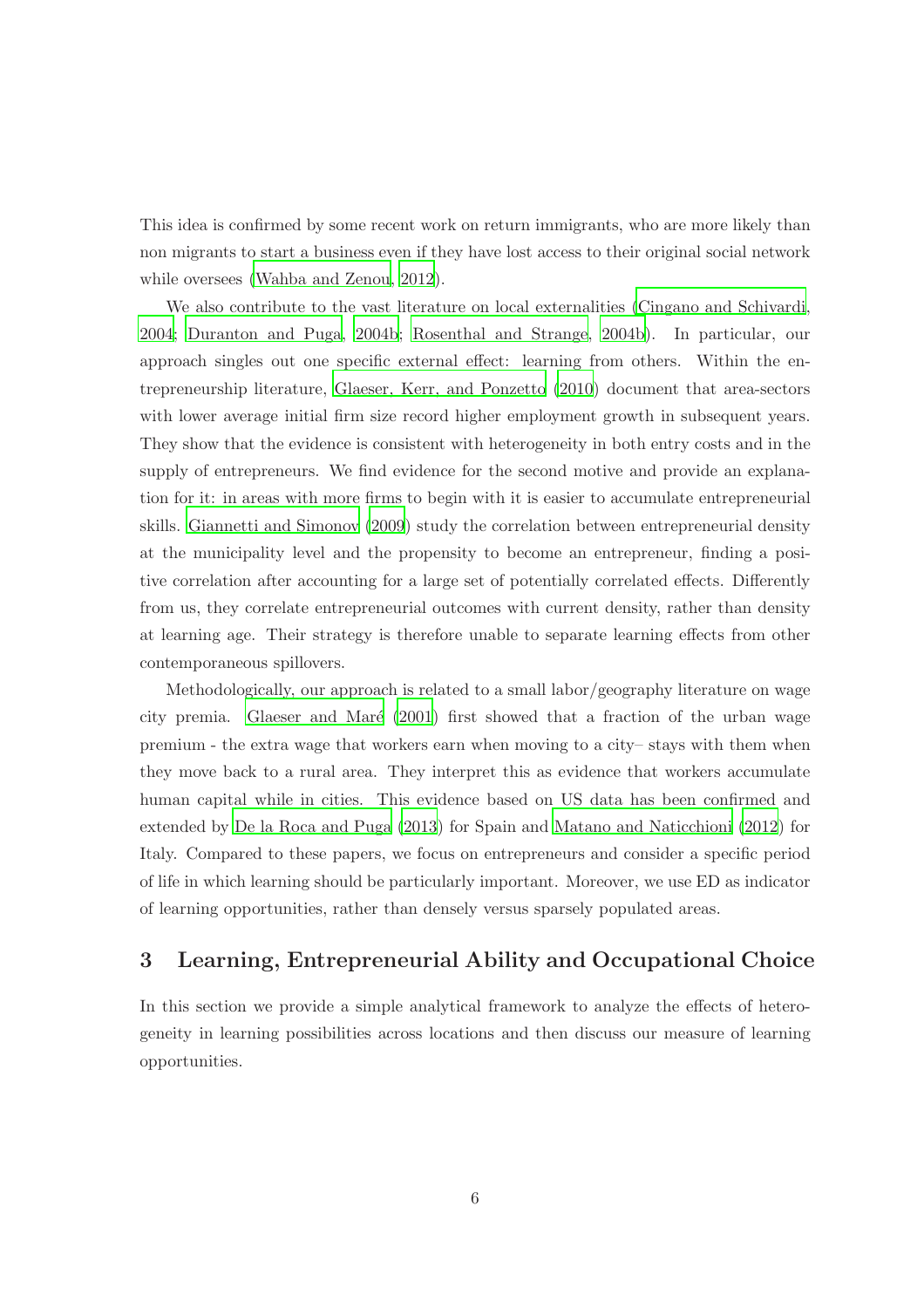#### 3.1 Modelling Learning Opportunities

We use the occupational choice model of [Lucas \(1978\)](#page-31-0), as modified by [Guiso and Schivardi](#page-30-7) [\(2011\)](#page-30-7), to allow for multiple locations and an entry costs. We illustrate the model briefly to derive some empirical predictions and refer the interested reader to [Guiso and Schivardi](#page-30-7) [\(2011\)](#page-30-7) for details. The economy is comprised of N locations, each with a unit population of workers, who can choose to be employee at the prevailing wage or to become entrepreneur. An entrepreneur combines capital and labor to produce output with a decreasing returns to scale technology and is the residual claimant. That is, entrepreneurial income is:

$$
\pi(x) = xg(k, l) - rk - wl - c \tag{1}
$$

where x is entrepreneurial ability, k capital, l labor, r the rental price of capital,  $w$  the wage and  $c$  a fixed entry cost. The rental price and the wage are equalized across locations. Entrepreneurial talent is drawn from a random variable  $\tilde{x}$  distributed according to a distribution function  $\gamma(x, \lambda_i)$  over the support  $(\underline{x}, \overline{x}), 0 \leq \underline{x} < \overline{x} \leq \infty$ , with corresponding cumulative distribution function  $\Gamma(x, \lambda_i)$ ,  $i = 1, ..., N$ . The parameter  $\lambda$  is a shifter of the distribution of talent. It represents the learning opportunities that characterize each loca-tion.<sup>[6](#page-7-0)</sup> We assume that  $\partial \Gamma/\partial \lambda < 0$ :  $\lambda$  shifts the probability distribution to the right in the first order stochastic dominance sense. Hence, individuals who grow in a high  $\lambda$  region have a higher entrepreneurial talent.

As in [Lucas \(1978\)](#page-31-0), the model implies that individuals with ability above a given threshold will become entrepreneurs, as entrepreneurial profits monotonically increase with ability. Given a threshold z, the probability of becoming an entrepreneur is  $prob(x > z)$  $1 - \Gamma(z, \lambda)$ . Because:

<span id="page-7-1"></span>
$$
\frac{d(1 - \Gamma(z, \lambda))}{d\lambda} = -\frac{\partial \Gamma(z, \lambda)}{\partial \lambda} > 0.
$$
 (2)

equation [\(2\)](#page-7-1) implies that it is more likely that an individual turns into entrepreneurship in regions with higher  $\lambda$ . This simply states that where there are more learning opportunities, and therefore entrepreneurs are on average more capable, more people will become entrepreneurs.

Implication 1 *The probability that an individual chooses to become an entrepreneur is increasing in* λ*.*

<span id="page-7-0"></span><sup>&</sup>lt;sup>6</sup>Of course,  $\lambda$  might be any shifter of the distribution of talents. Distinguishing learning from other possible explanations will be the main task of the empirical analysis.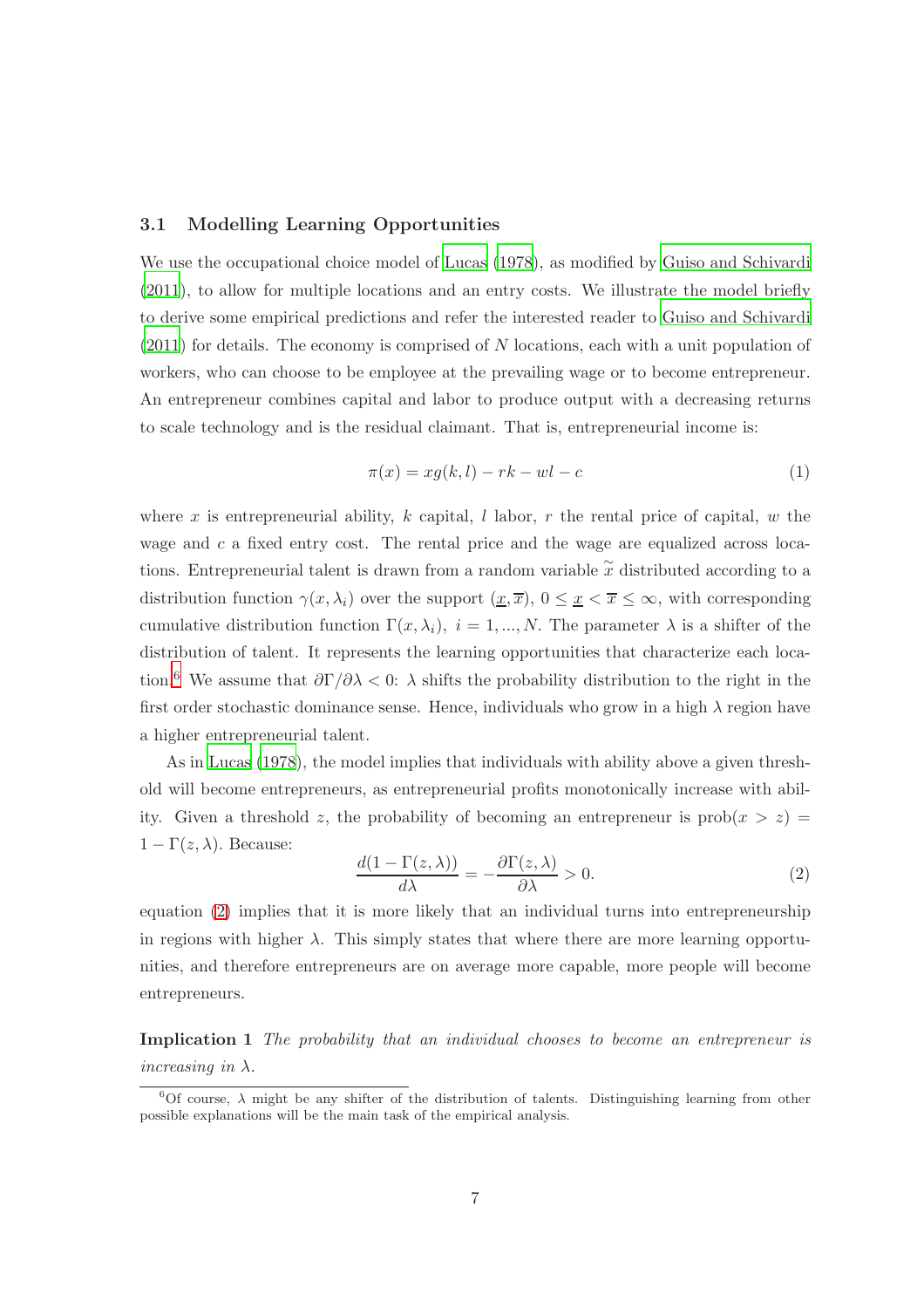The average entrepreneurial ability is the expected value of  $x$  conditional on being an entrepreneur:

$$
E(x|z,\lambda) = \frac{\int_{z}^{\overline{x}} x\gamma(x,\lambda)dx}{1 - \Gamma(z,\lambda)}.
$$
\n(3)

The effect of a change in  $\lambda$  on average entrepreneurial quality is:

$$
\frac{dE(x|z,\lambda)}{d\lambda} = \frac{\left[\int_z^{\overline{x}} x \frac{\partial \gamma}{\partial \lambda} dx - E(x|z,\lambda) \frac{\partial (1-\Gamma(z,\lambda))}{\partial \lambda}\right]}{(1-\Gamma(z,\lambda))}
$$
(4)

The effect of a shift in the ability distribution cannot be signed a priori, as it depends on the distribution function of ability. However,  $\frac{dE(x|z,\lambda)}{d\lambda} > 0$  holds for a general family of distributions: the log-concave distributions [\(Barlow and](#page-29-4) Proschan, [1975\)](#page-29-4).<sup>[7](#page-8-0)</sup> This family of distributions includes, among others, the uniform, the normal and the exponential. For such distributions, a positive correlation between the share of entrepreneurs and their average quality will emerge. [Guiso and Schivardi \(2011\)](#page-30-7) show that this is indeed the case in the data, so that we assume that this condition holds and derive our second implication.

#### <span id="page-8-1"></span>**Implication 2** *Average entrepreneurial quality increases in*  $\lambda$ .

It is also immediate to show that the same conclusion holds for any monotone transformation of x. Given that profits are strictly increasing in  $x$ , from Implication [2](#page-8-1) immediately follows:

#### Implication 3 *Average entrepreneurial income increase in* λ*.*

To sum up, a Lucas-type model of occupational choice implies that individuals that can more easily learn entrepreneurial abilities are more likely to opt for an entrepreneurial job and, conditional on doing so, to manage more productive firms and earn higher income.

#### 3.2 Entrepreneurs as Data Points

In order to test these implications we need an operational measure of  $\lambda$ − the opportunities to learn entrepreneurial abilities. For this we assume that individuals growing in different locations also face different learning environments because locations differ in the density of entrepreneurs active at a given moment in time. Individuals who grow up in locations that are rich in firms (and entrepreneurs) have more opportunities to learn from the experiences of other entrepreneurs, as part of their socialization process, compared to

<span id="page-8-0"></span><sup>&</sup>lt;sup>7</sup>A function  $h(x)$  is said to be log-concave if its logarithm ln  $h(x)$  is concave, that is if  $h''(x)h(x) - h'(x)^2 \le$ 0.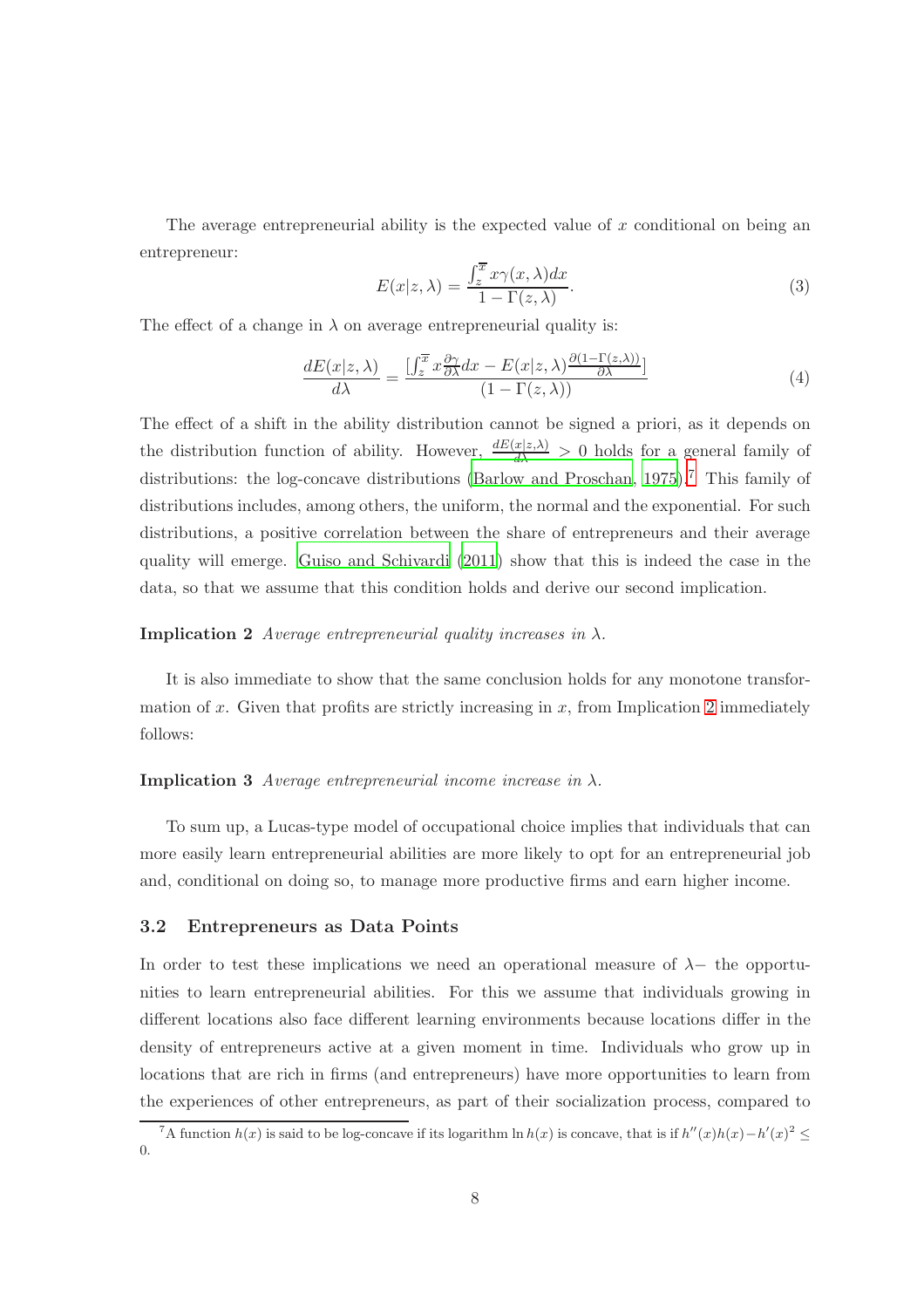individuals who grow up in locations lacking entrepreneurs. The idea that individuals acquire entrepreneurial capabilities from interacting and growing up with other entrepreneurs is consistent with a growing literature showing that individual traits, besides being transmitted through parenting, are acquired through socialization [\(Bisin and Verdier](#page-29-5), [2001\)](#page-29-5), in particular through group socialization. Indeed, one strand of literature led by [Hurrelmann](#page-30-8) [\(1988\)](#page-30-8) and particularly [Harris \(2011\)](#page-30-9), argues that interactions with peers dominate those with parents in the process of learning and personality formation. Furthermore, because group interactions develop with age and become particularly intense as young individuals start branching off from the restraints of their parents, these theories imply that the acquisition of entrepreneurial capabilities through social learning should peak when young individuals are in their late teen ages. Empirically, we will identify this age around 18 (which we label the "learning age") and proxy learning opportunities with the density of entrepreneurs in the area where individuals lived at their learning age.

Entrepreneurial density at learning age as a measure of learning opportunities captures the idea that it is easier to listen to/observe directly tales of entrepreneurs' success and failures and thus learn both what leads to success and how to avoid mistakes that conduce to failure. Our empirical strategy is also consistent with the plausible idea that there are stages of learning through socialization characterized by different contents about what is learned. For our purpose, the formative years – those that define what an individuals would like to be and what she can be as an adult – belong in the age bracket 18 [\(Erikson](#page-30-10), [1968\)](#page-30-10). Feedback from other entrepreneurs concerning the content of their work, the requirements to succeed in doing it, the type of life one can expect from selecting an entrepreneurial job, "role modeling", etc., can be critical at this age. How important it is may depend on the number of learning points an individual is exposed to.

Even if some entrepreneurial traits can be learned, not necessarily all can in the same measure. Entrepreneurial jobs require several ingredients:

- a) the ability to produce ideas, which may have both an innate and a learnable component;
- b) the capital to implement the idea, which can be inherited or can be raised in the market. If capital is raised, one needs to know how to obtain it, how to identify a potential pool of investors and how to sell the idea to them. This capability can be learned, possibly from other entrepreneurs;
- c) ability to stand risk. Twin studies show that bearing risk has a large innate component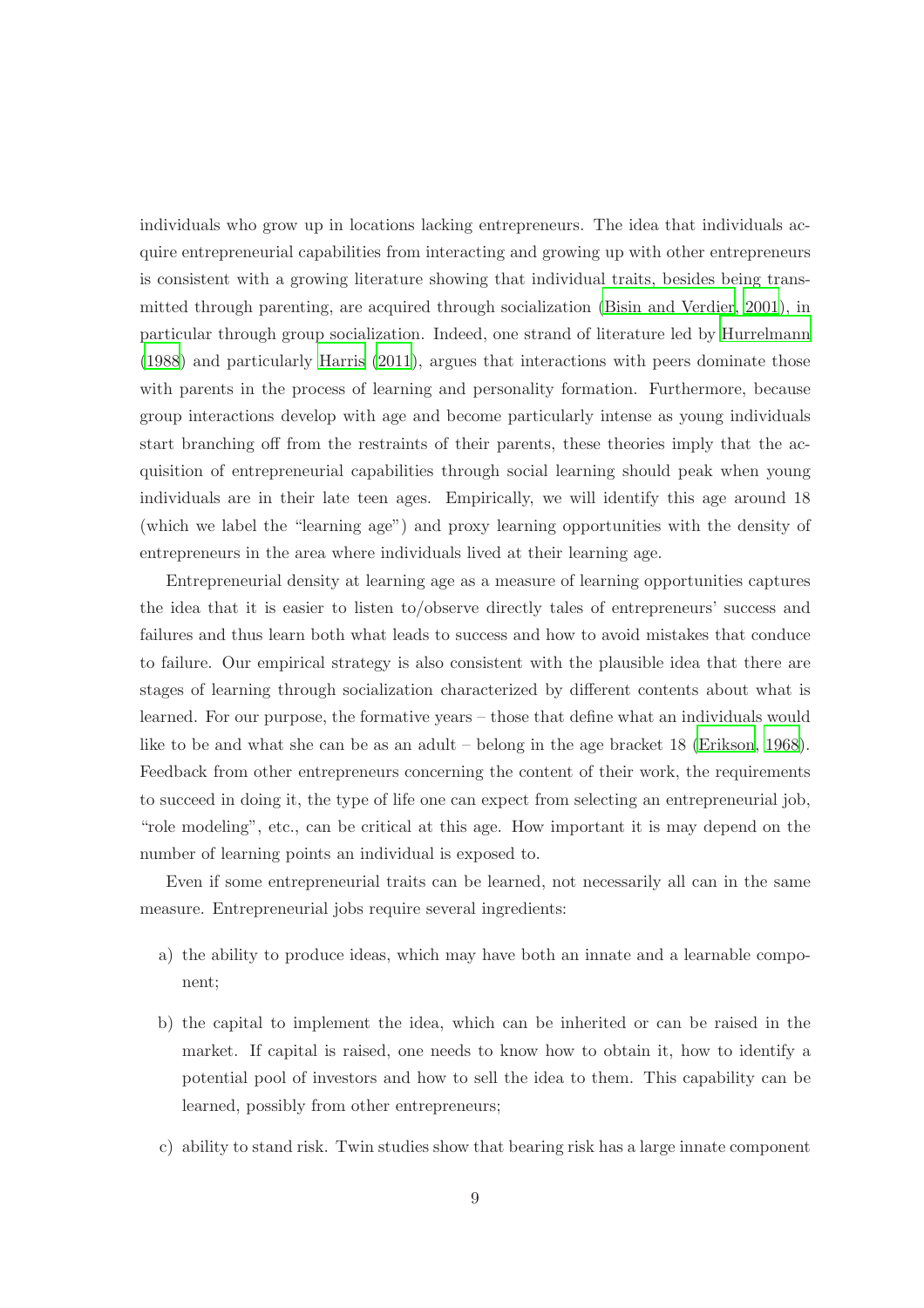but may also have a shared environmental component due to upbringing, albeit small [\(Cesarini et al., 2009](#page-29-6)). People's willingness to bear risk also includes knowledge of how to manage risk when it arises, which can be learned possibly from the experiences of others. This is probably more true when decisions entail uncertainty in the sense of Knigth. Uncertainty can be dispelled through learning and knowing how to dispel it helps avoid its main consequence: lead individuals to opt for the uncertainty-free alternative, a job as an employee, when faced with an ambiguous entrepreneurial prospect;

- d) ability to assemble factors of production in an efficient way, which requires organizational skills - the type of skills emphasized in our version of [Lucas \(1978](#page-31-0)) model discussed above. While there could be an innate component, this is the type of skill that can arguably most easily be acquired either through socialization or organized learning – such as participation in a MBA program;
- e) finally, entrepreneurial jobs require the ability to put up effort, the persistence to pursue an objective, and (most likely) a positive or optimistic attitude.

Potentially all of these ingredients can be acquired, though not necessarily to the same degree. We take no *a priori* stance on which features that potentially matter for entrepreneurship can be learned early in life, but offer instead some evidence of what is learned by being exposed to a "thicker" entrepreneurial environment.

# <span id="page-10-0"></span>4 Identifying Learning Effects

Our empirical strategy consists of showing that growing up in an area with higher entrepreneurial learning opportunities (as measured by the number of firms per capita, the variable entrepreneurial density –  $ED$  – below) is associated with a higher likelihood of becoming an entrepreneur as well as better entrepreneurial outcomes later in life. We now discuss the main empirical challenges we face in bringing this prediction to the data.

Our empirical framework is based on regressions of the form:[8](#page-10-1)

$$
Y_{it} = \alpha + \beta ED_{j(i, t_L)t_L} + \gamma ED_{j(i, t)t} + \varepsilon_{it}
$$
\n
$$
\tag{5}
$$

where  $Y_{it}$  is an entrepreneurial outcome for individual i in year t (being an entrepreneur or a measure of entrepreneurial ability/success),  $t_L < t$  is the year in which individual i was 18

<span id="page-10-1"></span><sup>&</sup>lt;sup>8</sup>For notational simplicity we omit the vector of additional controls used in all regressions. These are discussed later.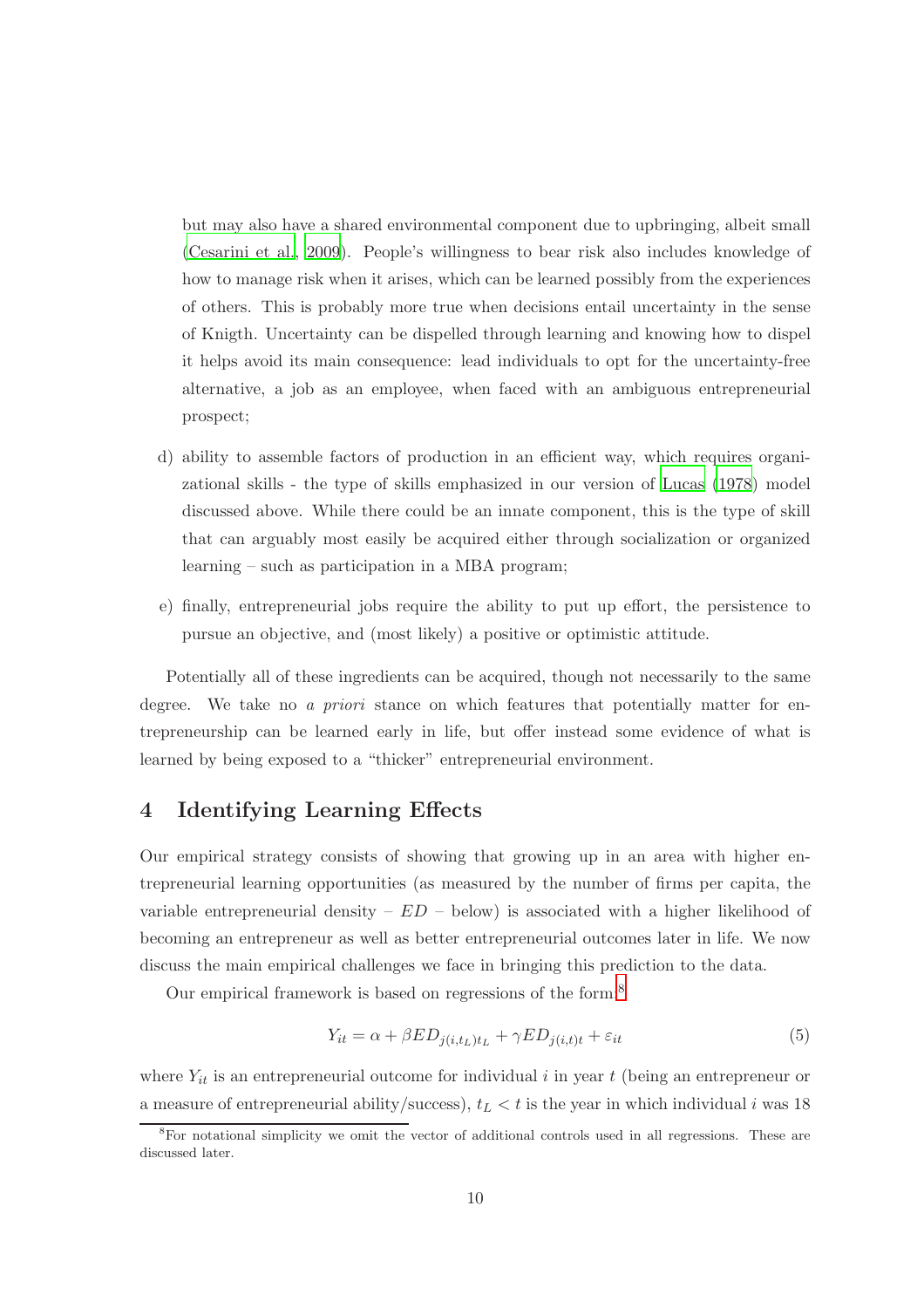(the learning age),  $ED_{j(i,s)\tau}$  is year  $\tau$ 's firm per capita in the location j in which individual i was living in year s, and  $\varepsilon_{it}$  an error term.

The role of current firm density  $(ED_{j(i,t)t})$  in this regression is well know from the literature on local externalities and agglomeration economies.<sup>[9](#page-11-0)</sup> The role of firm density at learning age  $(ED_{j(i,t_L)t_L})$  is instead the channel we emphasize in this paper (learning entrepreneurial skills in the early pre-phase of one's professional life) and in our framework it may exist over and above that of  $ED_{j(i,t)t}$ . Naturally, an empirical challenge is that the effect of  $ED_{j(i,t_L)t_L}$  may be hard to identify separately from that of  $ED_{j(i,t)t}$  given the persistence in the spatial agglomeration of firms. There are two distinctive features of our approach which give identifying power. First, young-age learning externalities can be distant in the time dimension from current externalities, which is of course especially true for older entrepreneurs. Second, some individuals currently live in locations that are different from those in which they grew up (movers), spatially breaking the link between  $ED_{j(i,t_L)t_L}$ and  $ED_{j(i,t)t}$ . In addition to using the overall sample, we will also run regressions on the sample of movers to provide a more compelling identification of the effect of entrepreneurial learning opportunities on entrepreneurial outcomes.

A more complicated issue is the possibility that unobserved factors that explain an entrepreneur's success also explain a large share of firms in a given area, i.e.,  $ED_{j(i,t)t}$  is potentially correlated with  $\varepsilon_{it}$ . For example, a well functioning local financial system might be able to lower entry barriers and at the same time screen the best entrepreneurial projects. Given that  $ED_{j(i,t)t}$  is strongly serially correlated, any bias induced by this particular form of endogeneity will transmit also to our effect of interest (the effect of  $ED_{j(i,t_L)t_L}$  onto  $Y_{it}$ ). We do not have instrumental variables that may explain differences in geographical agglomeration of firm and are uncorrelated with unobservable determinants of firm success. Instead, we adopt two empirical strategies to partially address this issue. The first is to have a rich set of controls (including demographics, geographical controls, and controls for both current and past local credit market development), which in principle minimizes the set of unobservables that may potentially be correlated with current firm density. The second is, again, using the sample of movers. If provinces had purely idiosyncratic dynamics in firm density, the endogeneity bias induced by the correlation between  $ED_{j(i,t)t}$  and  $\varepsilon_{it}$ would not "transmit" to the effect of  $ED_{j(i,t_L)t_L}$  onto  $Y_{it}$  in a sample of movers (because  $j(i, t_L) \neq j(i, t)$ . However, as we document below, provinces do have a common time dynamics induced by overall economic growth. In other words, ED appears to follow an

<span id="page-11-0"></span> $9F$ For surveys of this literature, see [Duranton and Puga \(2004a\)](#page-30-11), [Rosenthal and Strange \(2004a](#page-31-12)), [Moretti](#page-31-13) [\(2011\)](#page-31-13).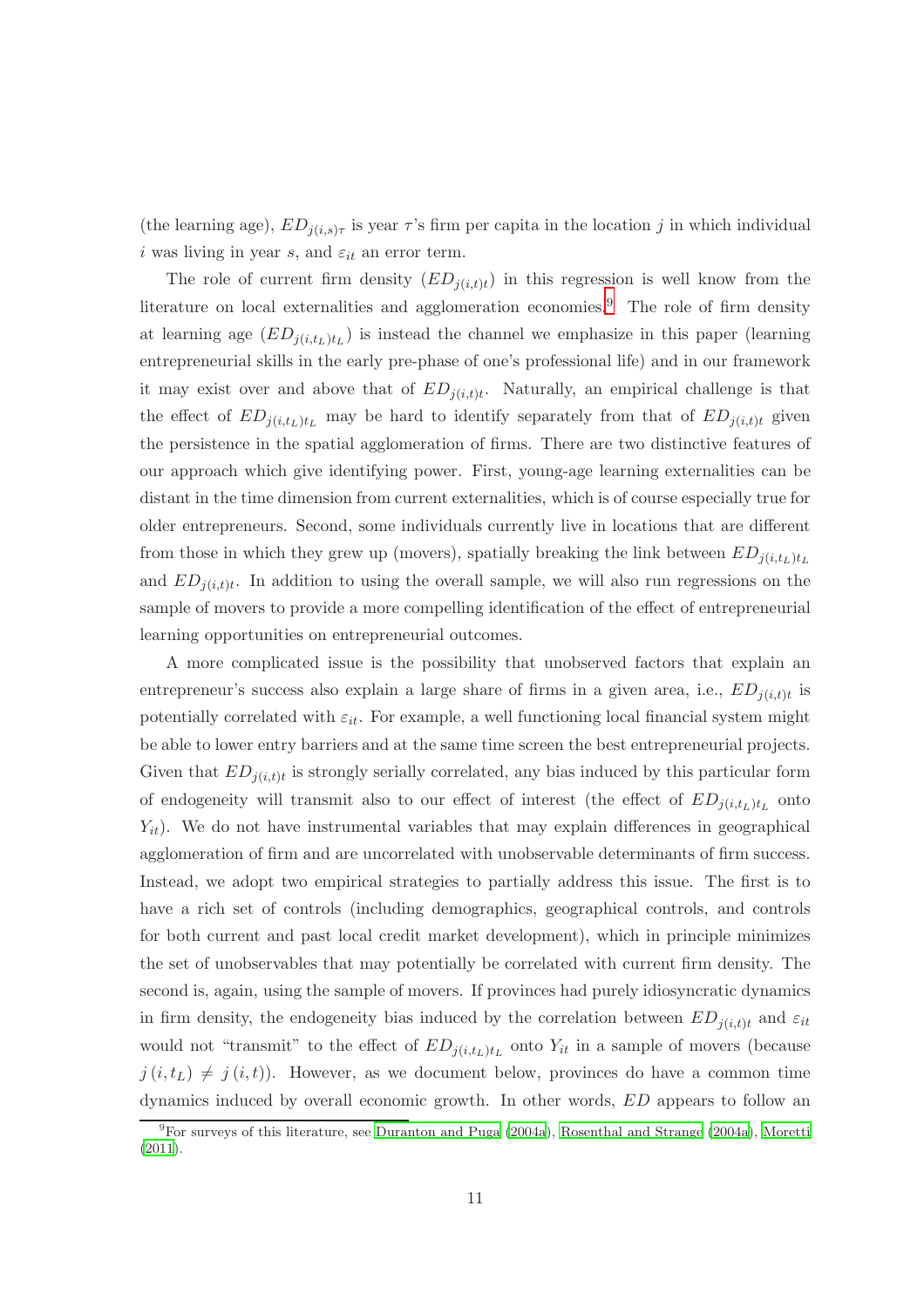AR(1) process with drift:

<span id="page-12-0"></span>
$$
ED_{jt} = \mu_t + \rho ED_{jt-1} + \zeta_{jt} \tag{6}
$$

where it is assumed that  $E(\zeta_{jt}\zeta_{ks}) = 0$  for all  $\{j,k\}$  and  $\{s,t\}$ . For stayers  $(j(i, t))$  $j(i, t_L)$ , we are regressing

$$
Y_{it} = \alpha + \beta ED_{jt_L} + \gamma ED_{jt} + \varepsilon_{it}
$$

and, given [\(6\)](#page-12-0),  $ED_{jt_L}$  will naturally be correlated with  $ED_{jt}$ , implying that if  $E(\varepsilon_{it}|ED_{jt}) \neq$ 0 then also  $E\left(\varepsilon_{it}|ED_{jt_L}\right) \neq 0$ . For movers, however, we will be regressing:

$$
Y_{it} = \alpha + \beta ED_{kt_L} + \gamma ED_{jt} + \varepsilon_{it}
$$

and  $ED_{kt_L}$  and  $ED_{jt}$  are correlated only because of aggregate effects (especially recent ones, as farther ones exert diminishing effect as long as  $\rho < 1$ ). In other words,

$$
E\left(\varepsilon_{it}|ED_{jt},\mu_t,\mu_{t-1},\ldots\right)\neq 0, \text{ but } E\left(\varepsilon_{it}|ED_{jt_L},\mu_t,\mu_{t-1},\ldots\right)=0.
$$

Controlling for year effects, therefore, breaks the correlation between current firm density and firm density at learning age in the equation for movers. Since our interest centers on identification of  $\beta$ , this is enough to achieve identification. Using movers, however, may introduce a selection bias. For example, movers may be more risk tolerant and risk tolerance also explains selection into entrepreneurship. For this reason, we use a Heckman probit selection model where we use the spouse's place of birth as an exclusion restriction.

There is still a set of potential unobserved effects that might threaten our identification even in the sample of movers. There might be variables that determine both ED at learning age and persistently affect the propensity to become an entrepreneur and entrepreneurial ability, even after one moves from the learning age location. For example, differences in genetic endowments, $^{10}$  $^{10}$  $^{10}$  in culture or in the quality of the school system might both determine heterogeneity across location in ED at learning age and individual entrepreneurial outcomes later in life. Following Max Weber's theory, in certain areas entrepreneurship might be regarded as a particularly appealing occupational choice, and entrepreneurial success as a highly regarded outcome. Because culture is persistent, an individual that grew up in a

<span id="page-12-1"></span><sup>&</sup>lt;sup>10</sup>A recent literature documents genetic influences in occupational choices at the individual level. In a recent contribution using twins [Lindquist, Sol, and van Praag \(2012](#page-31-5)) conclude that at most 40% of the variation in entrepreneurship is explained by genes. This literature focusses on heterogeneity across individuals within a population: this may be very different from systematic differences in entreprenership across populations according to genetic distance.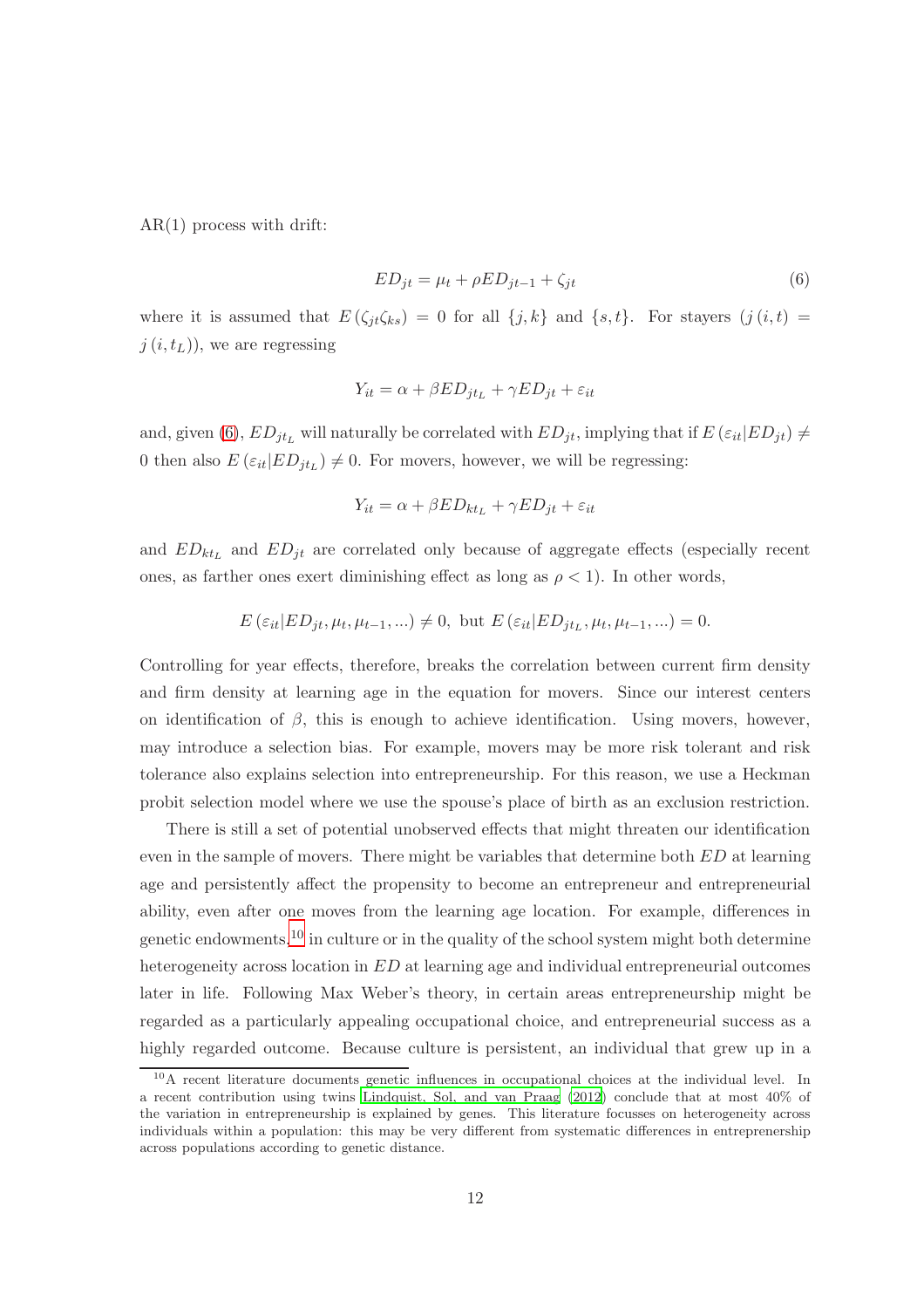high ED area might be both more likely to become an entrepreneur and exert more effort in entrepreneurship as a reflection of the culture of the place where he grew up. This story would give rise to the same type of correlation implied by the learning story and would be robust to the movers specification. A similar reasoning applies to genetic differences across people belonging to different communities, and becasue genetic endowent moves, as much as culture, with the individual, reliance on movers is not enough to tell the genetic and the learning story apart.

To address the culture and genetic issues we exploit the different frequencies and geographical reach at which learning entrepreneurial abilities from entrepreneurial density, on the one hand, and culture and genetics evolve. In fact, we will show that ED has changed substantially over the sample period even after netting out aggregate time effects, giving rise to non trivial within-location time series variation. Culture [\(Williamson, 2000\)](#page-32-2) and genetics [\(Cavalli Sforza and Bodmer, 1971\)](#page-29-7), are instead processes that are likely to move at very low frequencies; furthermore, while learning is clearly very local, culture and genetics usually span broader geographical areas. Hence, they can be accounted for by broader geographical controls than those that define variation in entrepreneurial density. Stated differently, if fixed local attributes are important, then  $E\left(\varepsilon_{it}|ED_{jt_L}\right) \neq 0$ , while  $E\left(\varepsilon_{it}|ED_{jt_L},Geo_s\right) = 0$ , where  $Geo_{s}$  are detailed geographical dummies both for the current and the learning age location. Therefore, by comparing our estimates as we vary the number of spatial dummies making them finer, we will be able to assess the likelihood that fixed local attributes are a threat to identification.

The other potential confounding factor is heterogeneous school quality. If an area is endowed with better schools, and school quality is a determinant of entrepreneurship, it will produce more and better entrepreneurs. Moreover, the effect will be long lasting, as schooling gets embedded in the human capital which travels with the individuals upon moving. We address this concern directly by documenting that there is no correlation between school quality and entrepreneurial density.

# <span id="page-13-0"></span>5 Data

#### 5.1 The SHIW Sample

We use two main complementary data sources. The first is the Bank of Italy Survey of Households Income and Wealth (SHIW) which collects information on demographics, income and assets for a representative sample of Italian households. Starting in 1991, The survey is run biannually (with the exception of 1997) and we use all the 10 waves from 1991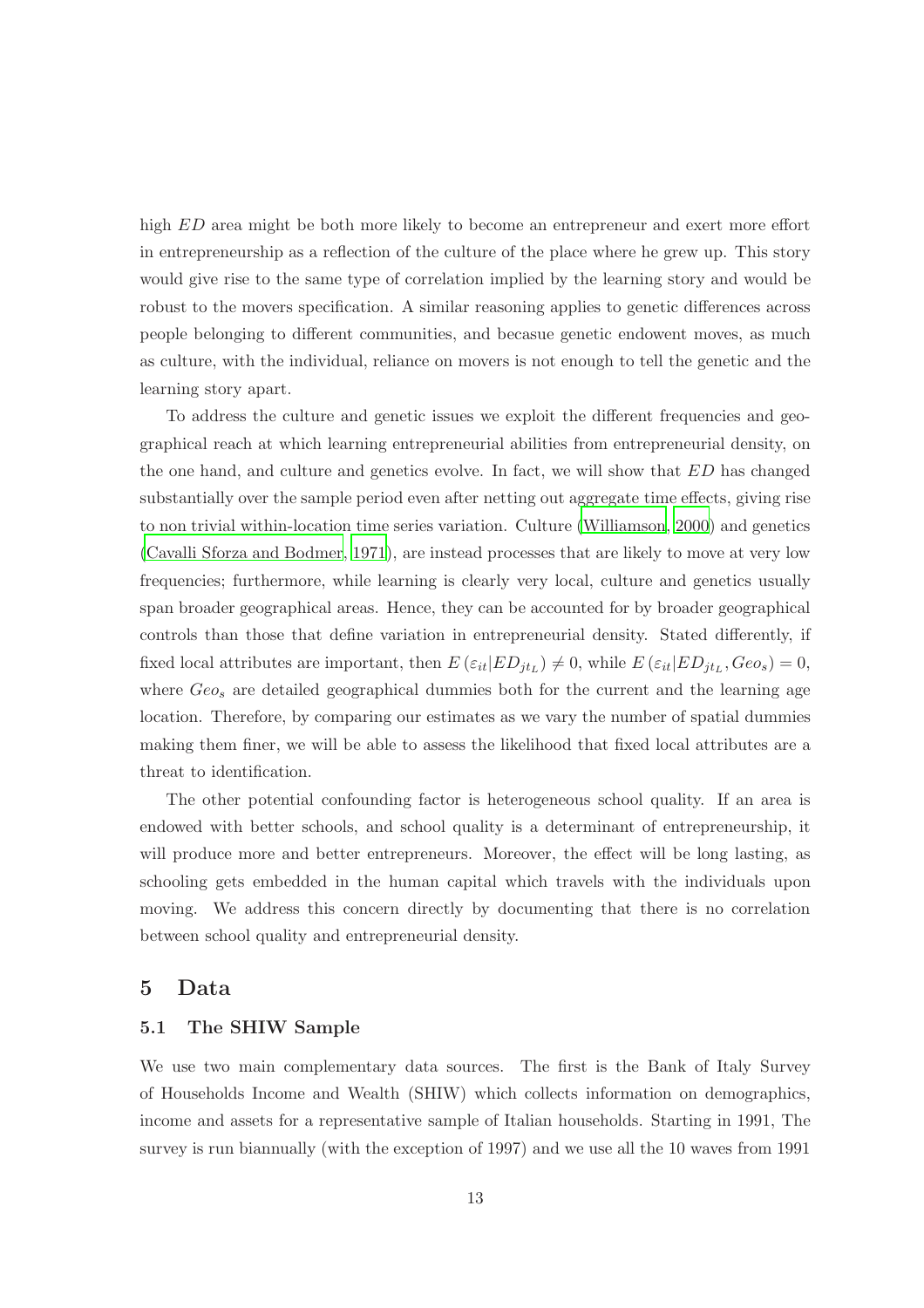to 2010 for a total of 65,149 observations. For our purposes, the SHIW contains data on people's occupations and earnings from various sources - including earnings from business. Moreover, for each individual it reports the province of birth and province of residence. The province is our geographical reference for measuring learning opportunities. Provinces are relatively contained units comparable in size to a US county. There are 95 of them at the start of the sample period.<sup>[11](#page-14-0)</sup> To identify entrepreneurs we use two measures. The first is a broad one that includes people who are self employed, partners of a company and owners that run an incorporated business (18% in total). The second is a narrow definition which only includes the latter category  $(8\%$  of the sample); it replicates the entrepreneur definition in the ANIA survey described next. This sample allows to study occupational choice but has limited information regarding the firm. Table 1, panel A shows summary statistics for the SHIW sample. The variables are defined in the appendix.

#### 5.2 The ANIA Sample

Our second data source consists of detailed information on a sample of entrepreneurs and their firms. The data set is the outcome of a survey conducted by ANIA (the Italian National Association of Insurance Companies), covering 2,295 private Italian firms employing between 10 and 250 employees. The survey was conducted between October 2008 and June 2009. It consisted of two distinct questionnaires. The first collected general information on the firm, and was filled by the firm officials on a paper form. The focus of this first questionnaire was on the type of firm-related insurance contracts that the firm had or was considering. But the questionnaire also collected more general information on the firm (such as ownership structure, size and current performance) and its demographic characteristics. The second questionnaire collected information on the person in charge of running the firm. The questionnaire was filled in face-to-face CAPI interviews with the person in charge f running the firm by a professional interviewer of a specialized company. Several categories of data were collected, including information on personal traits and preferences, individual or family wealth holdings, family background, and demographics. The latter in particular includes information on the municipality where the individual (as well as his/her spouse) was born and where he/she was living at 18.

For approximately half of the firms, those incorporated as limited liabilities companies, we have also access to balance sheets. These data were provided by the CERVED Group, a business information agency operating in Italy. The data from the two sources were

<span id="page-14-0"></span> $11$ Over the sample period new provinces were created by splitoff of existing provinces; we use the initial 95 province classification.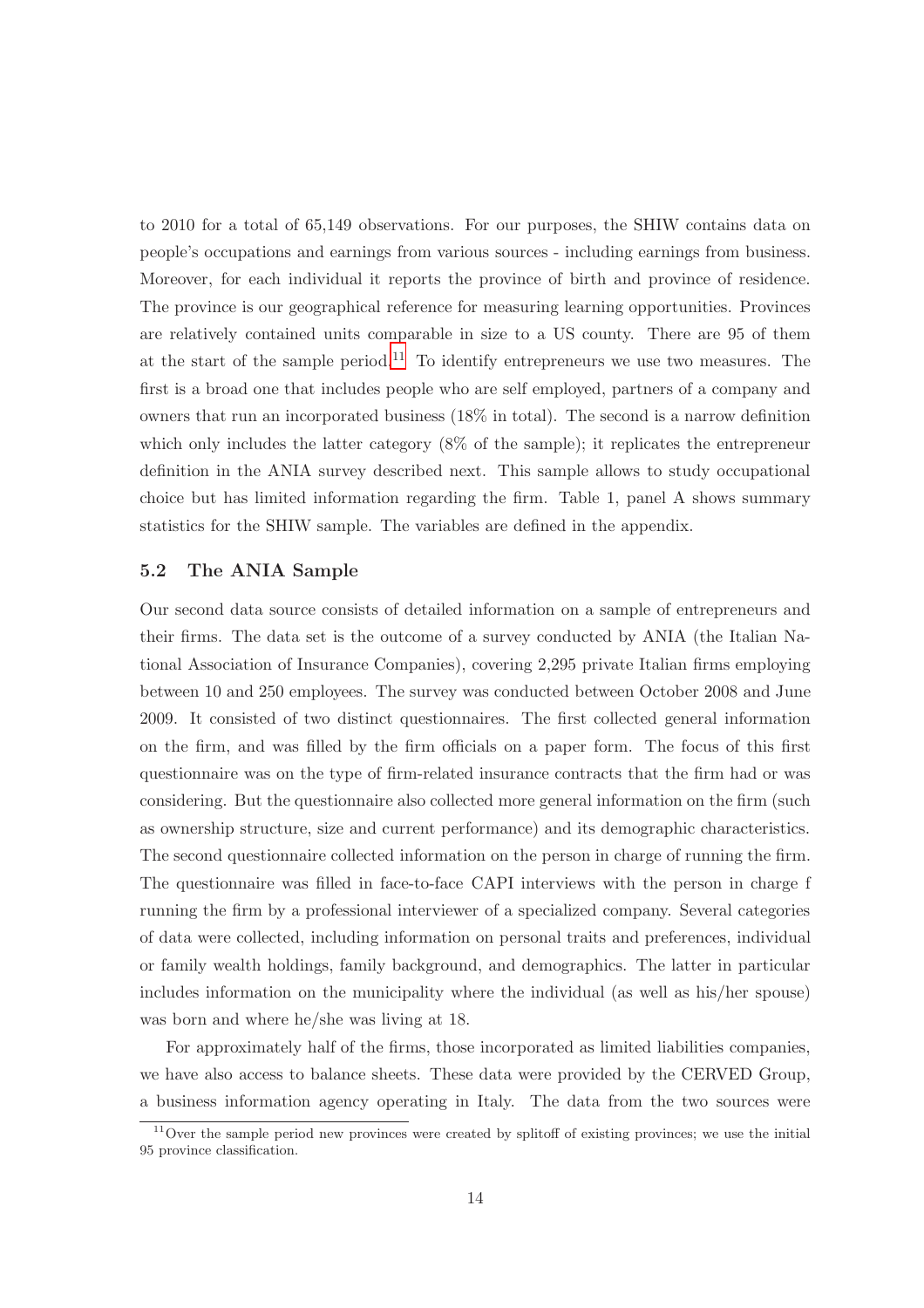matched using a uniquely identifying ID number. This is the sample that we use in this paper. The data necessary to compute TFP are available for the years 2005-2007. We end up with 966 firms and almost 2,600 firm-year observations. TFP is computed using factor shares, assuming constant returns to scale (results are robust to alternative computation methods). Differently from the SHIW sample, we know the municipality in which the business is located. As our preferred geographical unit we use the *local labor systems* (LLS), i.e., territorial groupings of municipalities characterized by a certain degree of working-day commuting by the resident population, which represent self-contained labor markets and are therefore the ideal geographical unit within which to study local externalities. LLS are similar the the US MSA. We use the definition based on the 2001 Census, which identifies 686 LLS. Results are robust when performing the analysis at the provincial level.

Summary statistics for this sample are shown in Table 1, Panel B. The comparison with the SHIW sample indicates that they are fairly similar. The main differences are that the ANIA entrepreneurs are on average more educated, are less likely to have grown up or be resident in the South, and manage larger firms, due to the fact that the ANIA sampling scheme excludes firms with less than 10 employees and only includes limited liability firms. The appendix describes the survey design of the SHIW and ANIA surveys in greater detail and provides a precise description of the variables used in this study.

#### 5.3 Measuring learning opportunities and other controls

We measure learning opportunities with firm density at "learning age". As explained above, as a reference measure of location, we use provinces for the SHIW sample and LLS for the ANIA sample.<sup>[12](#page-15-0)</sup> To measure firm density we obtain census data on the number of firms<sup>[13](#page-15-1)</sup> active in each location and year since 1951 and divide it by the corresponding resident population. We then attach to each individual in our sample (either in the SHIW or the ANIA survey) the firm density in the location at learning age. Because the Census data are available for 1951, 1961, 1971, 1981, 1991, 1996 and 2001, we perform a simple linear interpolation at the province or LLS level for the mid-census years. Given that the data from the most recent census (2011) are not yet available, the number of current firms is taken from the National Statistics Institute (Istat) datasets on production units by LLS

<span id="page-15-0"></span> $12$ This is due to data restrictions, as the province is the SHIW's lowest available level of geographical disaggregation.

<span id="page-15-1"></span> $13$ In the choice of the firm definition we are constrained by data availability in the early censuses. In particular, they only report data for production units, similar to a plant. Moreover, they do not distinguish between business units and other types, such as government units. We therefore keep all units throughout. In the most recent censuses, non-business units account for less than 3% the of observations.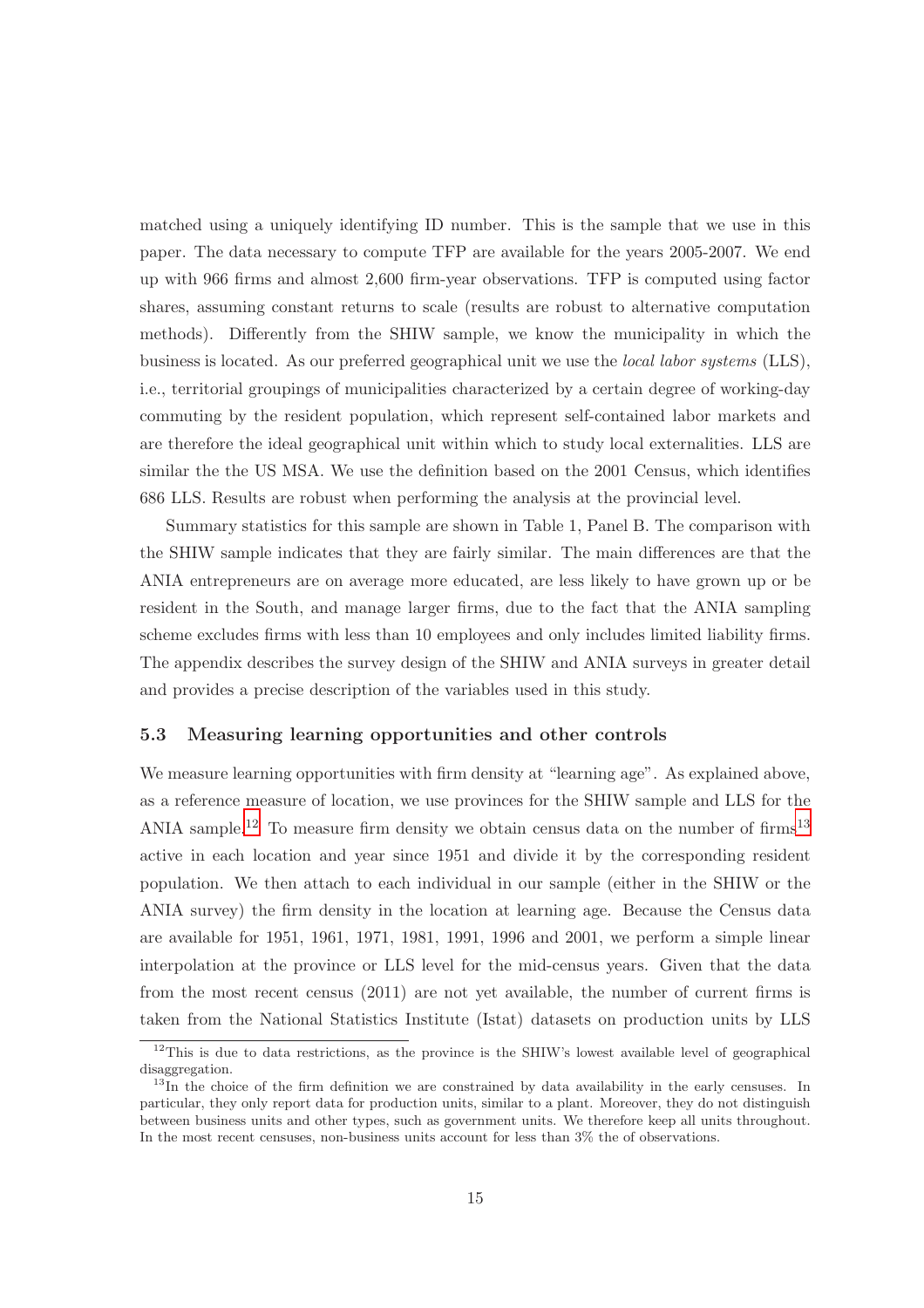and province, available for 2009.

In the ANIA sample we know where each entrepreneur was living learning age and can attach ED in the the location where she was at that age. In the SHIW we know where the individual was born but not where she grew up; for them we assume that they grew up in the province of birth. This implies that in this sample our measure of learning opportunities contains some measurement error. This measurement error however is likely to be contained. From the ANIA sample we calculate that only 15% of people grew up in a province different from that of birth.

Our identification exploits both cross-sectional and time-series variation in firm density at learning age. Figure [1,](#page-17-1) panel A shows the pattern of firm density over time for each province in the sample, while Panel B zooms on the largest Italian provinces. Density differs considerably both across provinces at each point in time as well as over time within provinces with very different time profiles. Consider individuals living in a province A. They differ along two dimensions: their current age and the province where they grew up. Some grew up in the same province where they currently live, while others moved after spending their formative years in a different province. We can identify the effect of learning opportunities through two thought experiments: everything else equal, we can compare the occupational decision and the performance as entrepreneurs of individuals currently located in province A who grew up in A in different times and hence faced different firm densities (i.e., individuals who grew up in Florence in the early 1950s versus early 1990s). Or we can compare the outcomes of individuals of the same age who grew up in different provinces, and hence faced different firm densities at learning age, before both moving to province A (e.g., individuals who grew up in the late 1990s in Milan versus Palermo and are currently both in Florence). Because firm density is persistent, current density and density at learning age for individuals based in the province where they grew up tend to be relatively highly correlated (correlation coefficient 0.6), especially for younger individuals. Identification is facilitated by movers. For this subsample of individuals (18% in the SHIW and 25% in the ANIA sample) correlation between current density and density at learning age is much lower (0.2).

Finally, we complement our datasets with the number of the bank branches per capita in each location-year as a measure of local credit market development.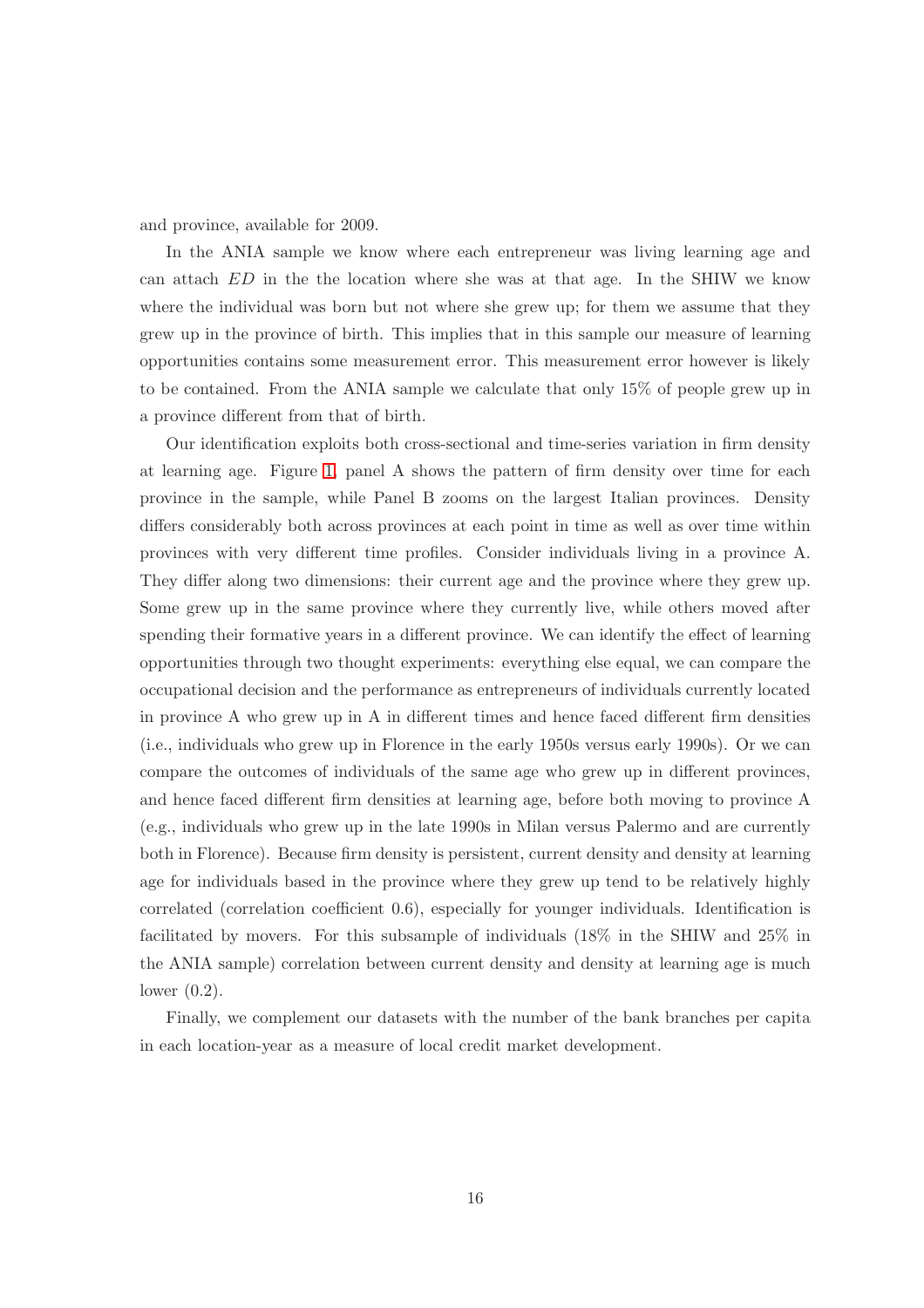

<span id="page-17-1"></span>Figure 1: The evolution of firm density across Italian provinces, 1951-2009

# <span id="page-17-0"></span>6 Results

The two datasets we use have both pros and cons. The SHIW sample is representative of the Italian population, and as such is ideal to study the decision to become an entrepreneur. The ANIA survey instead only samples entrepreneurs. On the other hand, the SHIW only reports the current place of residence and the residence at birth, while ANIA also contains the location around age 18. Moreover, because the ANIA data are relative to firms, and allow to construct the direct empirical counterpart of the Lucas model's measure of entrepreneurial ability, i.e., TFP. We begin to study occupational choice and entrepreneur's performance, measured by business income, in the SHIW sample. We then move on to the ANIA sample to dig deeper into the determinants of entrepreneurial performance.

#### 6.1 SHIW sample: occupational choice

We start by estimating a probit model for the binary decision to become an entrepreneur. In our specification, besides including firm density in the province where the individual was located at learning age,  $ED_{j(i,t_L)t_L}$  (here assumed to be the same as the province of birth), we control for firm density in the province of current residence,  $ED_{j(i,t)t}$ . We capture general geographical features that may affect occupational decisions (such as the cost of starting a business) by inserting dummies for the area of birth and for the current area of residence of the individual (either four macro area dummies - North-east, North-west, Center, Southislands- or 20 regional dummies). In addition we control for individual demographics such as gender, age, education attainment, work experience and family characteristics (whether married, number of earners, and family size). All regressions contain (unreported) dummies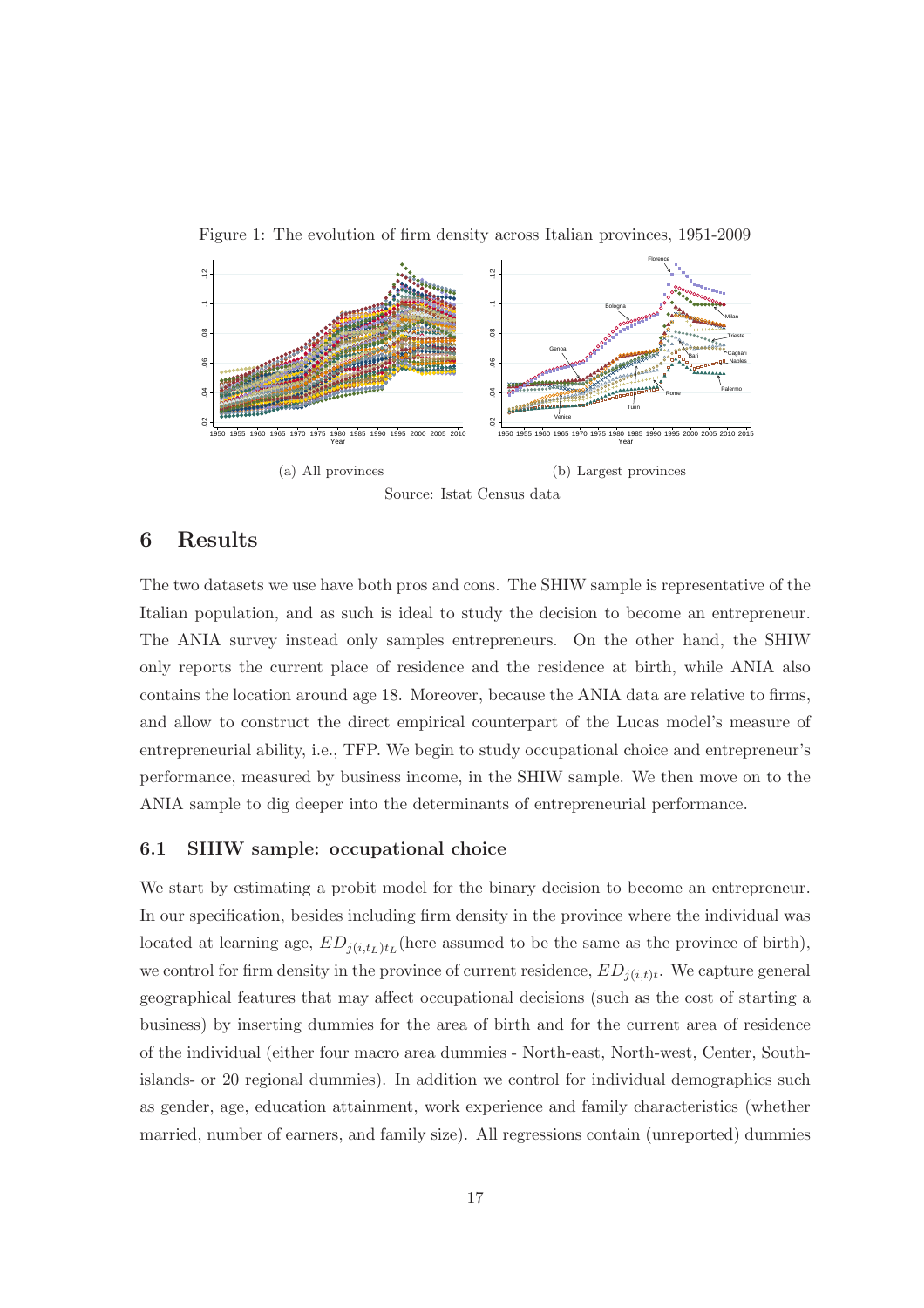for education, year, and sector.

Results are shown in Table [2](#page-48-0) for the broad definition of entrepreneurship, which includes self employed, partners of a company and owners that run an incorporated business. Marginal effects with robust standard errors are reported throughout. In column (1) we report the result of a regression with ED at learning age without controlling for current *ED*. People who grew up in provinces with a higher firm density are more likely to become entrepreneurs. As for the other controls, males are more likely to be entrepreneurs, as well as older and married individuals. Moreover, the number of income recipients within a household also exerts a positive effect on the probability of becoming an entrepreneur, arguably because employed family members are at a time a source of startup capital and of income insurance, important to smooth out entrepreneurial income fluctuations.

In column (2) we add current *ED*. This is a key control, given that, for stayers, current and learning age ED are correlated, so that the latter might just be proxying for the former. As expected the coefficient decreases, from 1.26 to 0.77, but remains large and highly statistically significant (p-value  $\langle 1\% \rangle$ ). Current *ED* has a slightly larger coefficient  $(0.99)$  and is also significant. This is not surprising, as by definition in areas with higher  $ED$ people are more likely to be entrepreneurs. Increasing *ED* at learning age by one standard deviation increases the probability that an individual decides to become an entrepreneur by 1.5 percentage points, 8% of the sample mean.

Having established this basic pattern, we now check whether it is robust to a number of potential objections. A key issue in the choice to become an entrepreneur is access to finance. A large literature argues that liquidity constraints and easiness in raising external capital foster entrepreneurship (see e.g., [Evans and Jovanovic, 1989](#page-30-12); [Banerjee and Newman,](#page-29-8) [1994\)](#page-29-8). It might be that firm density at learning age reflects local financial development as more firms may be started where capital is easier to raise. To account for this we control for the number of bank branches per capita in the province at learning age and for the same variable in the provin[ce of residence at the time the survey was run. As shown by](#page-30-13) Guiso, Sapienza, and Zingales [\(2004\)](#page-30-13) the number of bank branches per capita predicts the easiness in obtaining external finance. Results reported in Column (3) show that the variables of interest are unaffected, while the indicators of access to finance do not play a significant role, possibly because their effect is already captured by the geographical controls.

As discussed in Section [4,](#page-10-0) there is still the possibility that our results are driven by some unobserved local factors that drive both ED at learning age and entrepreneurial outcomes later in life, such as school quality, genetic differences and differences in culture. Regarding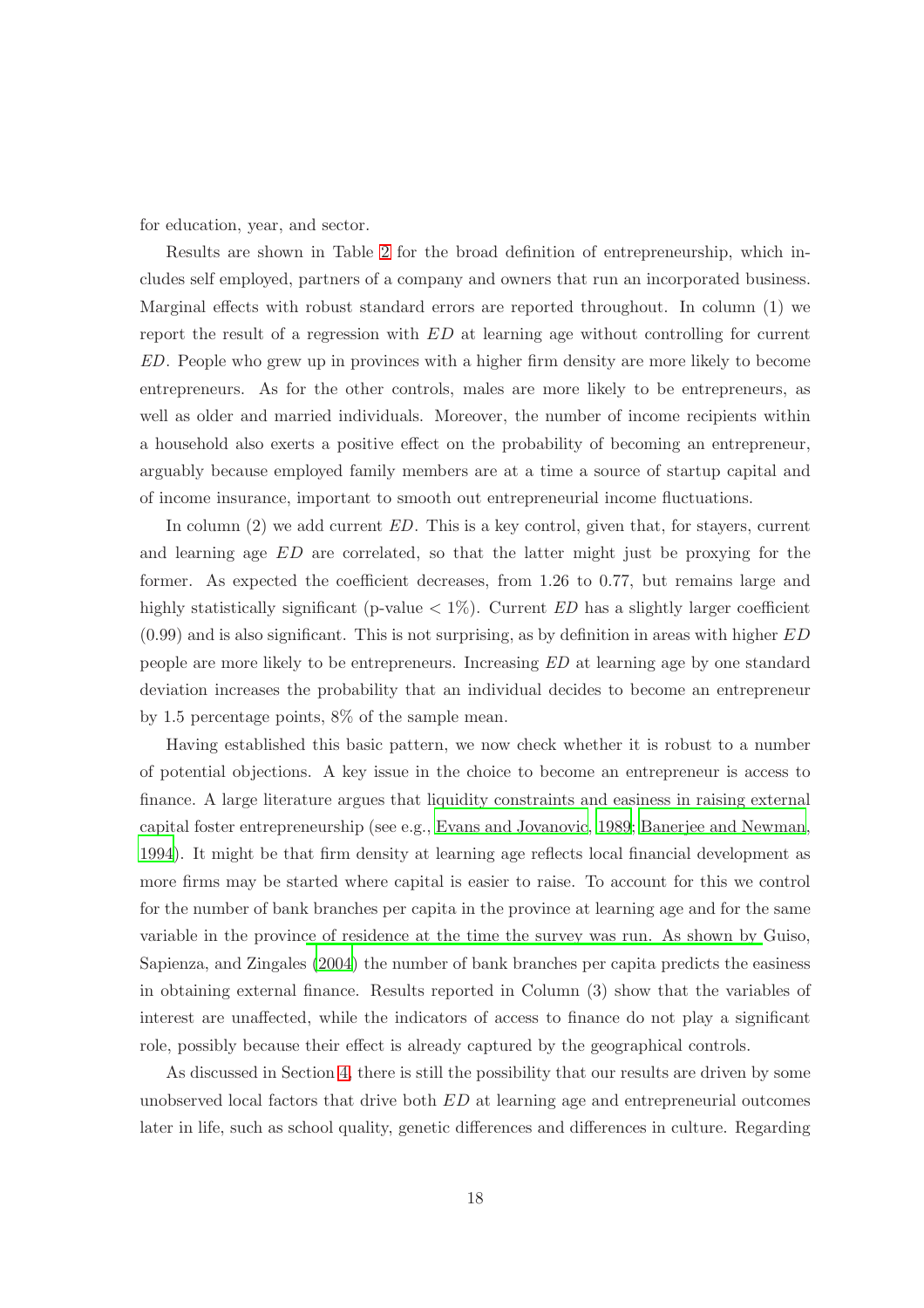school quality ideally, one would like to control for it at the local level at the time of learning. Unfortunately there is no source of information on school quality at the local level over the required time span and thus we cannot control for this potential confounding factor in the regressions. However, we do observe school quality in recent years. If, as the objection holds, school quality is higher in high  $ED$  areas and this leads to higher human capital (and thus better entrepreneurs), we should find a positive correlation between school quality and ED even today, when we have standardized measures of students achievements. We use test scores in fifth grade and run a regression of average test results at the province level on current ED, after controlling for macro area dummies. Figure [2](#page-19-0) reports the regression line for test scores in language and math. We find no correlation for language scores and a slightly negative correlation for math scores. This evidence goes against the objection that our measure of ED is picking up for unobserved school quality.

<span id="page-19-0"></span>Figure 2: School test scores and entrepreneurial density, Italian provinces



The figure reports the regression line of test scores on ED at the province level, controlling for macro-area dummies. Source: Invalsi test scores and Istat data

To address the other potential source of unobserved heterogeneity - genetic differences and cultural differences across areas - we increase the number of spatial controls, reducing the contribution of the cross-sectional variability in the data to identify the parameters and thus exploit mostly the time series variation. The assumption is that such alternative determinants tend to move at much lower frequencies than ED (and learning entrepreneurial ability from it) so that the effect should become smaller if  $ED$  is mostly capturing cross sectional differences in genetic or cultural endowments but remain roughly unchanged if ED at learning age captures entrepreneurial ability. In column (4) we introduce 20 region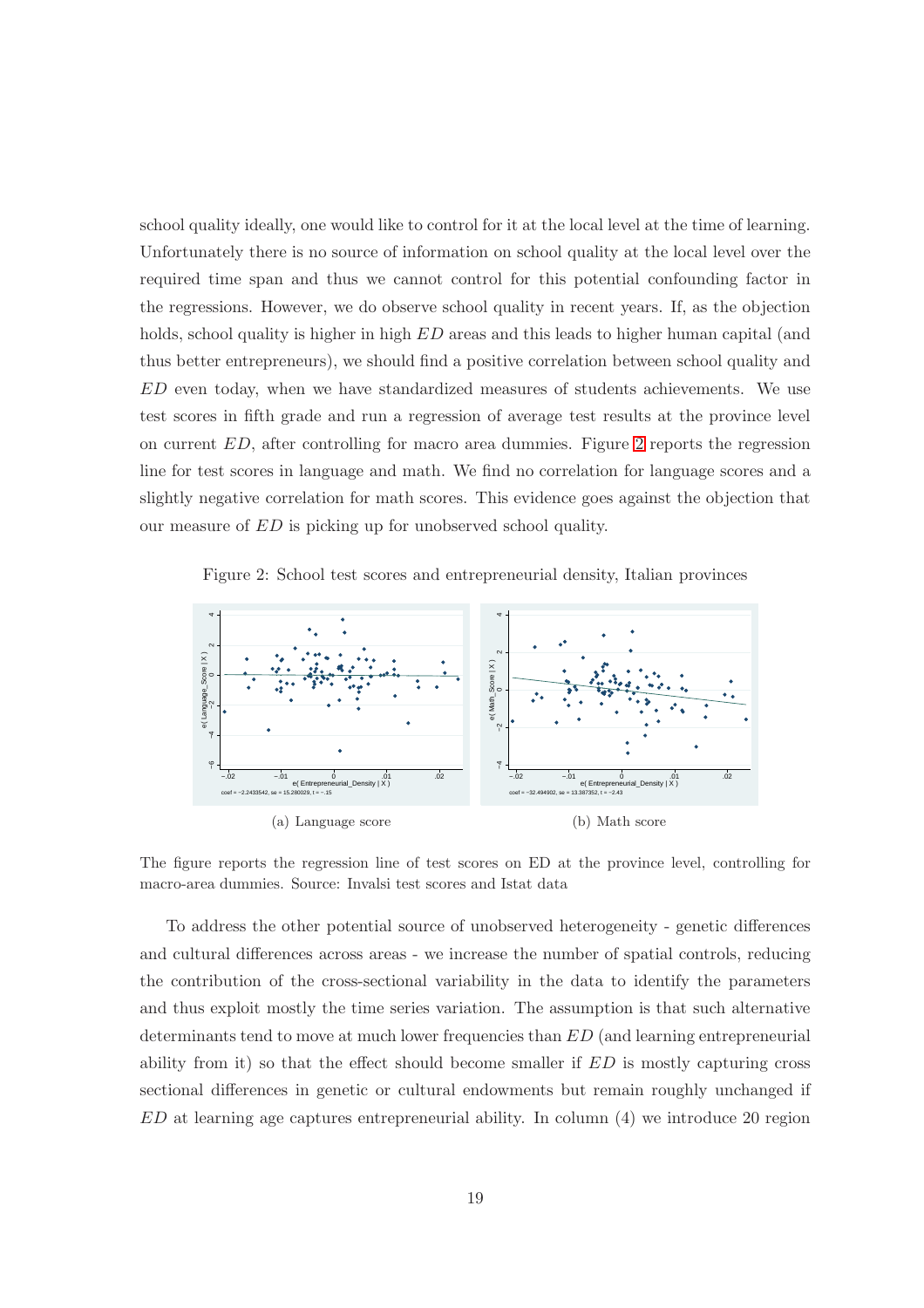dummies, both for the current location and for the area of learning location.<sup>[14](#page-20-0)</sup> If anything, we find that with finer geographical dummies the effect of  $ED$  become stronger, suggesting that fixed unobserved local characteristics are unlikely to be driving our estimates.

Finally, in columns (5) we focus on a sample of movers, that is, individuals who were born in a place different from their current place of residence. To control for selection into moving, we use the spouse's place of birth as an exclusion restriction. These exclusion restrictions are statistically powerful (*F*-statistics of 94). We find that the basic result is unchanged and the evidence pointing to a downward bias when endogeneity issues are ignored.

Table [3](#page-49-0) replicates the same regressions using the more stringent definition of entrepreneurship which excludes self employment. This decreases the incidence of entrepreneurship from 18% to 8% (see Table [1\)](#page-47-0). Results are qualitatively confirmed using this alternative definition. The point estimates are reduced by half (with the exception of movers), which is expected as the share of entrepreneurs is substantially smaller. According to the estimates of column (2), increasing density at learning age by one standard deviation increases the probability that an individual becomes an entrepreneur by 0.6 percentage points, which represents a similar increase relative to the sample mean as in the case of definition I (7.5% versus 8%).

#### 6.2 SHIW sample: performance

We next study entrepreneurs' success, measured by income from business. Since this is available only for entrepreneurs, we estimate a Heckman selection model to correct for selection into entrepreneurship and use as an exclusion restriction the number of family earners, which we assume affects the decision to become an entrepreneur (if other family earners offer some risk diversification) but not entrepreneurial success. Otherwise the set of controls is the same as in the probit estimates in tables [2](#page-48-0) and [3.](#page-49-0) Results are shown in Table [4](#page-36-0) for the broad definition of entrepreneur. ED at learning age has a positive and strongly significant effect on the (log of) entrepreneur's earnings. The effect is slightly smaller but retains fully its statistical significant even after controlling for the current firms density in the province (column 2). The effect of current  $ED$  is positive and significant, consistent with a large literature on agglomeration economies [\(Rosenthal and Strange](#page-31-12), [2004a;](#page-31-12) [Moretti,](#page-31-13)  $2011$ ), but the effect of  $ED$  at learning age is almost twice as large as that of current

<span id="page-20-0"></span> $14$ Regions are territorial units comprised on average by five provinces. We have also experimented with province dummies, which completely eliminate the cross sectional differences. The point estimates are similar but we loose statistical precision.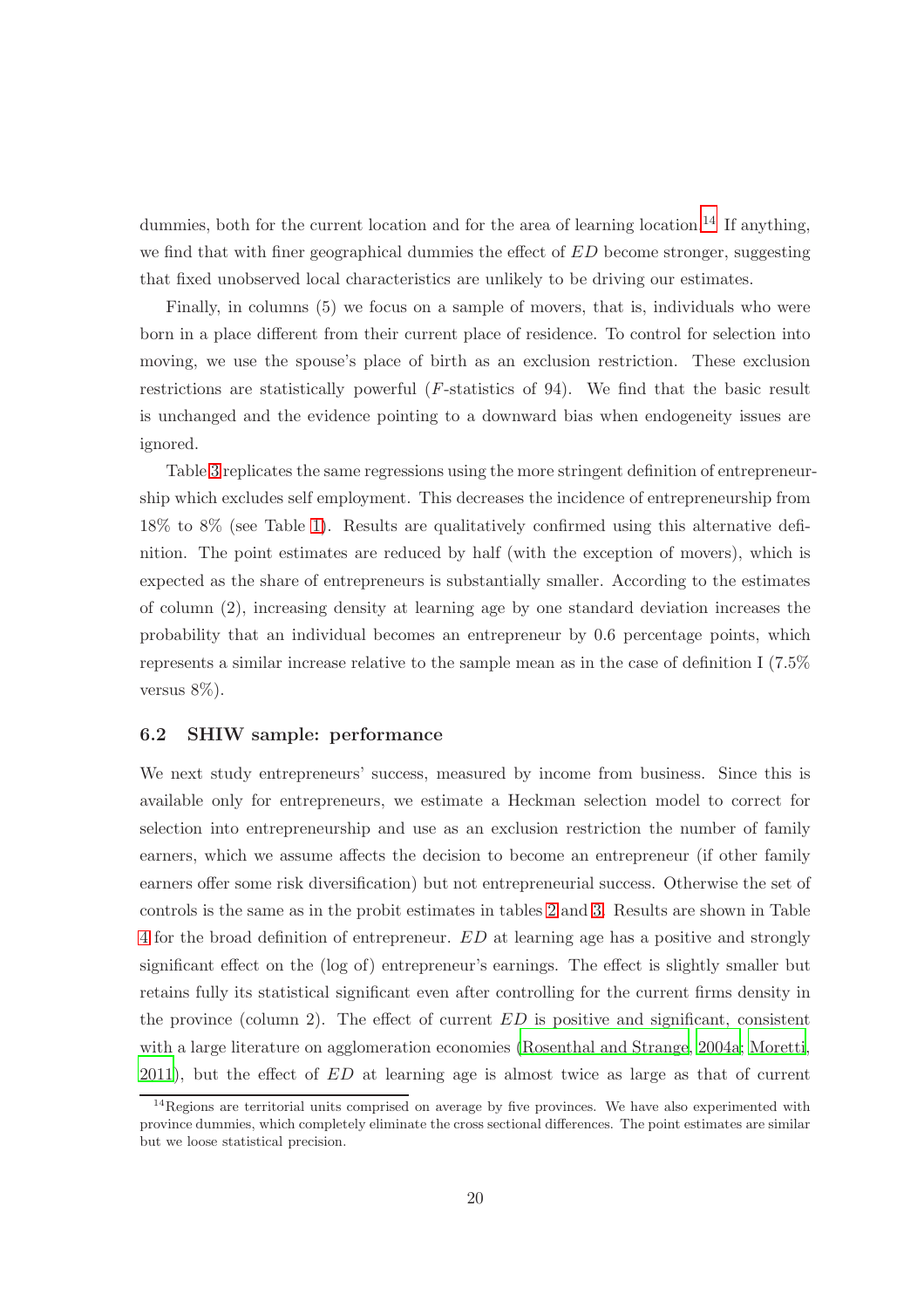entrepreneurial density (4.07 vs. 2.36), and highly statistically significance. In terms of magnitude, the estimate implies that increasing density at learning age by one standard deviation increases entrepreneurial income by 8%.

This result indicates that external effects related to firm density that take place at learning age are more important for firm profits than current externalities. This is an important result for the literature on agglomeration economies and the channels through which they operate. [Duranton and Puga \(2004b](#page-30-3)) propose three channels trough which agglomeration economies can affect firm performance: first, the opportunities to learn from other firms; second, the size of the local work force, which can increase the division of labor and the quality of job-worker matches; and third, a greater variety of intermediate inputs. Of these three channels, only learning can have effects that persist once an entrepreneur moves from a high density area. Our results therefore indicate that learning externalities are at play in the determination of agglomeration economies.<sup>[15](#page-21-0)</sup> Moreover, they also point to a specific channel of learning externalities, that is, those that get embedded in the individual's human capital in the coming of age years, which are distinct from contemporaneous knowledge spillovers that result from being located in a certain area in the current period.

In column (3) we add the measures of liquidity constraints, again finding that they do not affect our results – if anything, the effect of ED at learning age becomes stronger. The same holds when we include region dummies (both for current and learning age location), in line with the hypothesis that the ED at learning age is not proxying for other unobservables that determine both ED at learning age and entrepreneurial success today.

Finally, column 5 focuses on the sample of movers, where identification is robust to the concerns discussed in Section [4.](#page-10-0) We control for joint selection into entrepreneurship as well as moving. Again, we find that the basic conclusions are confirmed, with the effect becoming larger.

Table [5](#page-37-0) replicates the estimate using the stricter definition of entrepreneurship. This reduces the observations from 10,642 to 4,726. The results are all confirmed, with the only exception of the specification with region dummies, where we loose precision so that the estimate is no longer statistically significant (with a p-value of 13%). We also find that in the movers sample the coefficient is substantially larger than in the overall one, arguably because breaking the correlation between ED at learning age and current ED is more important in the smaller sample of strictly defined entrepreneurs.

<span id="page-21-0"></span><sup>15</sup>Of course, this does not imply that the other sources of externalities are at play. In fact, ED is a natural indicator of learning externalities, but not necessarily of the size of the local workforce or of intermediate input varieties, typically captured by other indicators [\(Glaeser et al., 1992\)](#page-30-14).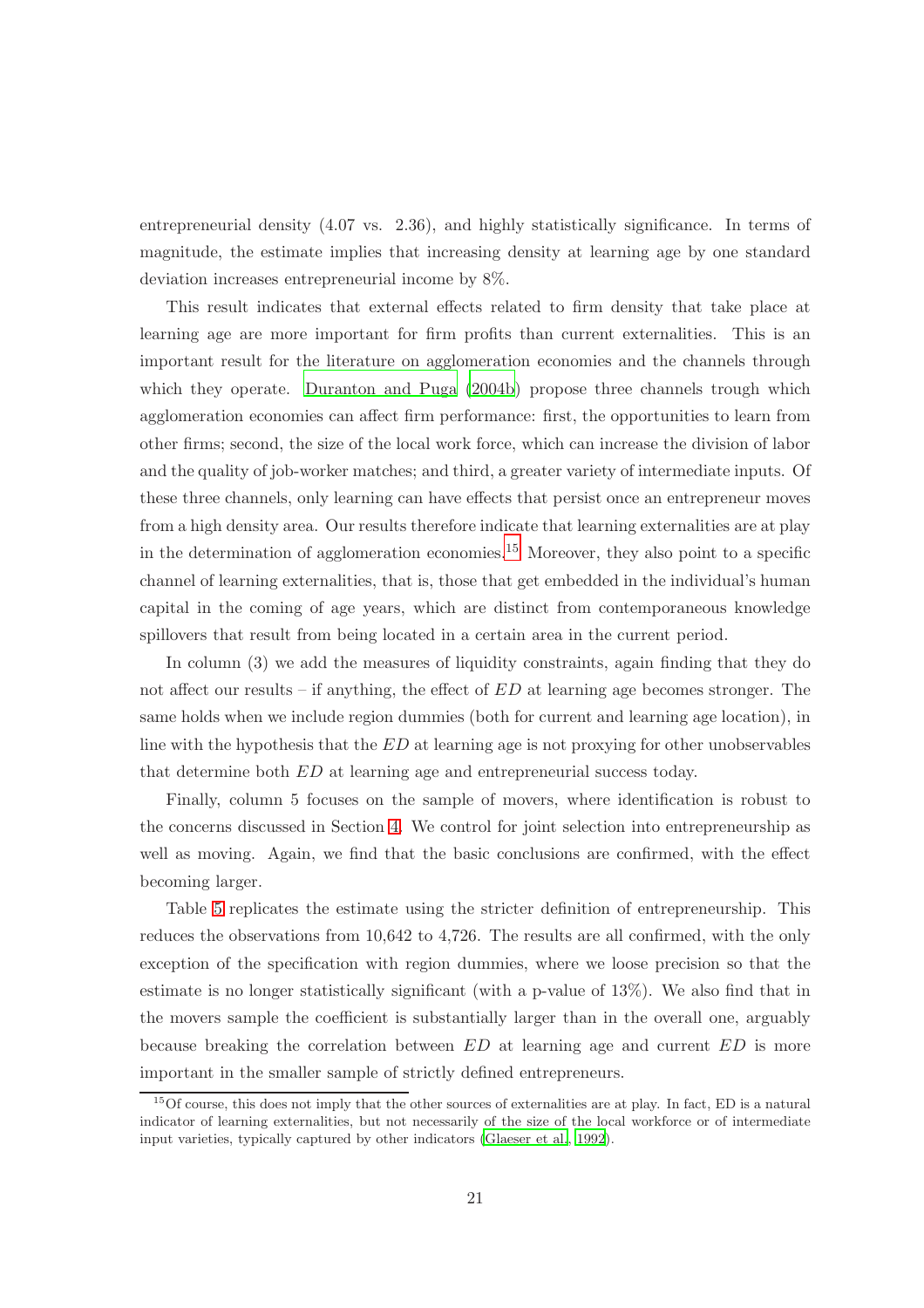#### 6.3 ANIA sample: performance

We now turn to the ANIA sample to further investigate the effects of ED on entrepreneurial quality. We use the same framework as in the SHIW sample, with a few exceptions. First, we only study entrepreneurial success, as this is a sample of entrepreneurs and therefore cannot be used to study occupational choice. Following [Lucas \(1978](#page-31-0)), we measure entrepreneurial quality with firm TFP. Second, we measure  $ED$  in the location in which the entrepreneur was actually living at age 18, rather than at birth. This is indeed important, as the two locations differ for about 15% of cases in our sample. Third, the set of controls is the same as in the SHIW regressions, with two exceptions: (i) experience is defined in terms of years since the individual started managing the firm; (ii) we also add a dummy for whether at least one of the parents was an entrepreneur, which might be correlated with ED at learning age. Both these variables are not available in the SHIW. We cluster standard errors at the firm level, as we use three observations per firm (2005-2007).

Table [6](#page-38-0) shows the results. ED at learning age has a positive and precisely estimated effect on the firm TFP (column 1). Increasing  $ED$  at learning age by one standard deviation (0.02) increases TFP by almost 10%. None of the other controls display a significant effect, with the exception of age. In column  $(2)$  we add current  $ED$ , finding a positive but statistically insignificant coefficient of this variable. The coefficient on ED at learning age drops slightly but remains significant at 5% level. As in the SHIW data, therefore, we find that learning age externalities play a stronger role than current production externalities. It is also remarkable that the elasticity of entrepreneurial quality to ED is very close in the two datasets, although the sample and the variables used to measure entrepreneurial quality are different.

The remaining columns perform a series of robustness checks. First, we add the measures of liquidity constraints (column 3). The estimates of the  $ED$  coefficients increase, confirming that they are not proxying for financial frictions. Next, we control for ED at birth (column 4). A growing literature stresses the role of *early* education on professional outcomes [\(Heckman, Pinto, and Savelyev](#page-30-15), [2013\)](#page-30-15). Extrapolating from this literature it may be argued that the economic environment that matters most to accumulate entrepreneurial ability is the one in the early years of development. In the ANIA sample we have direct information of place of residence both at birth and at 18. For movers, this breaks the strong correlation in ED at birth and at learning age that results from assuming that the two locations are the same, as we are forced to do in the SHIW sample. The estimated coefficient of ED at birth is not statistically different from zero, while that of ED at learn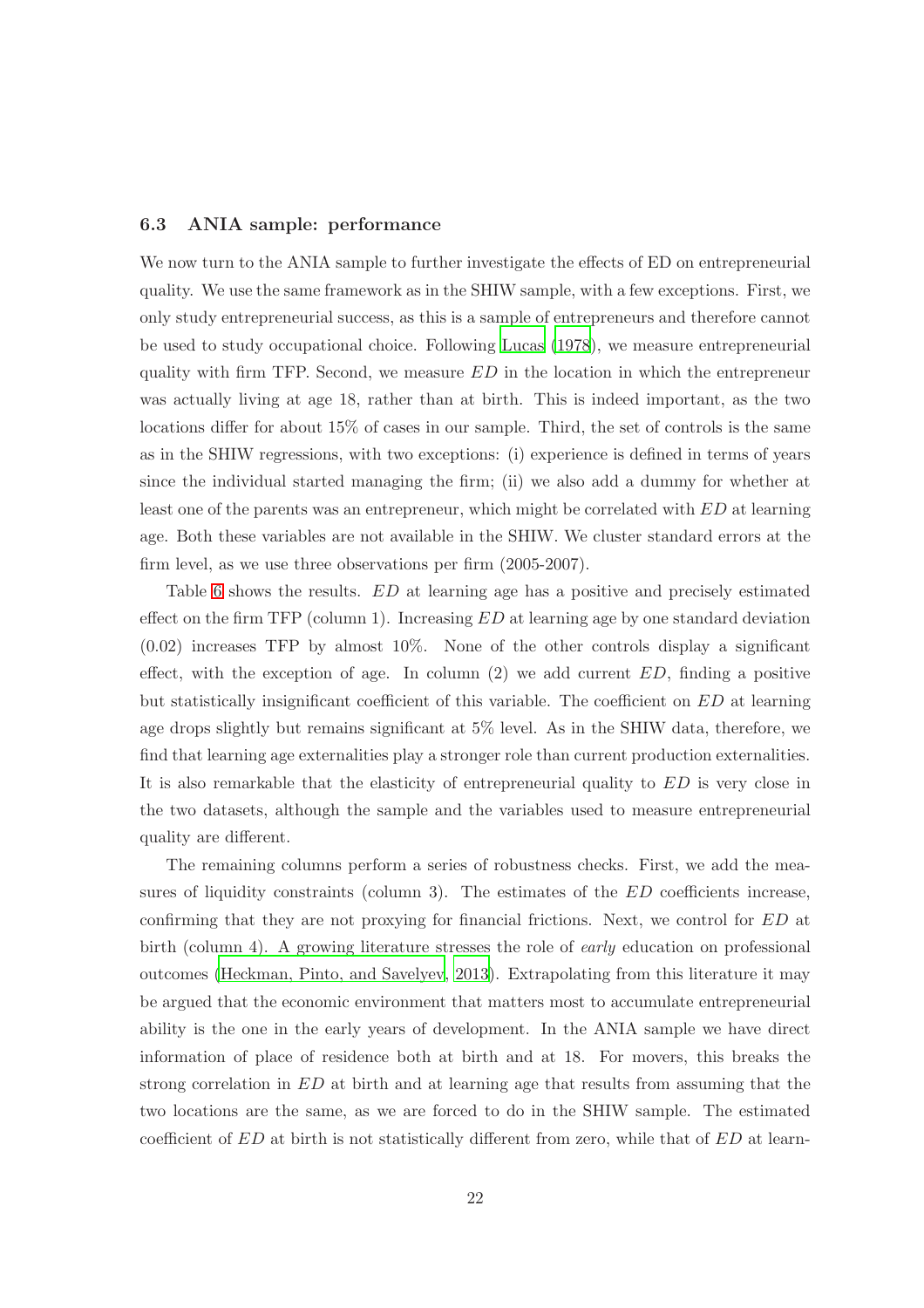ing age is unaffected, supporting the idea that learning entrepreneurial talents from other entrepreneurs occurs in the early years before the beginning of one's professional life. This result also allows us to address a potential competing explanation: genetic differences. In fact, the birthplace should be a better identifier of genetic influences than the place where one grows up. The significance of ED at learning age and the lack of significance of ED at birth allow us to reject the hypothesis that higher entrepreneurial density proxies for genetic propensity to engage in entrepreneurship.

These findings could still be consistent with a cultural explanation if the culture that matters for entrepreneurship is not acquired in the early years of life but only later. If the density where one grows up is a reflection of an underlying entrepreneurial culture, our measure might just be proxying for it rather than for learning opportunities. To address this, we rely on the idea that culture evolves slowly and the geographical unit that is covered by a culture is broader than that were learning entrepreneurial abilities from firms takes place. Accordingly, in column (5) we expand the number of spatial controls, to account for potential spatially correlated effects. Given that the geographical unit for ED is the LLS, we can use finer controls than those with the SHIW sample and insert 95 province dummies (rather than 20 regional dummies). Since provinces are in charge of managing schools, provincial dummies also account for any persistent geographical differences in the quality of schooling. As before, we use separate dummies for location at learning age and current location. Again, we find that the point estimates are unchanged – if anything, they become larger – and that the coefficient is statistically significant at  $5\%$  level.<sup>[16](#page-23-0)</sup>

Finally, in column (6) we report the regressions for the sample of movers. We employ a Heckman correction model, using two exclusion restrictions. The first is a dummy equal to one if the entrepreneur's spouse was born in a different LLS than the one she was located at 18. The second is a dummy for entrepreneurs who at age 18 were resident of a different location than the birth location. The idea is that these two dummies are correlated with mobility but not with entrepreneurial ability. The dummies are highly significant and have the expected sign in the selection equation. The Mills ratio is significant in the second stage equation. As in the SHIW sample, the effect of ED at learning age becomes stronger and more precisely estimated.

As a final check, we have used value added per worker to measure entrepreneurial quality.

<span id="page-23-0"></span> $16$ We have also experimented with dummies at the LLS level, thus relaying for identification of learning effects only obtaining on the time variation in  $ED$ . As with the SHIW data, estimates for the effect of  $ED$ at learning age are similar in magnitude but with larger standard errors. This is not surprising, given the large number of dummies (more than 400) and the limited sample size.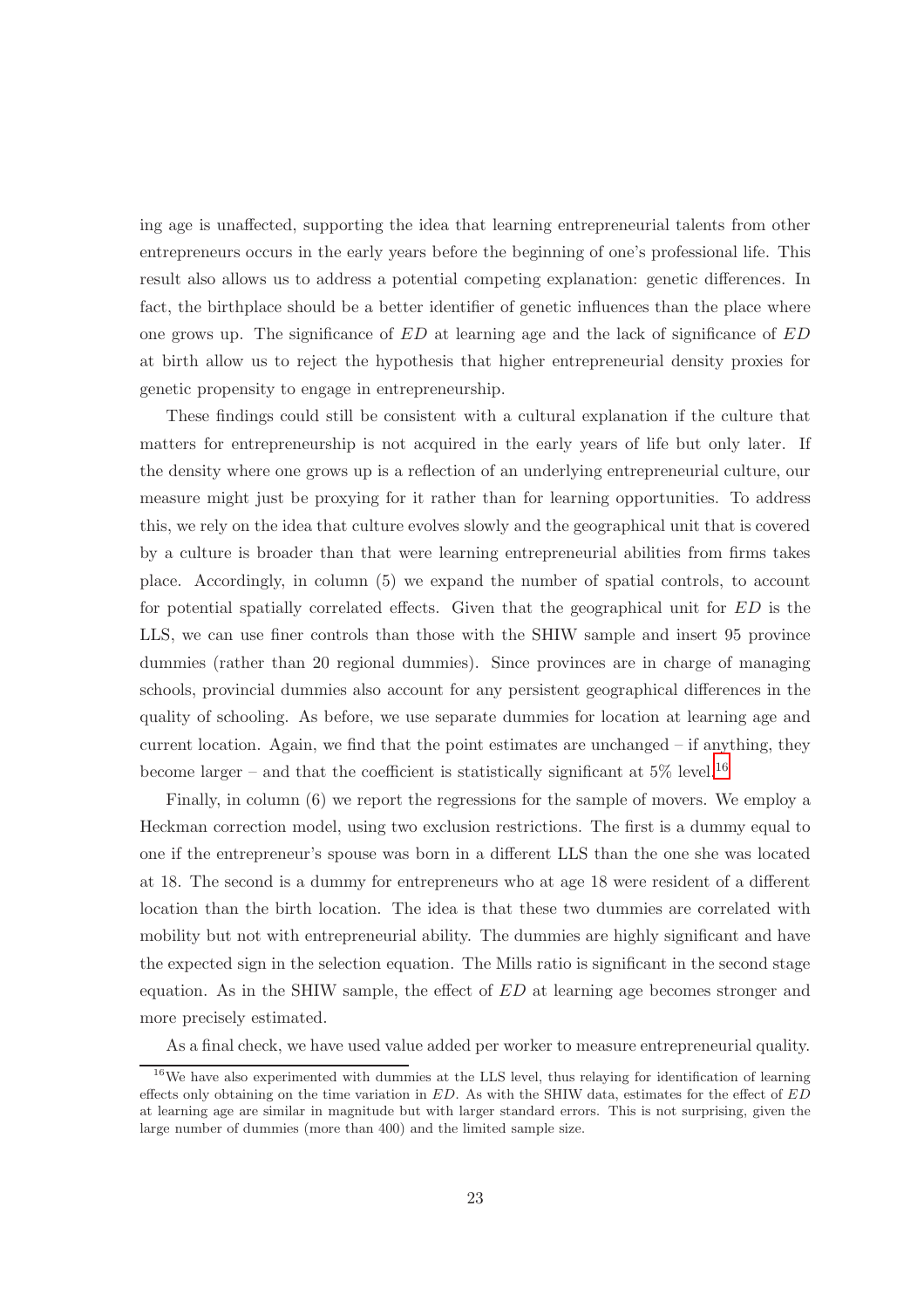While TFP is the closest empirical counterpart to ability in Lucas model, estimating TFP requires more assumptions than just computing a simple measure of labor productivity. Results in Table [7](#page-39-0) confirm all those obtained with TFP. The coefficient on ED at learning age tends to be larger and more precisely estimated. Increasing density at learning age by one standard deviation results in an increase in value added per worker of around 16%.

Overall, we take this evidence as supportive of the idea that one important channel through which individuals acquire entrepreneurial abilities is by early exposure to a richer entrepreneurial environment.

# <span id="page-24-0"></span>7 What features of entrepreneurship are learnable?

Being an entrepreneur requires multiple talents. The entrepreneur develops new ideas, evaluate t[heir market appeal, organizes production, bears](#page-31-14) the risk of failure. Sorensen and Chang [\(2008\)](#page-31-14) argue that entrepreneurship is defined by three features: risk bearing, propensity to innovate, and coordination ability. These three features are well rooted in the economics tradition. The role of the entrepreneur as the bearer of risk dates back to [Knight](#page-30-0) [\(1921\)](#page-30-0), who ascribes the very existence of the firm to its role as an insurance provider. [Schumpeter \(1911\)](#page-31-2) emphasized the role of the entrepreneur as the carrier of innovation and creative destruction deriving from innovation as the key source of growth in market economies. But in addition to being propense to innovate and to bear the risk of such process, the entrepreneur also needs to be able to implement an idea, organize production, and bring the product to the market. [Marshall \(1890\)](#page-31-15) was the first to stress the importance of localized spillovers to learn "the mysteries of the trade".

In this section we offer empirical evidence on how "learnable" these three features are, using information from the ANIA survey. In the face-to-face interview respondents were asked a set of questions aimed at eliciting risk preferences and identifying personality traits. We briefly describe them here and report the full questions in the Appendix. First, respondents were asked to choose between different investment strategies with decreasing risk-returns profile, ranked from 1 (high risk and high return) to 5 (low risk and return). We use the answers to this question as a measure of risk aversion. Second, the respondent was asked to express, on a scale from 1 to 5, their preferences regarding drawing a ball from an urn with 50 green and 50 yellow balls vs. drawing it from an unrn containing an unknown share of balls of each color. We use this question to measure ambiguity aversion. A measure of self-confidence was obtained by asking the entrepreneur whether she ranked herself below, at the same level or above the average ability or other entrepreneurs. Optimism is mea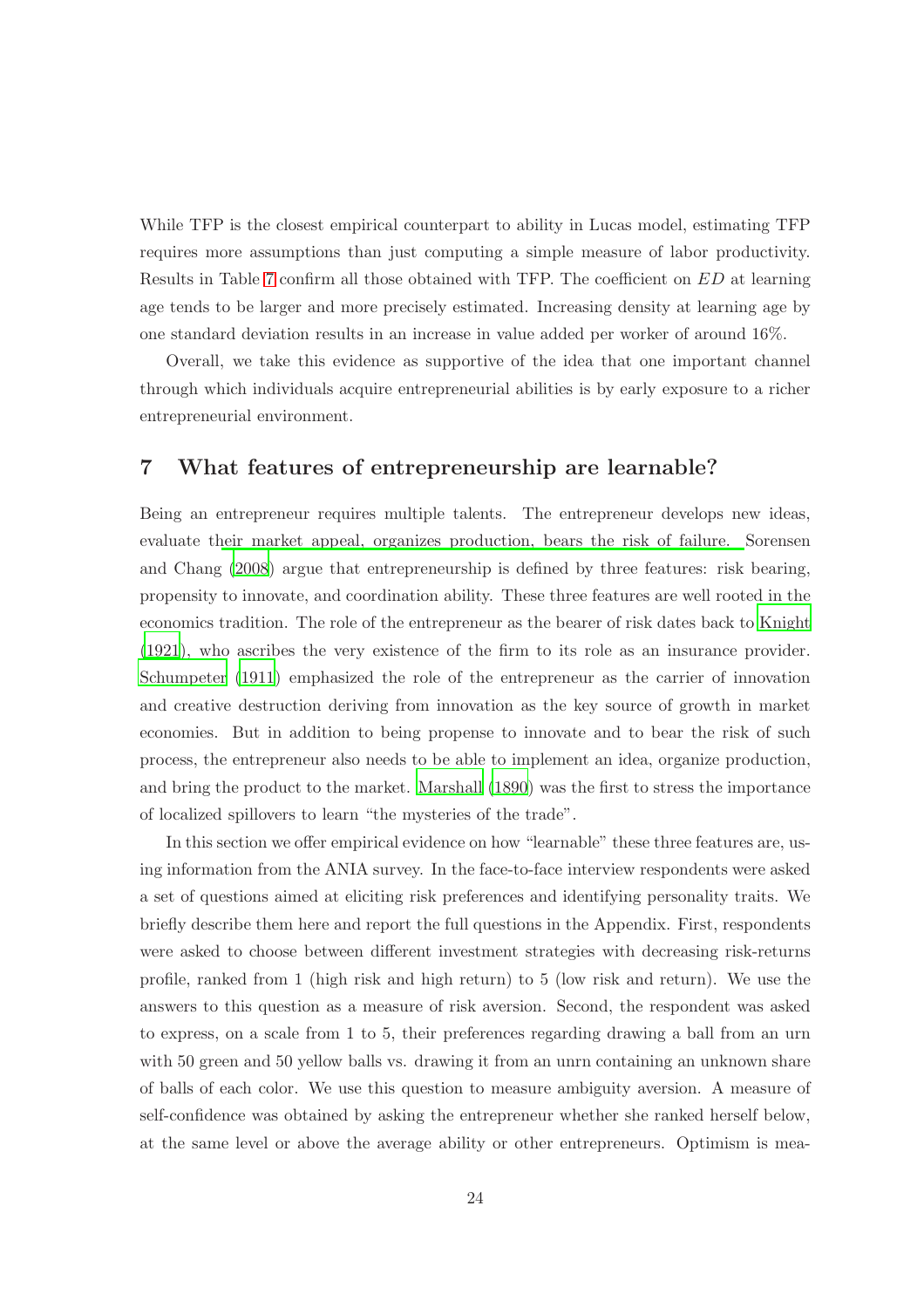sured by the answer (on a scale from 0 to 10) to how much the respondent agrees with the statement "*All things considered I expect more good than bad things in life*". Job satisfaction was measured from the answer to the question: "*Excluding the monetary aspects and considering only the other characteristics of your job, can you tell me if they give you more satisfaction or annoyance?*", again on a scale 0-10. Summary statistics for these variables are reported in Table [8,](#page-40-0) Panel A.

The entrepreneur's propensity to innovate is measured by two (arguably imperfect) proxies. The first is the share of 2007 sales of innovative or significantly improved products or services that were introduced in the market in the 2005-2007 period. The second is a score of the practices used by the firm to manage the innovation process, collected in the managerial practices follow up survey. Descriptive statistics for all these variables are in Table [8,](#page-40-0) Panel B.

The original survey lacks information on coordination ability. In the Fall of 2012 we re-contacted the entrepreneurs in the ANIA sample and asked them to participate in a second round of interviews to assess their managerial practices. We used the methodology developed by the World Management Survey (WMS, see Bloom and [Van Reenen \(2010a](#page-29-9)[,b](#page-29-0))). The WMS is based on a telephone double-blind survey technique and comprises a set of open ended questions, whose qualitative answers are then recoded into quantitative measures with a score ranging between 1 (worst) to 5 (best managerial practices). The questionnaire comprises five sections that consider different key areas of management practices. We investigate three areas. The first section is *Monitoring* and focuses on the monitoring of performance and reviewing the results. The second section is *Targets* and aims at assessing the respondents' managerial ability to identify quantitative and qualitative targets, their interconnection and their temporal cascade. The third section is *People* and it is concerned with human resource management, ranging from promoting and rewarding employees based on performance, removing poor performers, hiring and retaining the best workers. The average score of the three areas defines the index of overall managerial ability.<sup>[17](#page-25-0)</sup> Of the original 966 entrepreneurs, we were able to re-interview 388 (details on the data collection methodology are in the appendix, section [A.1\)](#page-44-0). Descriptive statistics are in Table [8,](#page-40-0) Panel C.

As a first check, in Appendix Table [A.2](#page-48-0) we regress TFP on personality traits. We have

<span id="page-25-0"></span><sup>&</sup>lt;sup>17</sup>The original WMS contains two additional areas, operations and leadership. These areas investigate practices that are very sector specific, such as the operation of the production unit. Given that we have firms from both manufacturing and services, we only investigated areas where practices are sufficiently similar to allow for the use of the same scheme of interview. In any case, in all regressions we use sector dummies.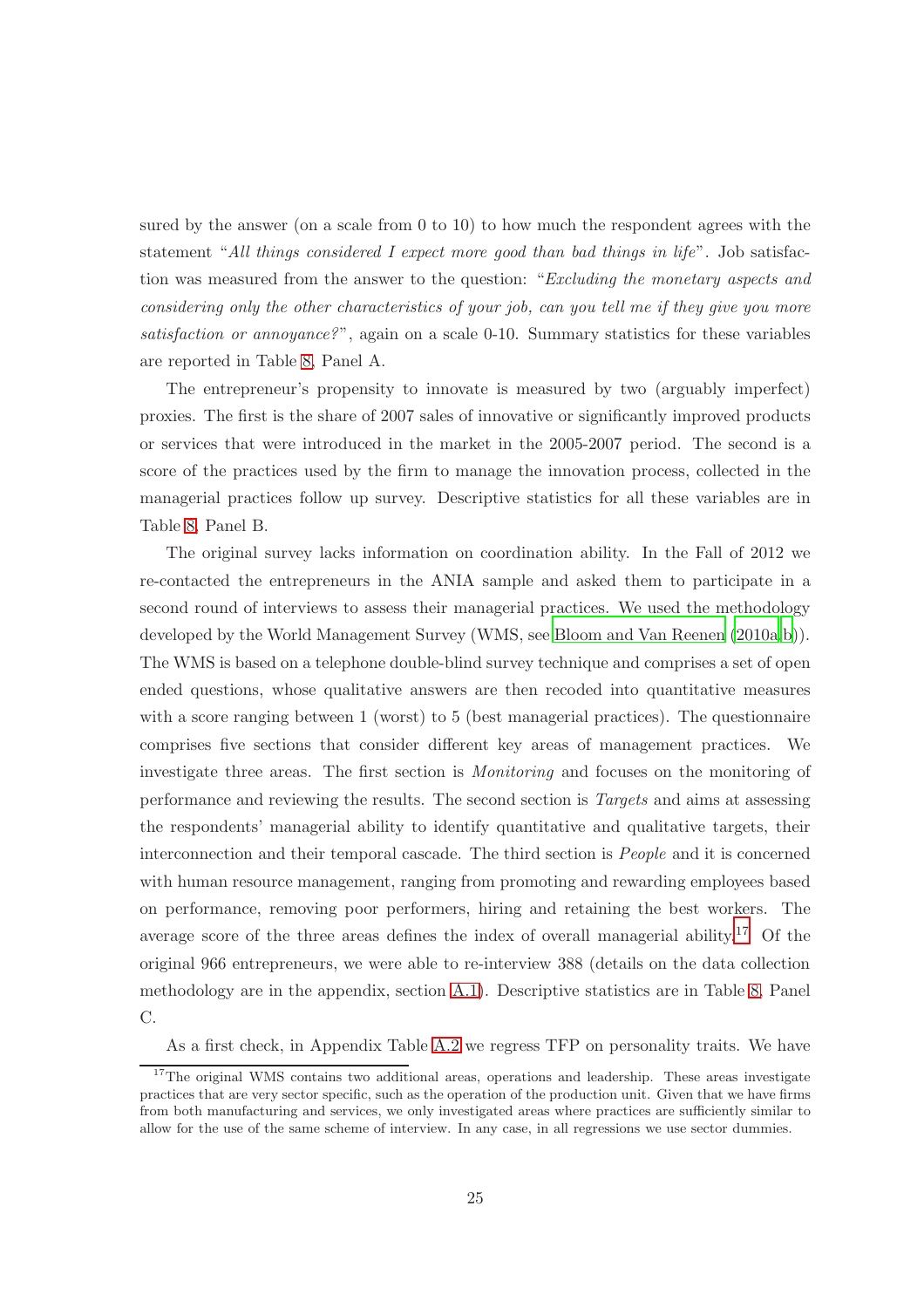no prior on how the degree of risk aversion or optimism should correlate with firm level TFP. Indeed, the correlation is always insignificant. Next, we check if these traits are correlated with ED at learning age. Given that what we are trying to measure here is more elusive than occupational choice or performance, and that the number of observations is smaller, as we only use the cross section rather than the three years of data as with TFP, for all regressions in this section we start with a parsimonious specification which only includes macro area and sector dummies, and then add the individual controls. The results are reported in Table [9.](#page-41-0) In general, we find no evidence that entrepreneurial traits are affected by ED at learning age. Growing up in areas with greater firm density seems to lead to higher risk aversion in the specification with individual controls (column 2), but precision is low and the estimate changes sign and is not statistically significant controlling only for sector and area dummies (column 1). Moreover, one would expect that  $ED$  at learning age reduces risk aversion, as risk tolerance is one of the key features of entrepreneurship. This evidence instead is consistent with the predominant role of the innate component in explaining individual risk preferences found by [Cesarini et al. \(2009](#page-29-6)) using twin studies. The measure of ambiguity aversion is weakly negatively correlated with entrepreneurial density at learning age but only when controlling for industry and area dummies; if individual controls are added the effect becomes smaller and is not statistically significant. All other traits are uncorrelated with ED at learning age. Overall, these results suggests that traits are not affected by the entrepreneurial context at learning age, arguably because a large component is biologically determined or acquired much earlier, perhaps within the family or at school [\(Heckman, Pinto, and Savelyev](#page-30-15), [2013](#page-30-15)).

Next, we run the same exercise for innovation capacity. Table [A.2](#page-48-0) (column 6) and [A.3](#page-49-0) (column 5) in the Appendix show that the two measures of innovation are not correlated with TFP. Consistently, we find no effect of  $ED$  at learning age on innovation capacity (Table [10\)](#page-42-0): the Schumpeterian component of entrepreneurship is not related to ED at learning age. This is indeed in line with Schumpeter's original notion of the innovator as the one that challenges established knowledge with new, unforeseen ideas, something that is unlikely one can learn from others.

The ability to manage is more likely to be learnable. Indeed, managerial skills are precisely what one learns in business schools and colleges specialized in teaching entrepreneurship. But these skills may possibly be learned also before college by direct observation and exposure to adopted practices by the firms in the place one grows up.

We test this potential channel using the measures of managerial practices discussed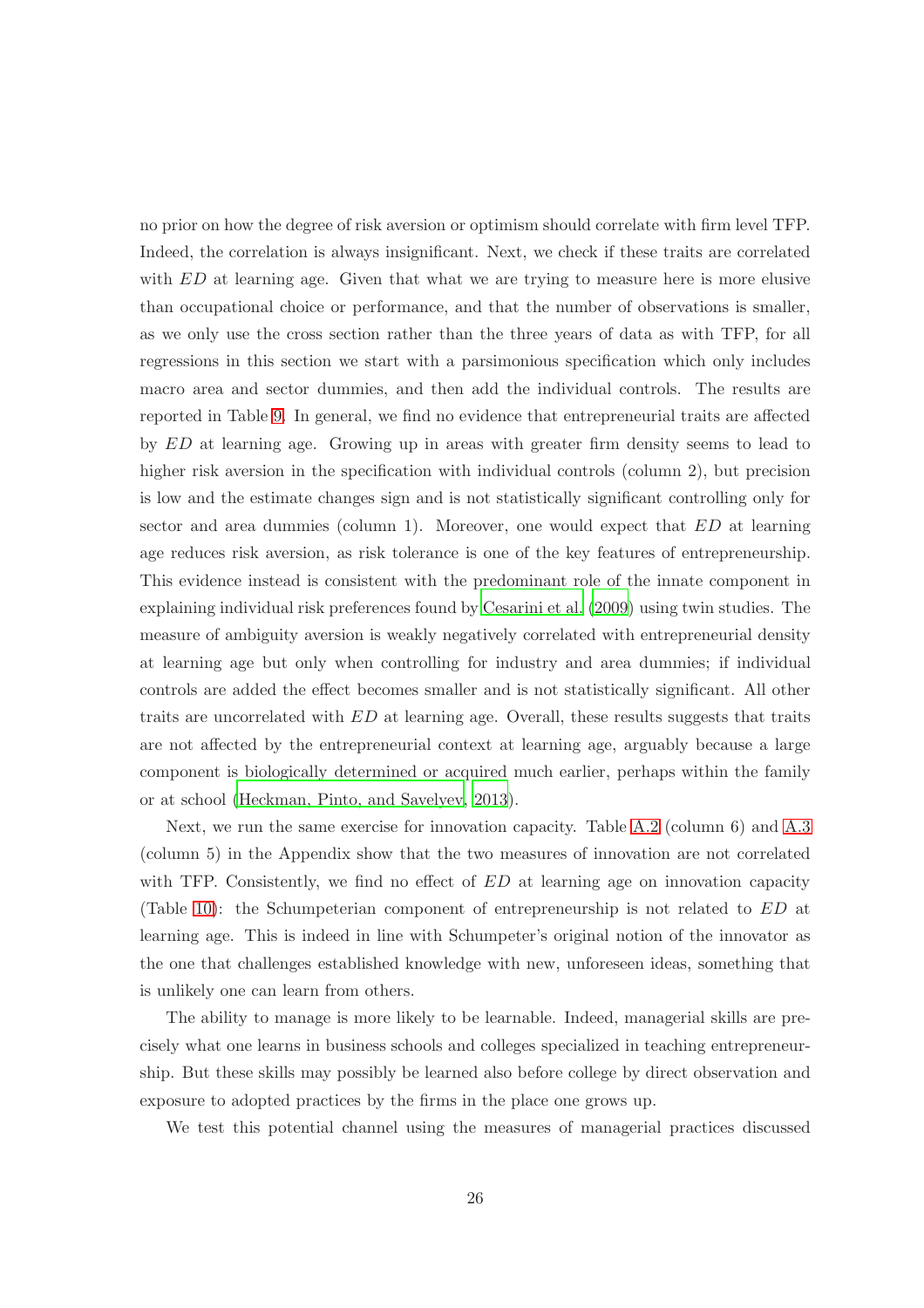above. To first validate these measures, in Table [A.3](#page-49-0) we report the results of regressions in which productivity and firm size (measured by the log of the number of employees) are regressed on the managerial practices scores. As shown by [Bloom and Van Reenen \(2007](#page-29-10)) and [Bloom, Sadun, and Van Reenen \(2012\)](#page-29-11), managerial practices are strongly correlated with the size of the firm and its productivity. This holds in our sample too: each type of managerial practice as well as the general index is positively and significantly correlated with TFP and firm size. Table [11](#page-43-0) runs regressions of these measures on  $ED$  at learning age controlling for current density. Interesting, if we only control for current density and area and sector dummies, density at learning age has a positive and statistically significant correlation with managerial practices while current density has a small and insignificant effect (columns 1,3 5), with the exception of *People*, where the ED coefficient has a *p*-value of 0.11. When we introduce the individual controls, the effect of density at learning age retains its positive effect but its size halves on average and the estimate looses precision, so that none of the coefficient is statistically significant. Indeed, measuring managerial practices is a difficult task and, unfortunately, we have a limited number of observations (less than 400), reducing the statistical power of the estimates compared to the other regressions in the paper. It turns out that the loss of significance of ED leanr in Table [11](#page-43-0) is due to the inclusion of the age and experience variables. These variables are mechanically correlated with ED learn, since the latter has a time varying component that trends similarly to age and experience. The limited statistical power prevents us from identifying separately the two effects.

There is also another, more economic reason that might explain the difficulty in singling out the aspects of entrepreneurship that can be learned. [Lazear \(2005\)](#page-31-3) argues that an entrepreneur is the "Jack-of-all-trades", i.e., an individual with a balanced set of skills, rather than one that excels in any particular activity. Using data on Stanford GSB MBAs, he finds that those that tend to perform uniformly well in (but not necessarily on top of) all courses are indeed more likely to become entrepreneurs than those who excel in specific subjects. Similar conclusions are reached by [Bruhn, Karlan, and Schoar \(2013](#page-29-12)) in their randomized trial in which managerial consulting services are provide to 150 SMEs in Mexico. They find that managerial consulting does improve overall firm performance, but no single aspect of managerial practices emerges as key for the improvement. Profits and TFP are comprehensive measures of entrepreneurial capability and clearly correlate with learning opportunities. Singling out single aspects, such as traits or specific managerial capabilities, might instead be more difficult, as there is no single component that by itself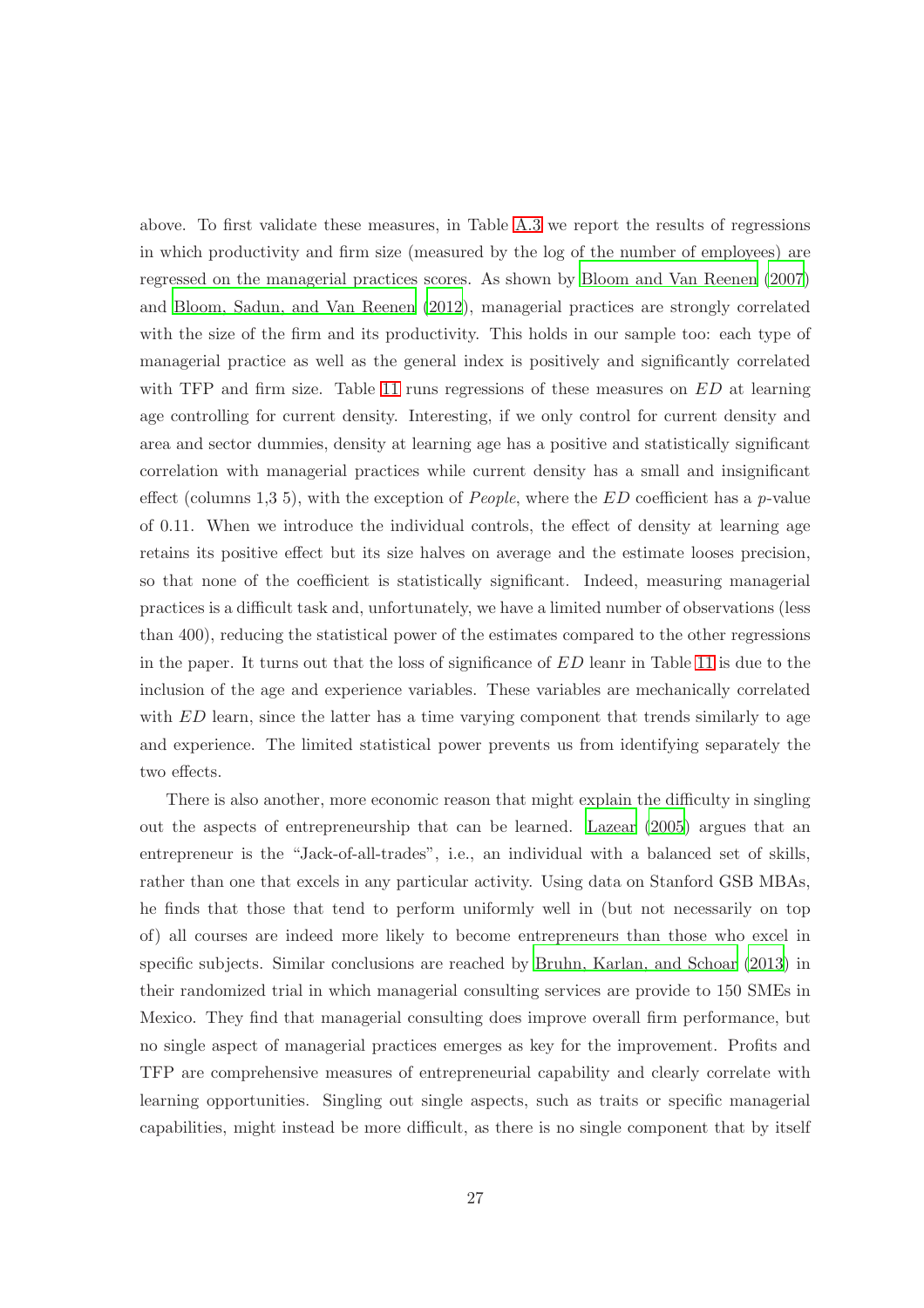can explain entrepreneurial ability. This confirms the elusive nature of what makes a good entrepreneur.

Overall, we take this evidence as suggesting that managerial capabilities can be learned from other entrepreneurs, while both traits and innovation capacity might be more an innate component, less subject to the influence of the economic environment.

# <span id="page-28-0"></span>8 Conclusions

This paper analyzes the extent to which growing up in a high entrepreneurial area increases both the likelihood that an individual becomes an entrepreneur and her entrepreneurial ability or success. We find evidence that this is indeed the case, as would be implied by models where entrepreneurial ability is socially acquired. Interestingly, the effects of entrepreneurial density at learning age are stronger than those of current entrepreneurial density, which captures more traditional spillover effects. A remarkable finding is that the results we find hold in two distinct datasets and are robust to a large set of controls. Moreover, we find suggestive evidence that individuals growing up in high firm density areas acquire managerial skills, but that individual traits reflecting risk aversion, aversion to ambiguity, self-confidence or optimism, and propensity to innovate (which are traditionally associated to entrepreneurship) are independent of location. This suggests that the "personality traits" factor of entrepreneurship has a larger innate component, swamping any effect of the environment.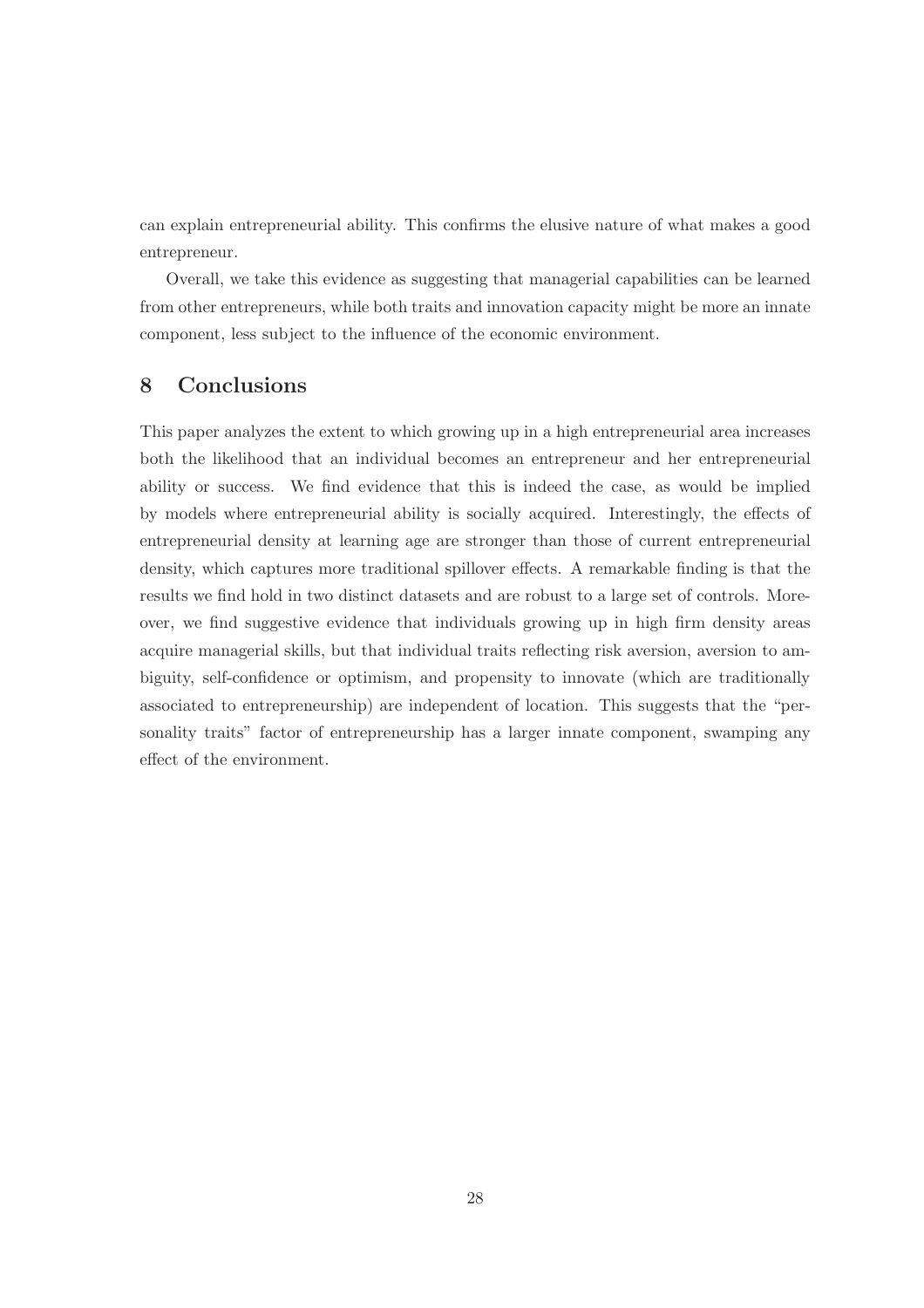### References

- <span id="page-29-8"></span>Banerjee, A.V. and A. Newman. 1994. "Poverty, Incentives and Development." *American Economic Review Papers and Proceedings* 84:211–215.
- <span id="page-29-4"></span>Barlow, R.E. and F. Proschan. 1975. *Statistical Theory of Reliability and Life Testing*. Holt, Rinehart and Winston, New York.
- <span id="page-29-5"></span>Bisin, Alberto and Thierry Verdier. 2001. "The economics of cultural transmission and the dynamics of preferences." *Journal of Economic Theory* 97:298–319.
- <span id="page-29-13"></span>Bloom, Nicholas, Christos Genakos, Raffaella Sadun, and John Van Reenen. 2012. "Management Practices Across Firms and Countries." NBER Working Paper 17850.
- <span id="page-29-10"></span>Bloom, Nicholas and John Van Reenen. 2007. "Measuring and Explaining Management Practices Across Firms and Countries." *The Quarterly Journal of Economics* 122 (4):1351–1408.
- <span id="page-29-9"></span>———. 2010a. "New Approaches to Surveying Organizations." *American Economic Review* 100 (2):105–09.
- <span id="page-29-0"></span>———. 2010b. "Why Do Management Practices Differ across Firms and Countries?" *Journal of Economic Perspectives* 24 (1):203–24.
- <span id="page-29-11"></span>Bloom, Nick, Raffaella Sadun, and John Van Reenen. 2012. "Americans do I.T. Better: US Multinationals and the Productivity Miracle." *American Economic Review* 102:167–201.
- <span id="page-29-12"></span>Bruhn, Miriam, Dean Karlan, and Antoinette Schoar. 2013. "The Impact of Consulting Services on Small and Medium Enterprises: Evidence from a Randomized Trial in Mexico." Mimeo, MIT Sloan.
- <span id="page-29-7"></span>Cavalli Sforza, Luigi and Walter F. Bodmer. 1971. *The genetics of human population*. W. H. Freeman and C., San Francisco.
- <span id="page-29-6"></span>Cesarini, David, Christopher T Dawes, Magnus Johannesson, Paul Lichtenstein, and Björn Wallace. 2009. "Genetic variation in preferences for giving and risk taking." *The Quarterly Journal of Economics* 124:809–842.
- <span id="page-29-2"></span>Cingano, Federico and Fabiano Schivardi. 2004. "Identifying the sources of local productivity growth." *Journal of the European Economic Association* 2 (June):720–742.
- <span id="page-29-3"></span>De la Roca, Jorge and Diego Puga. 2013. "Learning by working in big cities." Mimeo, CEMFI.
- <span id="page-29-1"></span>Dohmen, Thomas, Armin Falk, David Huffman, and Uwe Sunde. 2012. "The intergenerational transmission of risk and trust attitudes." *The Review of Economic Studies* 79:645–677.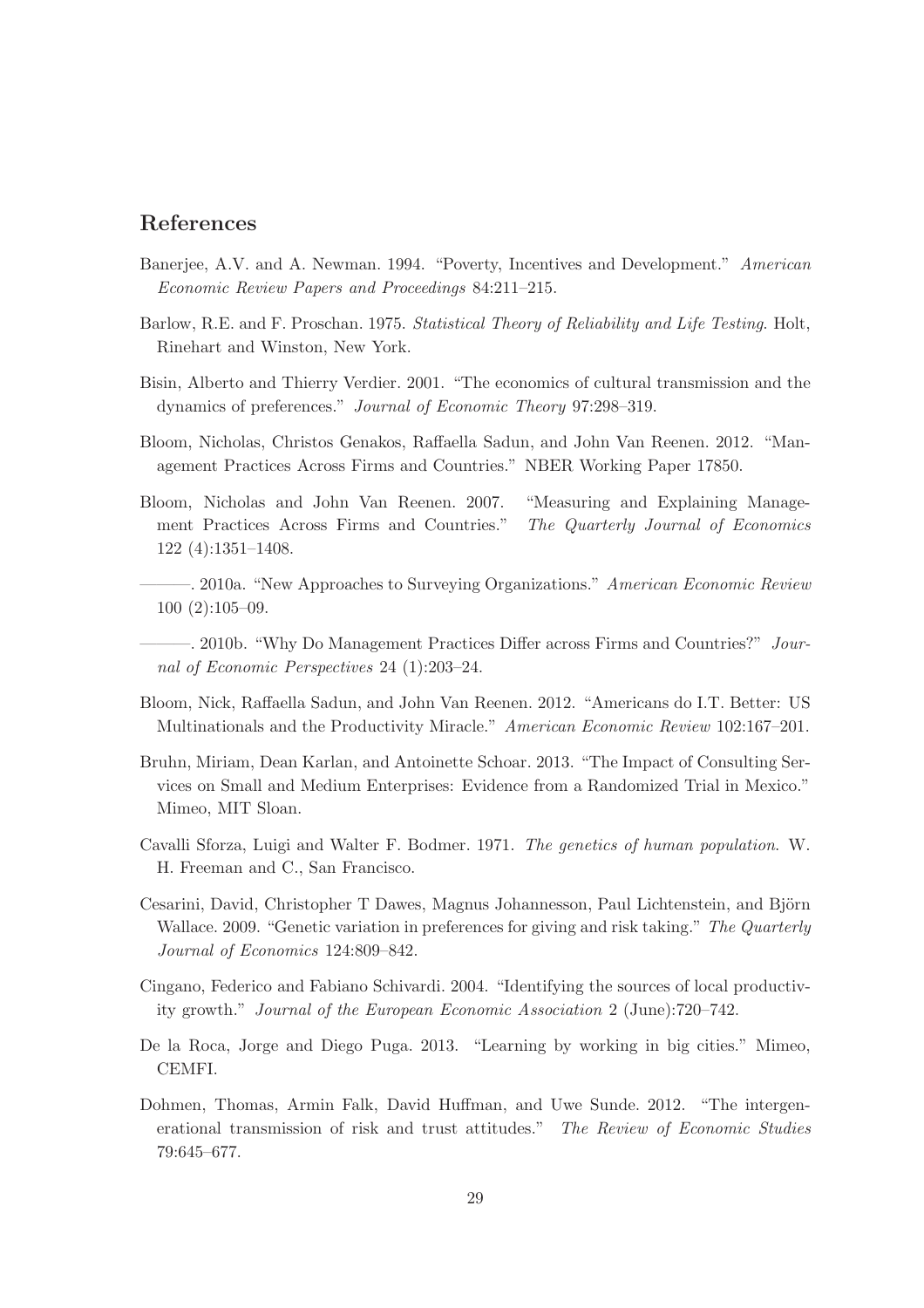- <span id="page-30-11"></span>Duranton, G. and D. Puga. 2004a. "Micro-foundations of urban agglomeration economies." In *Handbook of Regional and Urban Economics, vol. 4*, edited by V. Henderson and J.F. Thisse. Amsterdam: North Holland.
- <span id="page-30-3"></span>Duranton, Gilles and Diego Puga. 2004b. "Micro-foundations of urban agglomeration economies." Elsevier, 2063–2117.
- <span id="page-30-10"></span>Erikson, Erik H. 1968. *Identity, Youth and Crisis*. New York: WW Norton.
- <span id="page-30-12"></span>Evans, David S. and Boyan Jovanovic. 1989. "An Estimated Model of Entrepreneurial Choice under Liquidity Constraints." *Journal of Political Economy* 97:808–827.
- <span id="page-30-5"></span>Giannetti, Mariassunta and Andrei Simonov. 2009. "Social interactions and entrepreneurial activity." *Journal of Economics & Management Strategy* 18:665–709.
- <span id="page-30-14"></span>Glaeser, E. L., H. D. Kallal, J. A. Scheinkman, and A. Shleifer. 1992. "Growth in Cities." *Journal of Political Economy* 100:1125–1152.
- <span id="page-30-4"></span>Glaeser, E.L., W.R. Kerr, and G.A.M. Ponzetto. 2010. "Clusters of entrepreneurship." *Journal of Urban Economics* 67:150–168.
- <span id="page-30-6"></span>Glaeser, E.L. and D.C. Maré. 2001. "Cities and Skills." *Journal of Labor Economics* 19:316–342.
- <span id="page-30-13"></span>Guiso, L., P. Sapienza, and L. Zingales. 2004. "Does Local Financial Development Matter?" *The Quarterly Journal of Economics* 119:929–969.
- <span id="page-30-7"></span>Guiso, Luigi and Fabiano Schivardi. 2011. "What determines entrepreneurial clusters?" *Journal of the European Economic Association* 9:61–86.
- <span id="page-30-9"></span>Harris, Judith Rich. 2011. *The nurture assumption: Why children turn out the way they do*. Free Press.
- <span id="page-30-15"></span>Heckman, J., R. Pinto, and P. Savelyev. 2013. "Understanding the mechanisms through which an influential early childhood program boosted adult outcomes." *American Economic Review* 103:2052–2086.
- <span id="page-30-2"></span>Hoang, Ha and Bostjan Antoncic. 2003. "Network-based research in entrepreneurship: A critical review." *Journal of business venturing* 18 (2):165–187.
- <span id="page-30-8"></span>Hurrelmann, Klaus. 1988. *Social structure and personality development: The individual as a productive processor of reality*. Cambridge: Cambridge University Press.
- <span id="page-30-1"></span>Kihlstrom, Richard and Jean-Jacques Laffont. 1979. "A General Equilibrium Theory of Firm Formation Based on Risk Aversion." *Journal of Political Economy* 87:719–48.
- <span id="page-30-0"></span>Knight, Frank H. 1921. *Risk, Uncertainty and Profit*. Houghton Miffin, New York.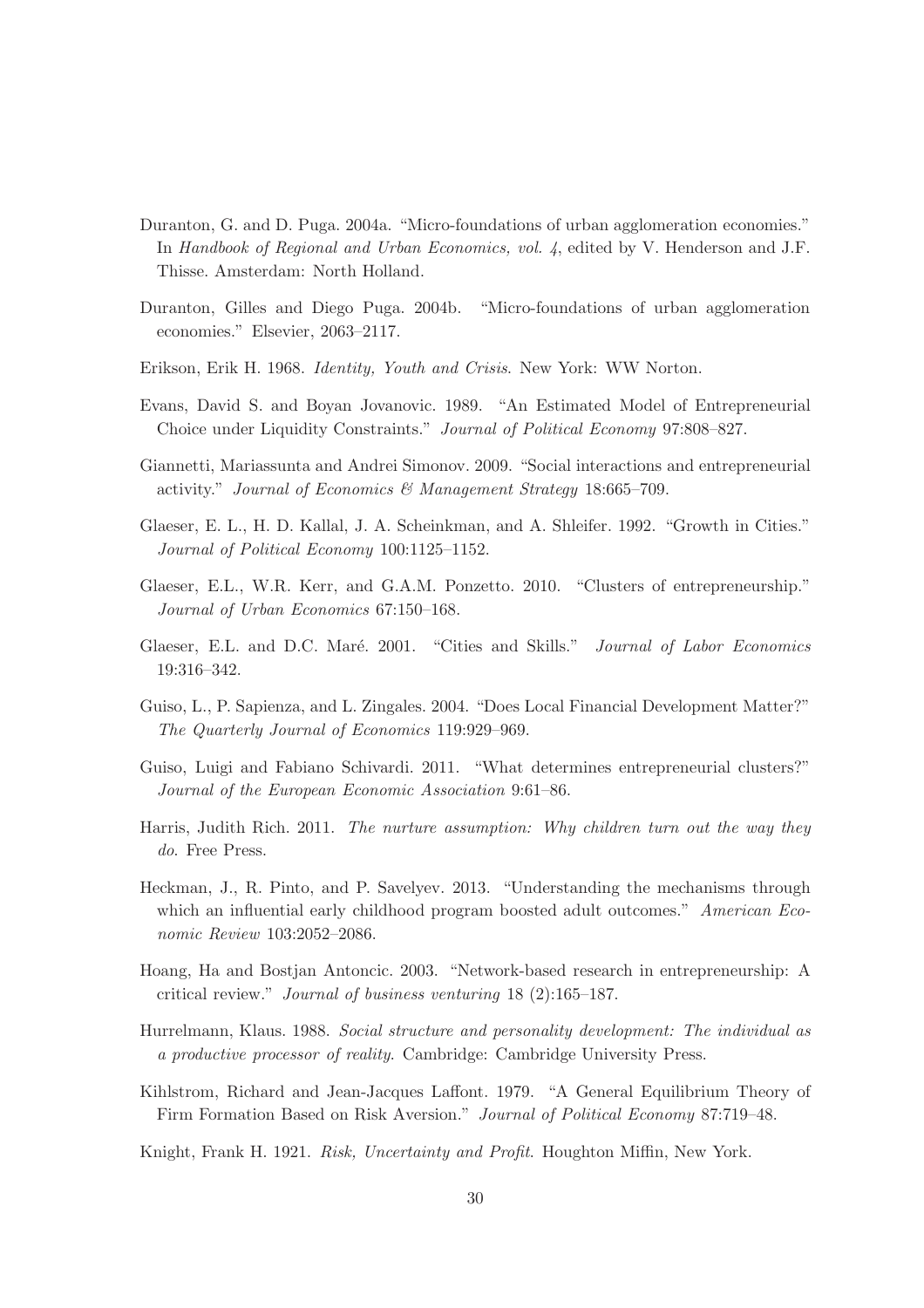<span id="page-31-3"></span>Lazear, E. P. 2005. "Entrepreneurship." *Journal of Labor Economics* 23:649–680.

- <span id="page-31-5"></span>Lindquist, M., J. Sol, and M. van Praag. 2012. "Why do Entrepreneurial Parents have Entrepreneurial Children?" Mimoe, University of Amsterdam.
- <span id="page-31-0"></span>Lucas, Robert E., Jr. 1978. "On the Size Distribution of Business Firms." *Bell Journal of Economics* 2:508–523.
- <span id="page-31-15"></span>Marshall, A. 1890. *Principles of Economics*. London:Macmillan.
- <span id="page-31-11"></span>Matano, Alessia and Paolo Naticchioni. 2012. "What drives the urban wage premium? evidence along the wage distribution." Tech. rep. Mimeo, Sapienza University of Rome.
- <span id="page-31-8"></span>Michelacci, Claudio and Olmo Silva. 2007. "Why so many local entrepreneurs?" *The Review of Economics and Statistics* 89 (4):615–633.
- <span id="page-31-13"></span>Moretti, E. 2011. "Local labor markets." In *Handbook of labor economics*, vol. 4, edited by D. Card and O. Ashenfelter. Elsevier, 1237–1313.
- <span id="page-31-7"></span>Nicolaou, N. and S. Shane. 2010. "Entrepreneurship and occupational choice: Genetic and environmental influences." *Journal of Economic Behavior & Organization* 76:3–14.
- <span id="page-31-6"></span>Nicolaou, N., S. Shane, L. Cherkas, J. Hunkin, and T.D. Spector. 2008. "Is the tendency to engage in entrepreneurship genetic?" *Management Science* 54:167–179.
- <span id="page-31-4"></span>Parker, Simon C. 2009. *The economics of entrepreneurship*. Cambridge University Press.
- <span id="page-31-1"></span>Rosen, Sherwin. 1982. "Authority, control, and the distribution of earnings." *The Bell Journal of Economics* :311–323.
- <span id="page-31-12"></span>Rosenthal, S. and W. Strange. 2004a. "Evidence on the Nature and Sources of Agglomeration Economies." In *Handbook of Regional and Urban Economics, vol. 4*, edited by V. Henderson and J.F. Thisse. Amsterdam: North Holland.
- <span id="page-31-10"></span>Rosenthal, Stuart S and William C Strange. 2004b. "Evidence on the nature and sources of agglomeration economies." *Handbook of regional and urban economics* 4:2119–2171.
- <span id="page-31-9"></span>Sacerdote, Bruce. 2011. "Nature and nurture effects on childrens outcomes: What have we learned from studies of twins and adoptees." In *Handbook of social economics, Volume 1A*, vol. 1, edited by Jess Benhabib, Alberto Bisin, and Matthew O Jackson. 1–30.
- <span id="page-31-2"></span>Schumpeter, Joseph. 1911. *The Theory of Economic Development*. Harvard University Press, Cambridge, Mass.
- <span id="page-31-14"></span>Sorensen, J. and P. Chang. 2008. "Determinants of successful entrepreneurship: A review of the recent literature." Report for the Ewing Marion Kauffman Foundation.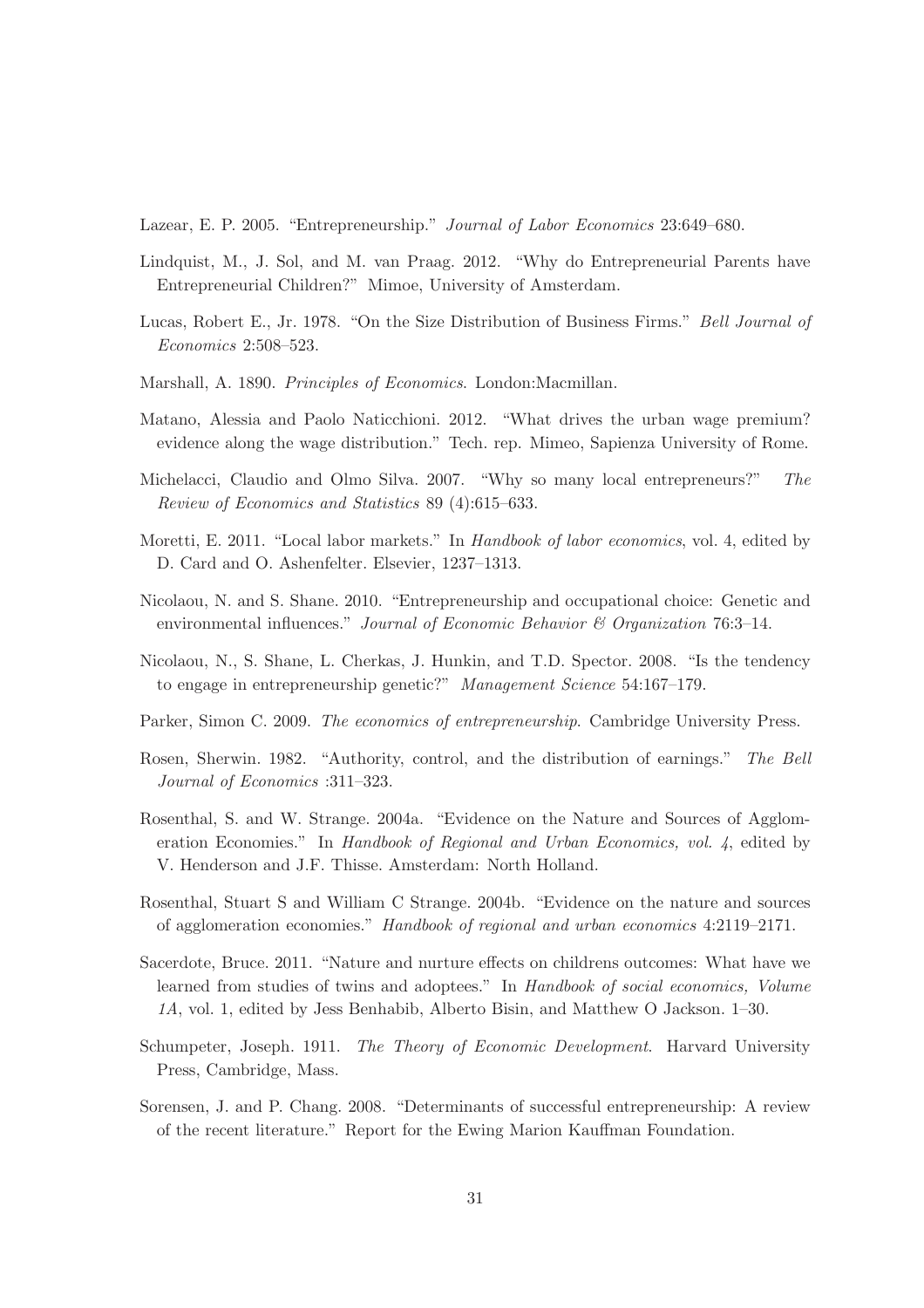- <span id="page-32-1"></span>Wahba, Jackline and Yves Zenou. 2012. "Out of Sight, out of mind: Migration, entrepreneurship and social capital." *Regional Science and Urban Economics* 42 (5):890– 903.
- <span id="page-32-2"></span>Williamson, Oliver E. 2000. "The new institutional economics: taking stock, looking ahead." *Journal of economic literature* :595–613.
- <span id="page-32-0"></span>Zhang, Z., M.J. Zyphur, J. Narayanan, R.D. Arvey, S. Chaturvedi, B.J. Avolio, P. Lichtenstein, and G. Larsson. 2009. "The genetic basis of entrepreneurship: Effects of gender and personality." *Organizational Behavior and Human Decision Processes* 110 (2):93–107.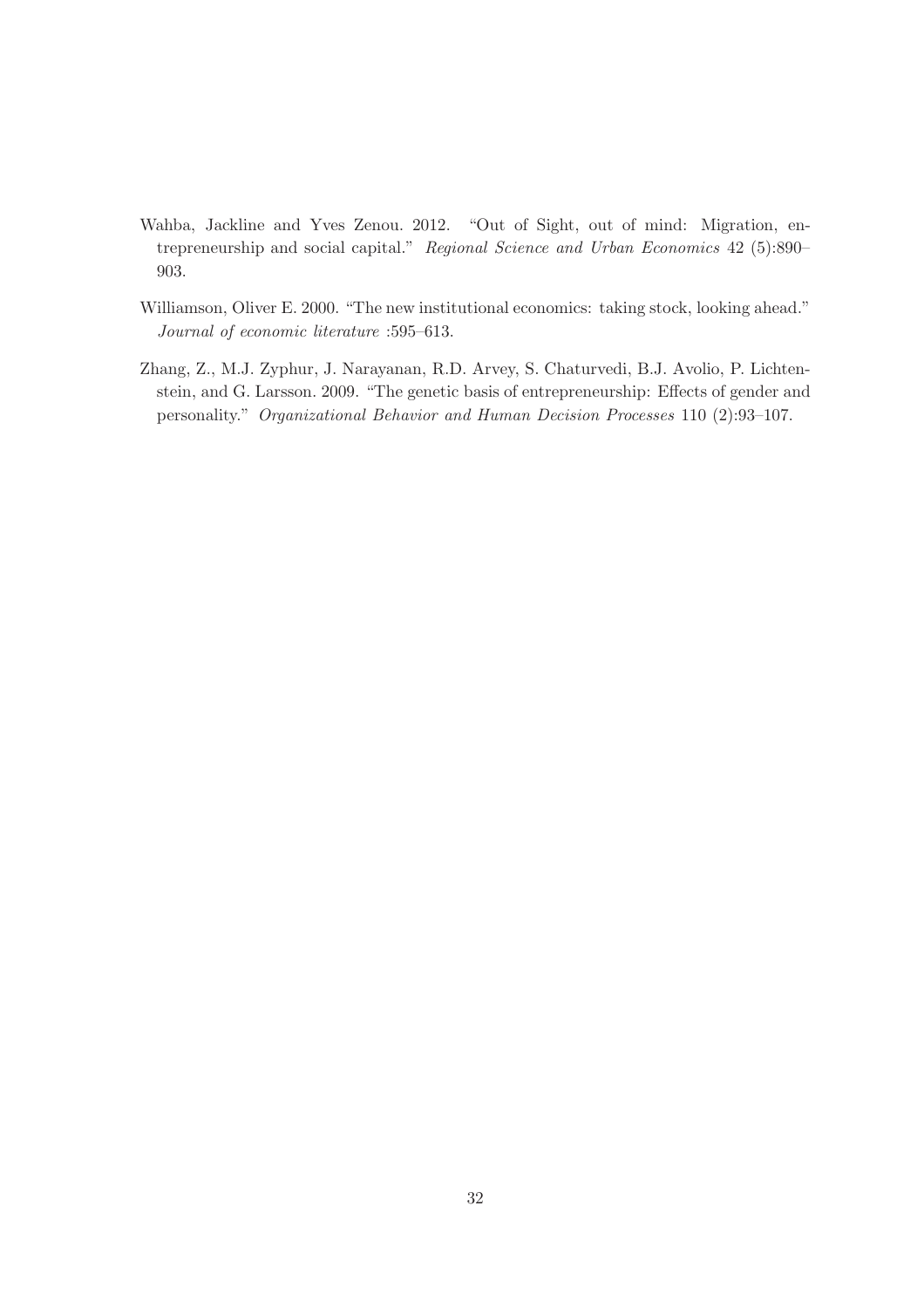| Variable              | Mean  | Std. Dev. | Variable                         | Mean     | Std. Dev. |
|-----------------------|-------|-----------|----------------------------------|----------|-----------|
|                       |       |           | Panel A: SHIW Sample             |          |           |
| Entrepreneur, Def. I  | 0.18  | 0.38      | Mover                            | 0.21     | 0.41      |
| Entrepreneur, Def. II | 0.08  | 0.27      | Mover-Entrepreneur               | 0.18     | 0.39      |
| $ED$ learn            | 0.06  | 0.02      | Born NorthW                      | 0.19     | 0.39      |
| ED today              | 0.09  | 0.02      | Born NorthE                      | 0.20     | 0.40      |
| Male                  | 0.61  | 0.48      | Born Center                      | 0.20     | 0.40      |
| Age                   | 42.28 | 9.73      | Born South                       | 0.39     | 0.48      |
| Experience            | 22.05 | 11.19     | Resident $\operatorname{NorthW}$ | 0.24     | 0.43      |
| Elementary school     | 0.11  | 0.32      | Resident NorthE                  | 0.22     | 0.41      |
| Junior HS             | 0.32  | 0.46      | Resident Center                  | 0.21     | 0.41      |
| HS degree             | 0.40  | 0.49      | Resident South                   | 0.31     | 0.46      |
| College               | 0.13  | 0.34      | Agriculture                      | 0.04     | 0.20      |
| Post graduate         | 0.01  | 0.07      | Manufacturing                    | 0.23     | 0.42      |
| Married               | 0.71  | 0.45      | Construction                     | 0.06     | 0.25      |
| Family size           | 3.40  | 1.18      | Services and others              | 0.64     | 0.47      |
| N. of family earners  | 2.08  | 0.86      | Firm size                        | 4.31     | 37.14     |
| Income (Log)          | 9.02  | 0.86      |                                  |          |           |
|                       |       |           | Panel B: ANIA Sample             |          |           |
| $TFP$ (log)           | 2.45  | 0.90      | Learn in South                   | 0.21     | 0.41      |
| $ED$ learn            | 0.06  | 0.019     | Resident in NorthW               | 0.31     | 0.46      |
| ED today              | 0.08  | 0.015     | Resident in NorthE               | 0.29     | 0.45      |
| Male                  | 0.67  | 0.46      | Resident in Center               | 0.19     | $0.3\,$   |
| Age                   | 47.02 | 10.48     | Resident in South                | 0.19     | 0.39      |
| Years in control      | 15.79 | 10.99     | Mining                           | 0.02     | 0.16      |
| Elementary school     | 0.00  | 0.07      | Manufactuing                     | 0.35     | 0.47      |
| Junior HS             | 0.06  | 0.24      | Utilities                        | 0.01     | 0.09      |
| HS degree             | 0.67  | 0.46      | Construction                     | 0.07     | 0.26      |
| College               | 0.23  | 0.42      | Trade                            | 0.24     | 0.42      |
| Post graduate         | 0.01  | 0.13      | Transport                        | 0.04     | 0.20      |
| Married               | 0.78  | 0.41      | Other services                   | 0.24     | 0.42      |
| Family size           | 3.06  | 1.17      | Employees                        | 34.33    | 40.38     |
| Mover                 | 0.25  | 0.43      | Spouse same area                 | $0.53\,$ | 0.49      |
| Learn in NorthW       | 0.30  | 0.46      | Moved before learning            | 0.19     | 0.39      |
| Learn in NNorthE      | 0.28  | 0.45      | LC learn                         | $-8.37$  | 0.44      |
| Learn in Center       | 0.19  | 0.39      | LC Today                         | $-7.42$  | 0.31      |

# Table 1: Descriptive statistics

Note: See appendix [A.2](#page-45-0) for the definition of the variables.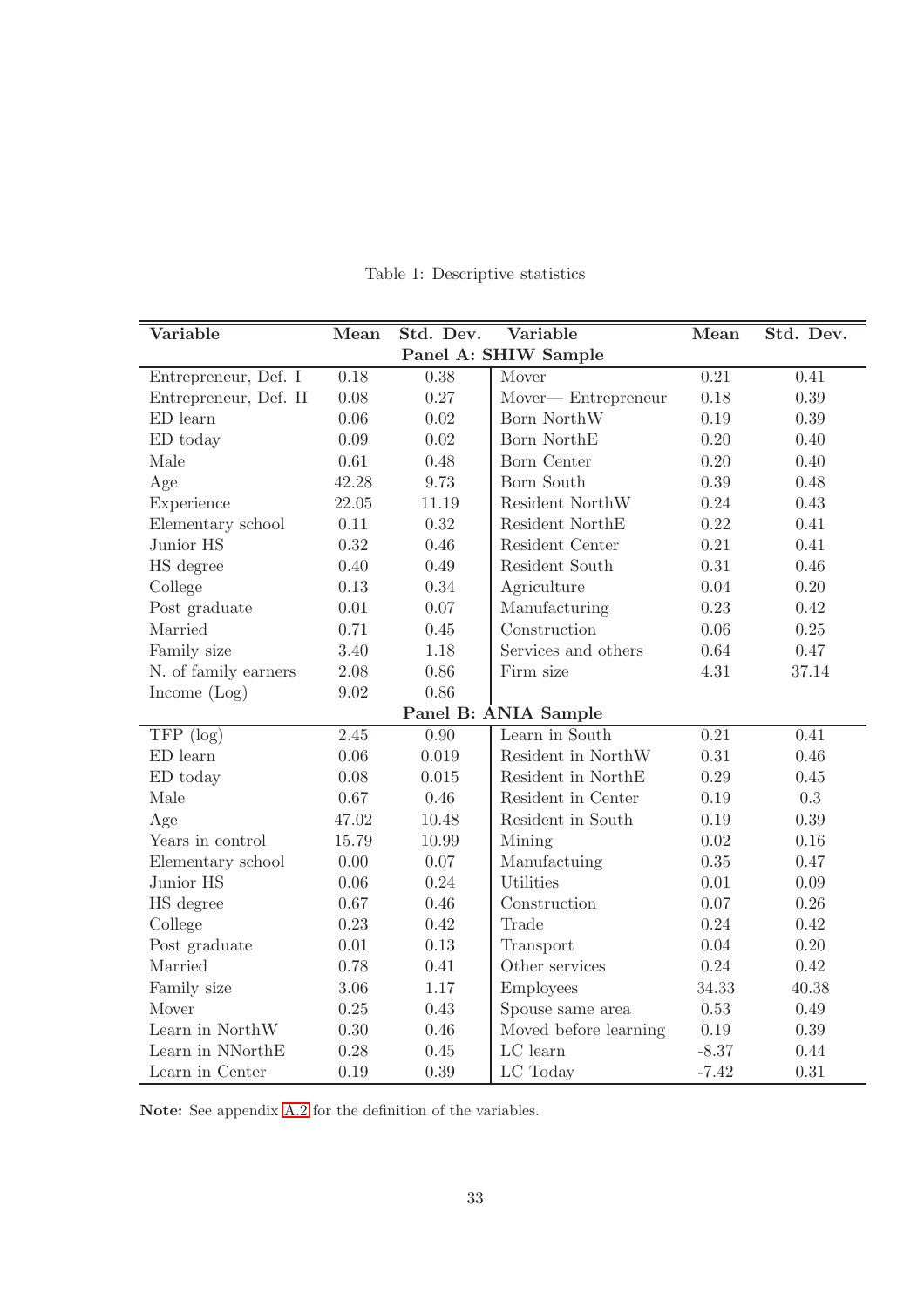|                      | $\left(1\right)$ | $\left( 2\right)$ | $\left( 3\right)$ | $\left(4\right)$ | (5)         |
|----------------------|------------------|-------------------|-------------------|------------------|-------------|
| ED learn             | $1.261***$       | $0.767***$        | $0.870***$        | $0.898***$       | $1.623**$   |
|                      | (0.183)          | (0.208)           | (0.222)           | (0.262)          | (0.795)     |
| ED today             |                  | $0.990***$        | $1.069***$        | $1.837***$       | $1.181**$   |
|                      |                  | (0.197)           | (0.214)           | (0.269)          | (0.544)     |
| LC learn             |                  |                   | $-0.001$          | 0.004            | $-0.008$    |
|                      |                  |                   | (0.006)           | (0.008)          | (0.014)     |
| LC today             |                  |                   | $-0.012$          | $-0.000$         | $-0.066**$  |
|                      |                  |                   | (0.011)           | (0.013)          | (0.028)     |
| Male                 | $0.055***$       | $0.055***$        | $0.056***$        | $0.056^{***}\;$  | $0.073***$  |
|                      | (0.003)          | (0.003)           | (0.003)           | (0.003)          | (0.011)     |
| Age                  | $0.157***$       | $0.136***$        | $0.140***$        | $0.143***$       | $0.167***$  |
|                      | (0.016)          | (0.017)           | (0.017)           | (0.019)          | (0.047)     |
| Experience           | $-0.013**$       | $-0.014***$       | $-0.014***$       | $-0.013**$       | $-0.017$    |
|                      | (0.005)          | (0.005)           | (0.005)           | (0.005)          | (0.015)     |
| Married              | $0.021***$       | $0.020***$        | $0.021***$        | $0.020***$       | 0.019       |
|                      | (0.004)          | (0.004)           | (0.004)           | (0.004)          | (0.013)     |
| Fam. size            | $-0.001$         | $-0.000$          | $-0.000$          | 0.000            | $-0.005$    |
|                      | (0.002)          | (0.002)           | (0.002)           | (0.002)          | (0.005)     |
| N. income            | $0.013***$       | $0.013***$        | $0.012***$        | $0.012***$       | $0.022***$  |
| recipients           | (0.002)          | (0.002)           | (0.002)           | (0.002)          | (0.006)     |
|                      |                  |                   |                   |                  |             |
| Observations         | 57,547           | 57,547            | 57,293            | 57,293           | 12,87       |
| Area dummies:        |                  |                   |                   |                  |             |
| Macro-area residence | X                | X                 | X                 |                  | X           |
| Macro-area birth     | X                | X                 | X                 |                  | $\mathbf X$ |
| Region residence     |                  |                   |                   | X                |             |
| Region birth         |                  |                   |                   | X                |             |

Table 2: The probability of becoming an entrepreneur, SHIW sample, Definition I

Note: Probit regressions for occupational choice. The dependent variable is a dummy equal to one if the individual is an entrepreneur. Entrepreneur definition I includes: (a) Individual entrepreneurs, (b) Owner or member of family business, and (c) working shareholder/partner, (d) Self-employed/Craft workers. ED learn is entrepreneurial density at 18 in the place of birth, ED today is current entrepreneurial density in the place of residence. LC are liquidity constraints, defined as bank branches over resident population. All regressions include year, education and sector dummies. Column (5) only uses the sample of movers, correcting for selection with an Heckman model in which the excluded variable is a dummy equal to one if the entrepreneur is married and his/her spouse was born in a different province than his/hers. Robust standard errors in parenthesis. Significance levels:  $*$ : 10%,  $**$ : 5%,  $***$ : 1%.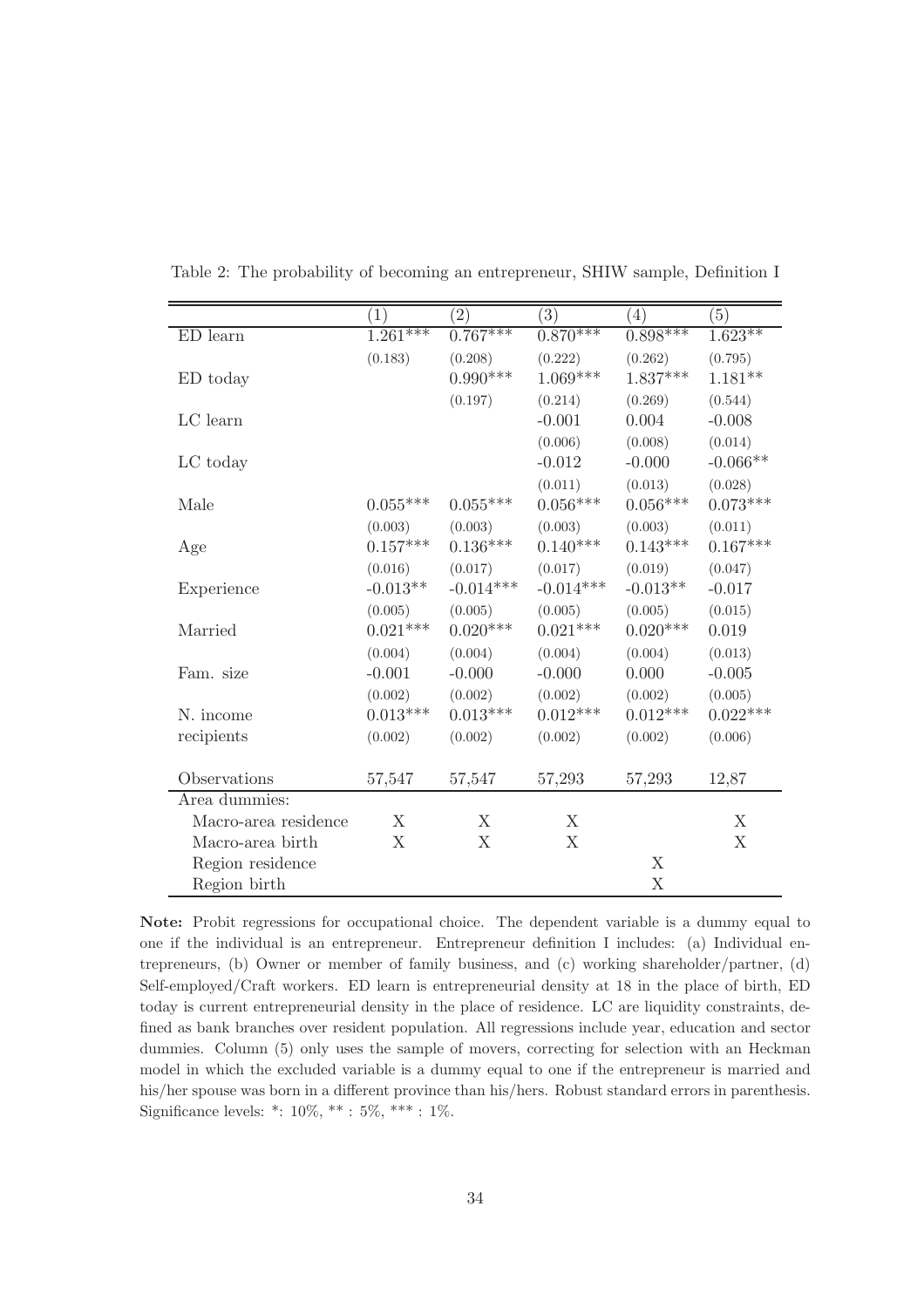|                      | $\left(1\right)$ | $\left( 2\right)$ | (3)        | $\left(4\right)$          | (5)        |
|----------------------|------------------|-------------------|------------|---------------------------|------------|
| $ED$ learn           | $0.631***$       | $0.298**$         | $0.389***$ | $0.330^{\ast}$            | $2.025**$  |
|                      | (0.123)          | (0.139)           | (0.148)    | (0.174)                   | (0.906)    |
| ED today             |                  | $0.673***$        | $0.607***$ | $1.056***$                | 0.487      |
|                      |                  | (0.132)           | (0.142)    | (0.179)                   | (0.536)    |
| LC learn             |                  |                   | $-0.009**$ | $-0.004$                  | $-0.036**$ |
|                      |                  |                   | (0.004)    | (0.005)                   | (0.015)    |
| LC today             |                  |                   | 0.008      | $-0.000$                  | $-0.030$   |
|                      |                  |                   | (0.007)    | (0.009)                   | (0.027)    |
| Male                 | $0.012***$       | $0.013***$        | $0.013***$ | $0.013***$                | $0.022**$  |
|                      | (0.002)          | (0.002)           | (0.002)    | (0.002)                   | (0.011)    |
| Age                  | $0.087***$       | $0.072***$        | $0.071***$ | $0.070***$                | $0.164**$  |
|                      | (0.011)          | (0.011)           | (0.012)    | (0.013)                   | (0.056)    |
| Experience           | $-0.004$         | $-0.005$          | $-0.005$   | $-0.005$                  | 0.002      |
|                      | (0.004)          | (0.004)           | (0.004)    | (0.004)                   | (0.015)    |
| Married              | $0.027***$       | $0.027***$        | $0.027***$ | $0.027***$                | $0.044***$ |
|                      | (0.003)          | (0.003)           | (0.003)    | (0.003)                   | (0.013)    |
| Fam. size            | $-0.001$         | $-0.001$          | $-0.001$   | $-0.001$                  | $-0.007$   |
|                      | (0.001)          | (0.001)           | (0.001)    | (0.001)                   | (0.005)    |
| N. income recipients | $0.021***$       | $0.020***$        | $0.020***$ | $0.019***$                | $0.042***$ |
|                      | (0.001)          | (0.001)           | (0.001)    | (0.001)                   | (0.010)    |
|                      |                  |                   |            |                           |            |
| Observations         | 57,547           | 57,547            | 57,293     | 57,293                    | 12,87      |
| Area dummies:        |                  |                   |            |                           |            |
| Macro-area residence | X                | X                 | X          |                           | X          |
| Macro-area birth     | X                | X                 | X          |                           | X          |
| Region residence     |                  |                   |            | X                         |            |
| Region birth         |                  |                   |            | $\boldsymbol{\mathrm{X}}$ |            |

Table 3: The probability of becoming an entrepreneur, SHIW sample, Definition II

Note: Probit regressions for occupational choice. The dependent variable is a dummy equal to one if the individual is an entrepreneur. Entrepreneur definition II includes (a) Individual entrepreneurs, (b) Owner or member of family business, and (c) working shareholder/partner and excludes (d) Selfemployed/Craft workers. ED learn is entrepreneurial density at 18 in the place of birth, ED today is current entrepreneurial density in the place of residence. LC are liquidity constraints, defined as bank branches over resident population. All regressions include year, education and sector dummies. Column (5) only uses the sample of movers, correcting for selection with an Heckman model in which the excluded variable is a dummy equal to one if the entrepreneur is married and his/her spouse was born in a different province than his/hers. Robust standard errors in parenthesis. Significance levels: \*: 10%, \*\* : 5%, \*\*\* : 1%.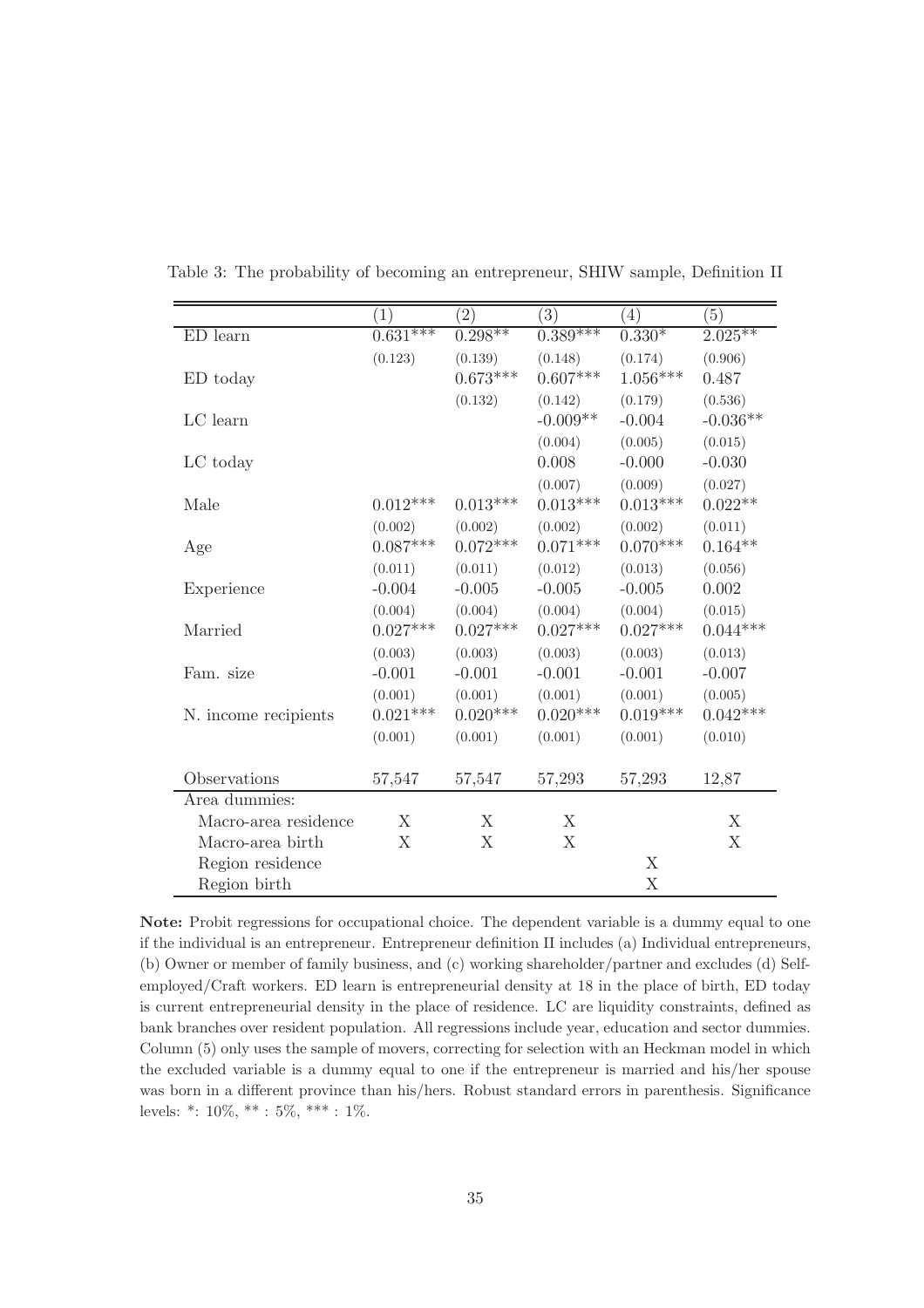|                          | $\left(1\right)$ | $\left( 2\right)$ | $\left( 3\right)$ | (4)         | (5)                       |
|--------------------------|------------------|-------------------|-------------------|-------------|---------------------------|
| ED learn                 | $5.299***$       | $4.074***$        | $5.663***$        | $5.274***$  | $7.442***$                |
|                          | (0.946)          | (1.061)           | (1.116)           | (1.296)     | (2.608)                   |
| ED today                 |                  | $2.356**$         | $2.378**$         | 1.987       | 2.198                     |
|                          |                  | (1.004)           | (1.068)           | (1.350)     | (2.282)                   |
| LC learn                 |                  |                   | $-0.110***$       | $-0.121***$ | $-0.135**$                |
|                          |                  |                   | (0.029)           | (0.040)     | (0.058)                   |
| LC today                 |                  |                   | $-0.029$          | $-0.037$    | 0.029                     |
|                          |                  |                   | (0.052)           | (0.063)     | (0.098)                   |
| Male                     | $0.449***$       | $0.449***$        | $0.450***$        | $0.441***$  | $0.469***$                |
|                          | (0.019)          | (0.020)           | (0.019)           | (0.020)     | (0.043)                   |
| Age                      | $0.330***$       | $0.274***$        | $0.294***$        | $0.258***$  | $0.663***$                |
|                          | (0.082)          | (0.084)           | (0.085)           | (0.094)     | (0.186)                   |
| Experience               | $0.048*$         | $0.046*$          | $0.044*$          | $0.047*$    | $-0.039$                  |
|                          | (0.026)          | (0.026)           | (0.026)           | (0.026)     | (0.060)                   |
| Married                  | $0.124***$       | $0.123***$        | $0.125***$        | $0.121***$  | $0.120**$                 |
|                          | (0.023)          | (0.023)           | (0.023)           | (0.023)     | (0.056)                   |
| Fam. size                | 0.009            | 0.009             | 0.008             | 0.009       | 0.027                     |
|                          | (0.007)          | (0.007)           | (0.007)           | (0.007)     | (0.017)                   |
| $\lambda_{\text{entr.}}$ | $0.192***$       | $0.188***$        | $0.188***$        | $0.174***$  | $0.402***$                |
|                          | (0.030)          | (0.031)           | (0.030)           | (0.029)     | (0.129)                   |
| $\lambda_{\text{move}}$  |                  |                   |                   |             | $-0.032$                  |
|                          |                  |                   |                   |             | (0.050)                   |
|                          |                  |                   |                   |             |                           |
| Observations             | 10,642           | 10,642            | 10,642            | 10,642      | 2,061                     |
| Area dummies:            |                  |                   |                   |             |                           |
| Macro-area residence     | X                | X                 | X                 |             | $\boldsymbol{\mathrm{X}}$ |
| Macro-area birth         | X                | X                 | X                 |             | $\boldsymbol{\mathrm{X}}$ |
| Region residence         |                  |                   |                   | X           |                           |
| Region birth             |                  |                   |                   | X           |                           |

<span id="page-36-0"></span>Table 4: Entrepreneurial income, SHIW sample, Definition I

Note: The dependent variable is log income from entrepreneurial activity. Entrepreneur definition I includes: (a) Individual entrepreneurs, (b) Self-employed/Craft workers, (c) Owner or member of family business, and (d) working shareholder/partner. ED learn is entrepreneurial density at 18 in the place of birth, ED today is current entrepreneurial density in the place of residence. LC are liquidity constraints, defined as bank branches over resident population. All regressions include year, education and sector dummies. All regressions are the second stage of a Heckman two stage model to correct for the choice of becoming an entrepreneur. The excluded variable is the number of income recipients in the family. Column (5) only uses the sample of movers, correcting for selection with an Heckman model in which the excluded variable is a dummy equal to one if the entrepreneur is married and his/her spouse was born in a different province than his/hers. Robust standard errors in parenthesis. Significance levels: \*:  $10\%,$  \*\* :  $5\%,$  \*\*\* :  $1\%$ .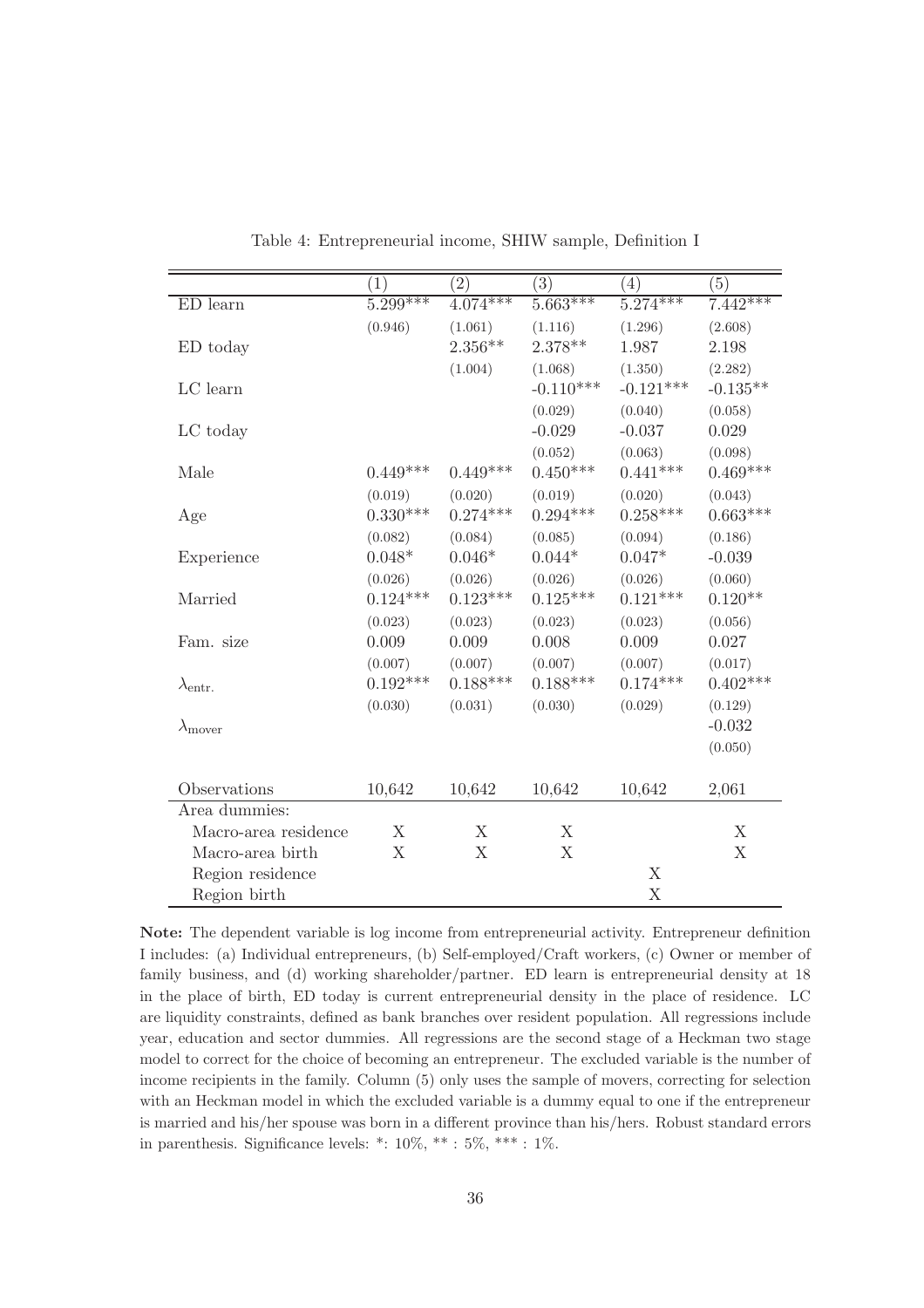|                          | $\left(1\right)$      | $\left( 2\right)$ | (3)        | (4)         | (5)         |
|--------------------------|-----------------------|-------------------|------------|-------------|-------------|
| ED learn                 | $5.\overline{395***}$ | $3.473**$         | $4.583**$  | 3.338       | $13.908***$ |
|                          | (1.580)               | (1.765)           | (1.858)    | (2.151)     | (4.246)     |
| ED today                 |                       | $3.892**$         | $3.954**$  | $4.851**$   | 3.163       |
|                          |                       | (1.717)           | (1.797)    | (2.270)     | (3.493)     |
| LC learn                 |                       |                   | $-0.076$   | $-0.081$    | $-0.270***$ |
|                          |                       |                   | (0.051)    | (0.069)     | (0.099)     |
| LC today                 |                       |                   | $-0.034$   | $-0.094$    | $0.291**$   |
|                          |                       |                   | (0.087)    | (0.107)     | (0.147)     |
| Male                     | $0.419***$            | $0.422***$        | $0.421***$ | $0.414***$  | $0.318***$  |
|                          | (0.029)               | (0.029)           | (0.029)    | (0.029)     | (0.062)     |
| Age                      | $0.618***$            | $0.526***$        | $0.543***$ | $0.472***$  | $1.722***$  |
|                          | (0.140)               | (0.143)           | (0.145)    | (0.160)     | (0.313)     |
| Experience               | 0.014                 | 0.011             | 0.010      | 0.009       | $-0.071$    |
|                          | (0.043)               | (0.043)           | (0.043)    | (0.043)     | (0.095)     |
| Married                  | $0.080*$              | $0.080*$          | $0.082**$  | $0.077*$    | 0.153       |
|                          | (0.042)               | (0.042)           | (0.042)    | (0.042)     | (0.100)     |
| Fam. size                | 0.009                 | 0.010             | 0.009      | 0.008       | $0.092***$  |
|                          | (0.012)               | (0.012)           | (0.012)    | (0.012)     | (0.029)     |
| $\lambda_{\text{entr.}}$ | $0.521***$            | $0.519***$        | $0.517***$ | $0.500***$  | $1.212***$  |
|                          | (0.062)               | (0.062)           | (0.062)    | (0.063)     | (0.196)     |
| $\lambda_{\text{move}}$  |                       |                   |            |             | 0.022       |
|                          |                       |                   |            |             | (0.055)     |
|                          |                       |                   |            |             |             |
|                          | 4,726                 | 4,726             | 4,726      | 4,726       | 965         |
| Area dummies:            |                       |                   |            |             |             |
| Macro-area residence     | X                     | X                 | X          |             | X           |
| Macro-area birth         | X                     | X                 | X          |             | X           |
| Region residence         |                       |                   |            | X           |             |
| Region birth             |                       |                   |            | $\mathbf X$ |             |

<span id="page-37-0"></span>Table 5: Entrepreneurial income, SHIW sample, Definition II

Note: The dependent variable is log income from entrepreneurial activity. Entrepreneur definition II includes (a) Individual entrepreneurs, (b) Owner or member of family business, and (c) working shareholder/partner and excludes (d) Self-employed/Craft workers. ED learn is entrepreneurial density at 18 in the place of birth, ED today is current entrepreneurial density in the place of residence. LC are liquidity constraints, defined as bank branches over resident population. All regressions include year, education and sector dummies. All regressions are the second stage of a Heckman two stage model to correct for the choice of becoming an entrepreneur. The excluded variable is the number of income recipients in the family. Column (5) only uses the sample of movers, correcting for selection with an Heckman model in which the excluded variable is a dummy equal to one if the entrepreneur is married and his/her spouse was born in a different province than his/hers. Robust standard errors in parenthesis. Significance levels: \*: 10%, \*\* : 5%, \*\*\* : 1%.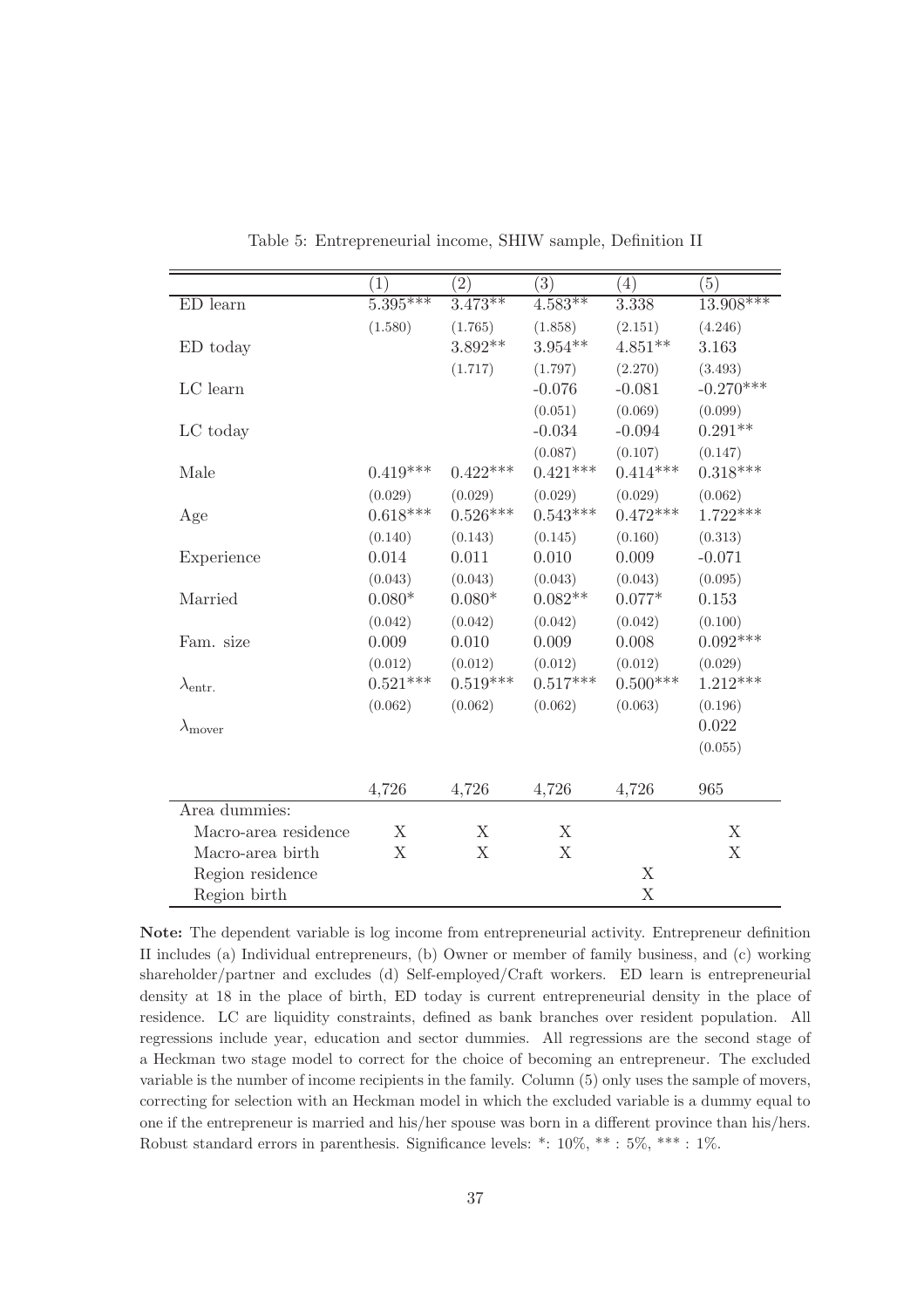|                         | (1)         | $\overline{(2)}$ | (3)         | (4)         | $\overline{(5)}$ | (6)         |
|-------------------------|-------------|------------------|-------------|-------------|------------------|-------------|
| ED learn                | $4.790***$  | $4.097**$        | $5.296***$  | $6.302***$  | $5.877**$        | $11.102***$ |
|                         | (1.839)     | (2.085)          | (2.133)     | (2.292)     | (2.740)          | (3.329)     |
| ED today                |             | 1.577            | 3.321       | 3.357       | 3.534            | 3.692       |
|                         |             | (2.283)          | (2.378)     | (2.417)     | (4.655)          | (4.327)     |
| LC learn                |             |                  | $-0.024$    | $-0.018$    | 0.036            | 0.217       |
|                         |             |                  | (0.102)     | (0.103)     | (0.211)          | (0.173)     |
| LC today                |             |                  | $-0.372*$   | $-0.379*$   | $-1.251$         | $-0.224$    |
|                         |             |                  | (0.195)     | (0.197)     | (0.804)          | (0.348)     |
| Male                    | $-0.070$    | $-0.067$         | $-0.071$    | $-0.068$    | $-0.039$         | $-0.038$    |
|                         | (0.049)     | (0.049)          | (0.049)     | (0.049)     | (0.053)          | (0.104)     |
| Age                     | $0.366**$   | $0.322*$         | $0.340*$    | 0.312       | 0.385            | $1.052***$  |
|                         | (0.162)     | (0.175)          | (0.203)     | (0.211)     | (0.317)          | (0.370)     |
| Experience              | 0.001       | $0.001\,$        | $0.002\,$   | $0.002\,$   | $0.002\,$        | $-0.002$    |
|                         | (0.002)     | (0.002)          | (0.002)     | (0.002)     | (0.003)          | (0.005)     |
| Parent entrepreneur     | $-0.062$    | $-0.062$         | $-0.075$    | $-0.079$    | $-0.075$         | 0.112       |
|                         | (0.050)     | (0.050)          | (0.050)     | (0.050)     | (0.053)          | (0.100)     |
| Married                 | 0.092       | 0.094            | 0.095       | 0.103       | 0.080            | 0.045       |
|                         | (0.070)     | (0.070)          | (0.070)     | (0.071)     | (0.076)          | (0.132)     |
| Fam. size               | 0.001       | $-0.000$         | $-0.004$    | $-0.008$    | $-0.006$         | 0.001       |
|                         | (0.023)     | (0.023)          | (0.023)     | (0.023)     | (0.024)          | (0.044)     |
| ED birth                |             |                  |             | $-3.112$    |                  |             |
|                         |             |                  |             | (3.121)     |                  |             |
| $\lambda_{\text{move}}$ |             |                  |             |             |                  | $0.359***$  |
|                         |             |                  |             |             |                  | (0.108)     |
| Observations            | 2,604       | 2,604            | 2,586       | 2,547       | 2,586            | 657         |
| Area dummies:           |             |                  |             |             |                  |             |
| Macro-area of residence | $\mathbf X$ | X                | X           | X           |                  | $\mathbf X$ |
| Macro-area of birth     | X           | $\mathbf X$      | $\mathbf X$ | $\mathbf X$ |                  | $\mathbf X$ |
| Province of residence   |             |                  |             |             | X                |             |
| Province of birth       |             |                  |             |             | $\mathbf X$      |             |

<span id="page-38-0"></span>Table 6: TFP and ED at learning age, ANIA sample

Note: The dependent variable is log TFP. All regressions are based on the data for the years 2005- 2007 and include year, education and sector dummies. Column (6) only uses the sample of movers, correcting for selection with an Heckman model in which the excluded variable is a dummy equal to one if the entrepreneur is married and his/her spouse was born in a different LLS than his/hers. Standard errors clustered at the level of the firm. Significance levels: \*: 10%, \*\* : 5%, \*\*\* : 1%.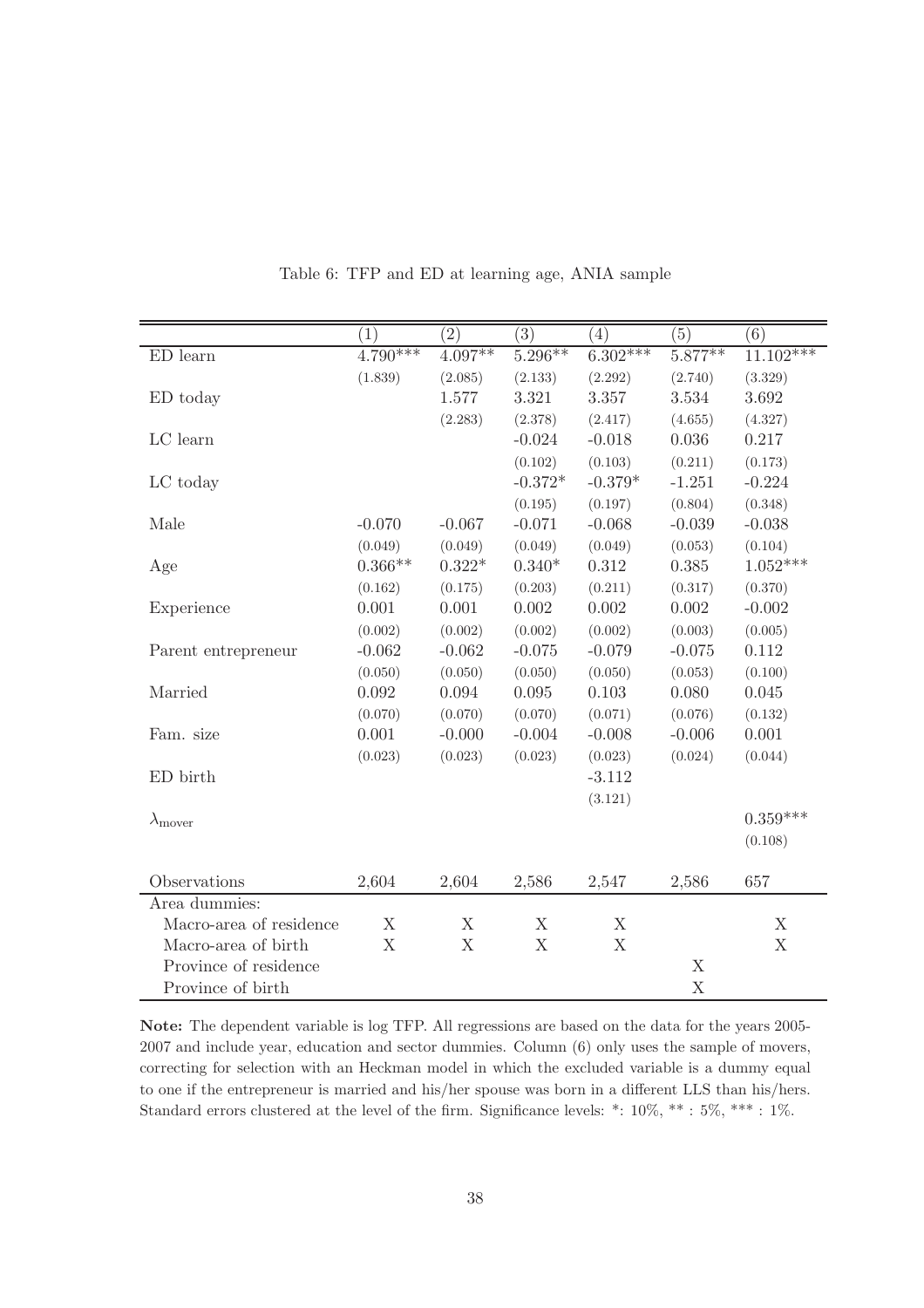|                         | $\left(1\right)$ | $\overline{(2)}$ | $\overline{(3)}$          | $\left(4\right)$ | $\overline{(5)}$ | (6)         |
|-------------------------|------------------|------------------|---------------------------|------------------|------------------|-------------|
| ED learn                | $8.729***$       | $8.410***$       | $9.242***$                | $9.363***$       | $7.177***$       | $9.471***$  |
|                         | (2.074)          | (2.297)          | (2.360)                   | (2.567)          | (3.126)          | (3.364)     |
| ED today                |                  | 0.728            | 0.528                     | 0.478            | 1.235            | $-2.821$    |
|                         |                  | (2.431)          | (2.563)                   | (2.633)          | (4.910)          | (4.300)     |
| LC learn                |                  |                  | $-0.190*$                 | $-0.192*$        | $-0.109$         | $-0.010$    |
|                         |                  |                  | (0.111)                   | (0.113)          | (0.247)          | (0.185)     |
| LC today                |                  |                  | 0.029                     | 0.030            | $-0.928$         | 0.292       |
|                         |                  |                  | (0.214)                   | (0.217)          | (0.845)          | (0.375)     |
| Male                    | $-0.014$         | $-0.013$         | $-0.011$                  | $-0.015$         | $-0.006$         | 0.011       |
|                         | (0.057)          | (0.057)          | (0.057)                   | (0.058)          | (0.062)          | (0.121)     |
| Age                     | $0.429**$        | $0.409**$        | 0.234                     | 0.218            | 0.092            | 0.516       |
|                         | (0.181)          | (0.190)          | (0.221)                   | (0.229)          | (0.352)          | (0.444)     |
| Experience              | $0.007**$        | $0.007***$       | $0.007***$                | $0.007***$       | $0.009***$       | $0.006\,$   |
|                         | (0.003)          | (0.003)          | (0.003)                   | (0.003)          | (0.003)          | (0.005)     |
| Parent entrepreneur     | 0.010            | 0.010            | 0.007                     | 0.005            | $-0.036$         | 0.174       |
|                         | (0.054)          | (0.054)          | (0.054)                   | (0.054)          | (0.058)          | (0.108)     |
| Married                 | 0.116            | 0.117            | 0.117                     | 0.120            | 0.089            | 0.059       |
|                         | (0.074)          | (0.074)          | (0.074)                   | (0.075)          | (0.080)          | (0.140)     |
| Fam. size               | 0.006            | 0.005            | 0.001                     | 0.003            | 0.001            | 0.018       |
|                         | (0.023)          | (0.023)          | (0.023)                   | (0.024)          | (0.026)          | (0.040)     |
| ED birth                |                  |                  |                           | $-0.522$         |                  |             |
|                         |                  |                  |                           | (3.327)          |                  |             |
| $\lambda_{\text{move}}$ |                  |                  |                           |                  |                  | 0.087       |
|                         |                  |                  |                           |                  |                  | (0.164)     |
|                         |                  |                  |                           |                  |                  |             |
| Observations            | 2,624            | 2,624            | 2,606                     | 2,567            | 2,606            | 2,567       |
| Area dummies:           |                  |                  |                           |                  |                  |             |
| Macro-area of residence | X                | $\mathbf X$      | X                         | X                |                  | X           |
| Macro-area of birth     | X                | X                | $\boldsymbol{\mathrm{X}}$ | X                |                  | $\mathbf X$ |
| Province of residence   |                  |                  |                           |                  | $\mathbf X$      |             |
| Province of birth       |                  |                  |                           |                  | $\mathbf X$      |             |

<span id="page-39-0"></span>Table 7: Value added per worker and ED at learning age, ANIA sample

Note: The dependent variable is log of value added per worker. All regressions are based on the data for the years 2005-2007 and include year, education and sector dummies. Column (6) only uses the sample of movers, correcting for selection with an Heckman model in which the excluded variable is a dummy equal to one if the entrepreneur is married and his/her spouse was born in a different LLS than his/hers. Standard errors clustered at the level of the firm. Significance levels: \*:  $10\%,$  \*\* :  $5\%,$  \*\*\* :  $1\%$ .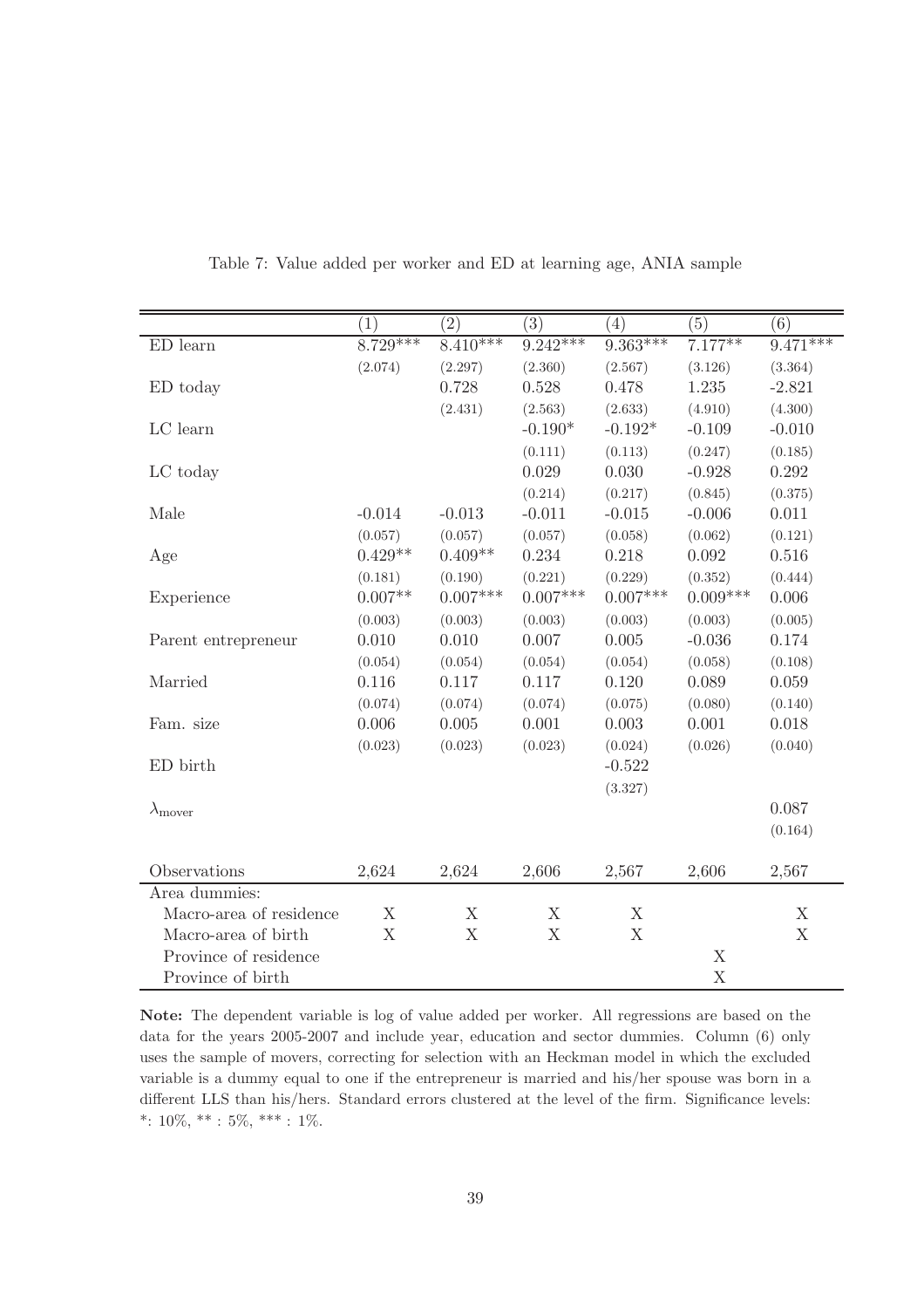<span id="page-40-0"></span>

| Variable           | Obs                 | Mean  | Std. Dev.                     | Min      | Max  |  |  |  |  |
|--------------------|---------------------|-------|-------------------------------|----------|------|--|--|--|--|
|                    | Panel A: Traits     |       |                               |          |      |  |  |  |  |
| Risk aversion      | 966                 | 2.70  | .67                           | 1        | 4    |  |  |  |  |
| Ambiguity aversion | 954                 | 3.40  | 1.44                          | 1        | 5    |  |  |  |  |
| Confidence         | 944                 | 2.18  | .40                           | 1        | 3    |  |  |  |  |
| Optimism           | 946                 | 7.33  | 1.76                          | 0        | 10   |  |  |  |  |
| Satisfaction       | 935                 | 7.47  | 1.67                          | $\Omega$ | 10   |  |  |  |  |
|                    |                     |       |                               |          |      |  |  |  |  |
|                    | Panel B: Innovation |       |                               |          |      |  |  |  |  |
| Share innov.       | 736                 | 17.43 | 24.46                         | 0        | 100  |  |  |  |  |
| Innov. practices   | 388                 | 2.09  | 1.2                           | 1        | 5    |  |  |  |  |
|                    |                     |       |                               |          |      |  |  |  |  |
|                    |                     |       | Panel C: Managerial practices |          |      |  |  |  |  |
| Management         | 388                 | 2.41  | .66                           | 1        | 4.41 |  |  |  |  |
| Monitoring         | 388                 | 2.67  | .82                           | 1        | 5    |  |  |  |  |
| Targets            | 388                 | 2.41  | .90                           | 1        | 5    |  |  |  |  |
| People             | 388                 | 2.33  | .64                           | 1        | 5    |  |  |  |  |
|                    |                     |       |                               |          |      |  |  |  |  |

Table 8: Descriptive statistics, traits, managerial practices and innovation

Note: See appendix [A.2](#page-45-0) for the definition of the variables.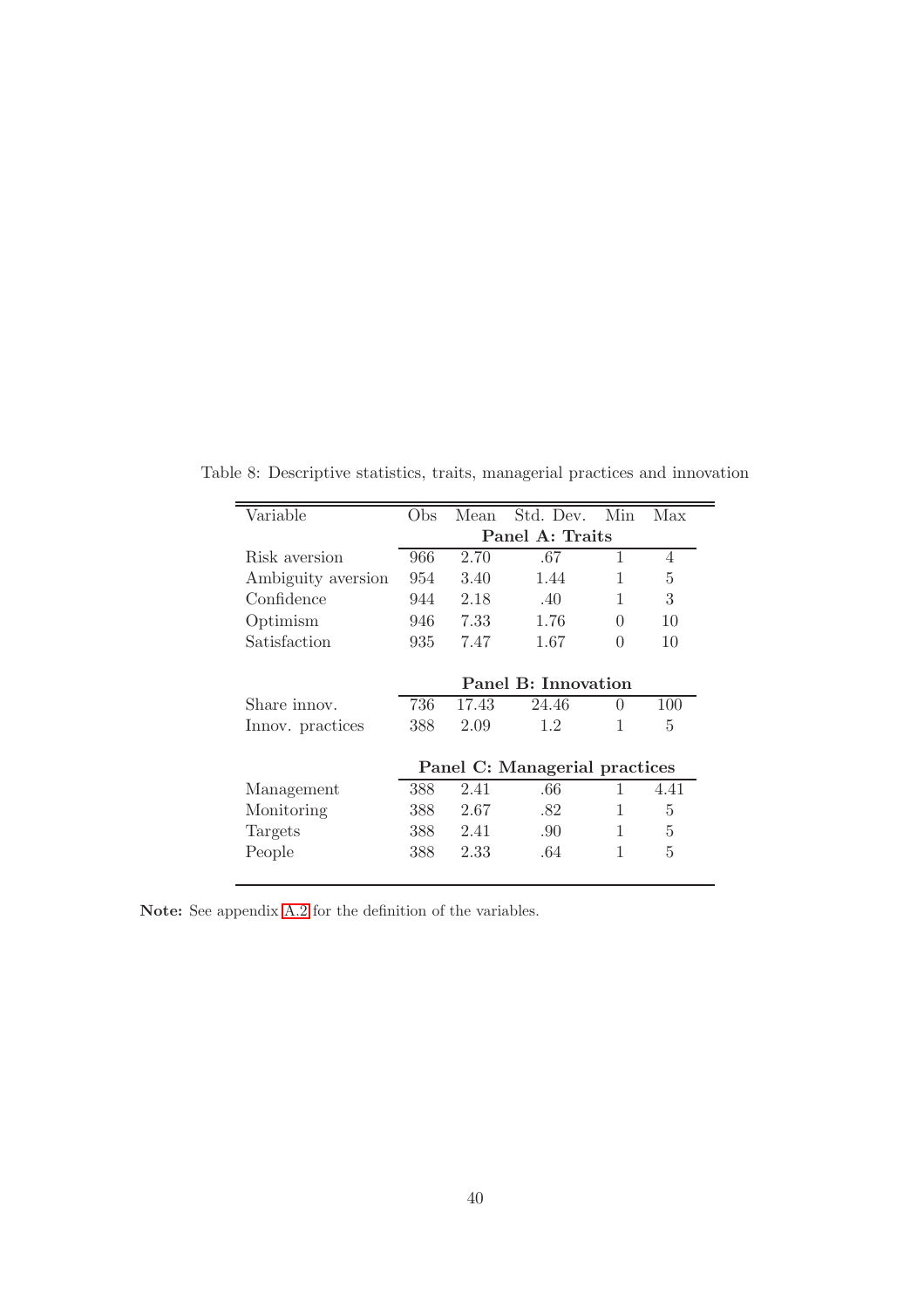|                     | (1)      | (2)           | (3)       | (4)                | (5)      | (6)        | (7)      | (8)       | (9)      | (10)         |
|---------------------|----------|---------------|-----------|--------------------|----------|------------|----------|-----------|----------|--------------|
|                     |          | Risk aversion |           | Ambiguity aversion |          | Confidence |          | Optimism  |          | Satisfaction |
|                     |          |               |           |                    |          |            |          |           |          |              |
| ED learn            | $-1.038$ | $3.725*$      | $-5.299*$ | $-2.295$           | $-1.087$ | $-0.235$   | 2.325    | $-1.140$  | 2.072    | 4.277        |
|                     | (1.346)  | (2.109)       | (2.827)   | (4.524)            | (0.770)  | (1.202)    | (3.795)  | (6.123)   | (3.601)  | (5.332)      |
| ED today            | 0.932    | $-1.933$      | $-1.634$  | $-2.971$           | $-1.027$ | $-0.982$   | $-3.201$ | $-2.595$  | $-2.348$ | $-3.496$     |
|                     | (1.935)  | (2.042)       | (4.114)   | (4.443)            | (1.166)  | (1.288)    | (4.730)  | (5.174)   | (4.739)  | (5.224)      |
| Male                |          | $-0.062$      |           | 0.132              |          | $0.110***$ |          | $-0.063$  |          | $-0.074$     |
|                     |          | (0.048)       |           | (0.108)            |          | (0.028)    |          | (0.127)   |          | (0.113)      |
| Age                 |          | $0.427**$     |           | 0.094              |          | 0.102      |          | $-0.306$  |          | 0.197        |
|                     |          | (0.174)       |           | (0.371)            |          | (0.103)    |          | (0.476)   |          | (0.422)      |
| Experience          |          | 0.001         |           | 0.002              |          | $-0.002$   |          | 0.009     |          | 0.007        |
|                     |          | (0.003)       |           | (0.005)            |          | (0.001)    |          | (0.006)   |          | (0.006)      |
| Parent entrepreneur |          | $-0.035$      |           | $-0.030$           |          | $0.052*$   |          | $-0.019$  |          | 0.052        |
|                     |          | (0.047)       |           | (0.103)            |          | (0.029)    |          | (0.126)   |          | (0.121)      |
| Married             |          | 0.024         |           | 0.108              |          | 0.018      |          | $-0.097$  |          | 0.032        |
|                     |          | (0.059)       |           | (0.135)            |          | (0.038)    |          | (0.167)   |          | (0.150)      |
| Fam. size           |          | 0.027         |           | $-0.002$           |          | $-0.001$   |          | $0.130**$ |          | 0.062        |
|                     |          | (0.021)       |           | (0.045)            |          | (0.012)    |          | (0.053)   |          | (0.050)      |
| Observations        | 967      | 931           | 955       | 919                | 944      | 909        | 946      | 916       | 937      | 907          |

Table 9: Entrepreneurial traits and ED at learning age, ANIA sample

<span id="page-41-0"></span>Note: The dependent variables are listed in the first row. All regressions include macro-area of learning and of current location and sector dummies. Regressions in even columns also include education dummies. Robust standard errors in parenthesis. Significance levels: \*: 10%, \*\* : 1%, \*\* : 1%, \*\* : 1%, \*\* : 1%, \*\* : 1%, \*\* : 1%, \*\* : 1%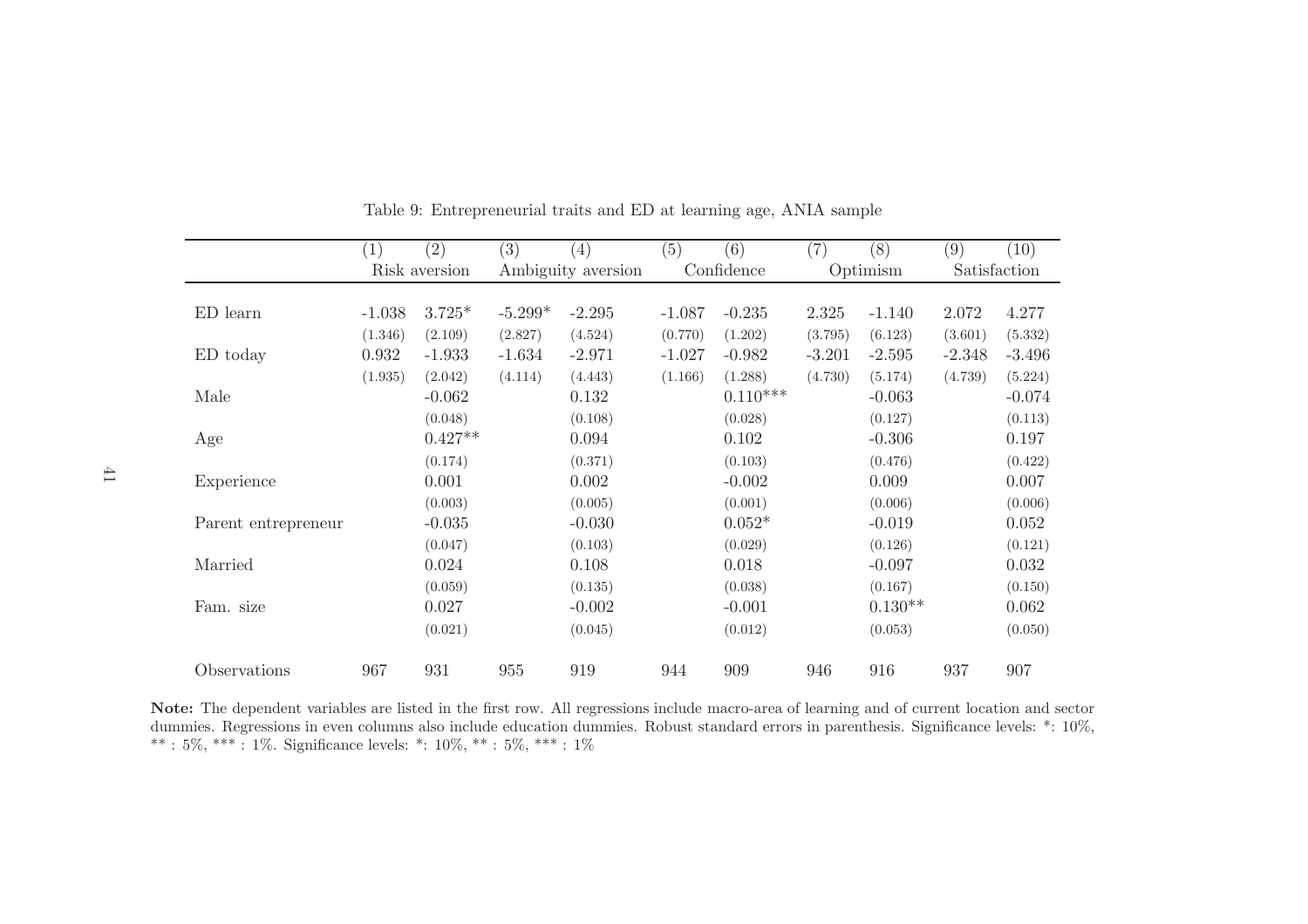|                     | (1)       | (2)                | (3)     | (4)          |
|---------------------|-----------|--------------------|---------|--------------|
|                     |           | Share innov. sales |         | Innov. Score |
|                     |           |                    |         |              |
| ED learn            | 0.344     | $-1.437$           | 0.910   | $-5.576$     |
|                     | (0.555)   | (1.019)            | (3.926) | (6.479)      |
| ED today            | $-1.436*$ | $-0.790$           | 3.863   | 7.534        |
|                     | (0.802)   | (0.948)            | (5.626) | (5.992)      |
| Male                |           | 0.026              |         | $0.420***$   |
|                     |           | (0.019)            |         | (0.142)      |
| Age                 |           | $-0.127$           |         | $-0.492$     |
|                     |           | (0.078)            |         | (0.485)      |
| Experience          |           | $-0.003***$        |         | $-0.010*$    |
|                     |           | (0.001)            |         | (0.006)      |
| Parent entrepreneur |           | 0.016              |         | 0.014        |
|                     |           | (0.020)            |         | (0.132)      |
| Married             |           | 0.019              |         | $-0.254$     |
|                     |           | (0.023)            |         | (0.175)      |
| Fam. size           |           | 0.002              |         | $0.117*$     |
|                     |           | (0.008)            |         | (0.060)      |
|                     |           |                    |         |              |
| Observations        | 737       | 713                | 388     | 375          |
|                     |           |                    |         |              |

<span id="page-42-0"></span>Table 10: Innovation and ED at learning age, ANIA sample

Note:The dependent variables are listed in the first row. All regressions include macro-area of learning and of current location and sector dummies. Regressions in even columns also include education dummies. Robust standard errors in parenthesis. Significance levels: \*: 10%, \*\* : 5%,  $***$  : 1%. Significance levels: \*: 10%, \*\* : 5%, \*\*\* : 1%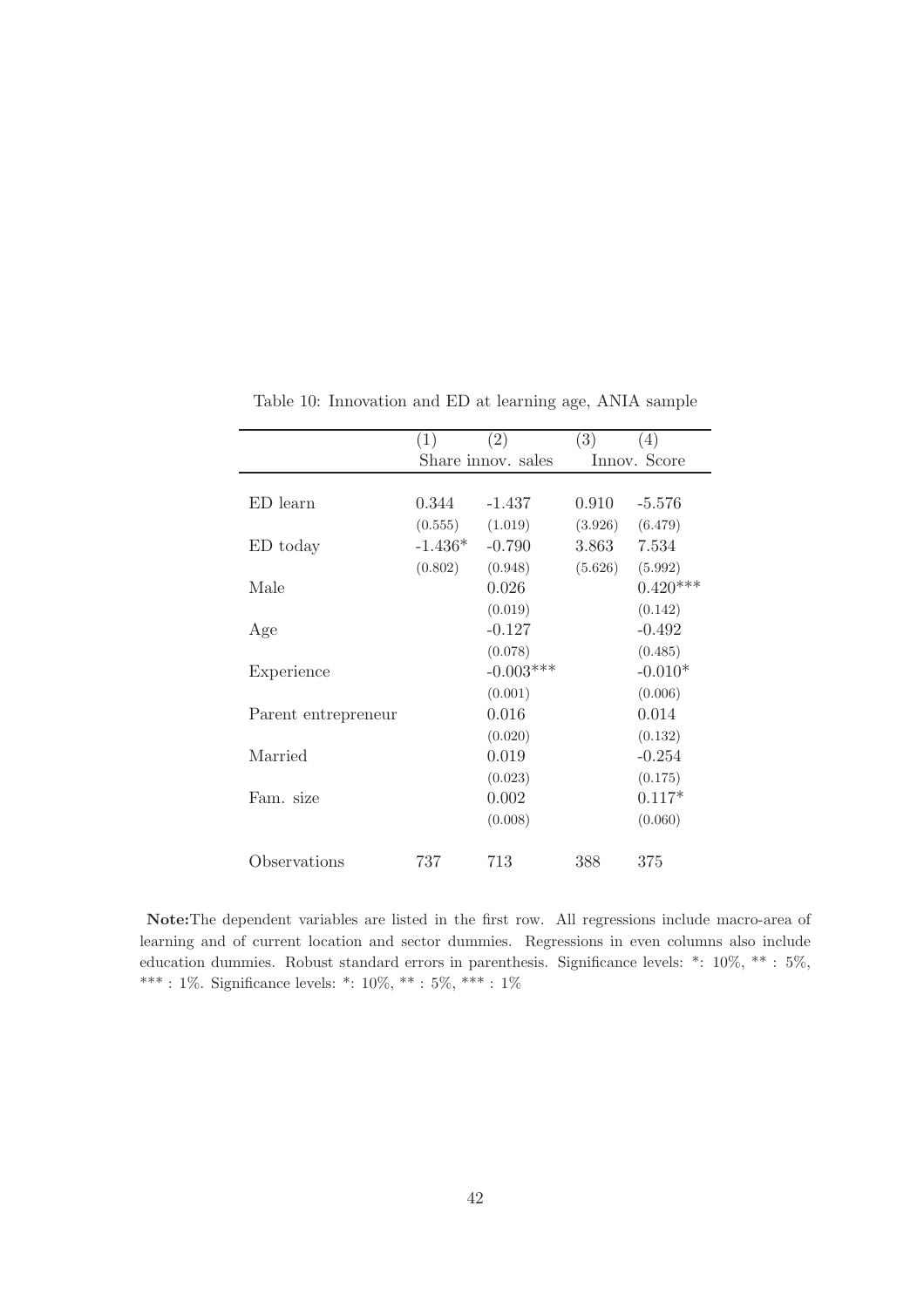|                     | $\left(1\right)$ | $\left( 2\right)$ | (3)       | $\left( 4\right)$ | (5)       | (6)        | (7)     | (8)         |
|---------------------|------------------|-------------------|-----------|-------------------|-----------|------------|---------|-------------|
|                     |                  | Management        |           | Monitoring        |           | Targets    |         | People      |
|                     |                  |                   |           |                   |           |            |         |             |
| ED learn            | $4.082**$        | 1.406             | $5.473**$ | 1.349             | $5.434**$ | 3.407      | 2.989   | 1.562       |
|                     | (1.878)          | (3.163)           | (2.523)   | (4.080)           | (2.564)   | (4.638)    | (1.891) | (3.046)     |
| ED today            | 0.999            | 3.045             | 0.947     | 3.697             | $-1.449$  | 0.296      | 2.178   | 3.646       |
|                     | (3.008)          | (3.060)           | (3.809)   | (4.051)           | (3.943)   | (4.083)    | (3.037) | (3.125)     |
| Male                |                  | $0.275***$        |           | $0.325***$        |           | $0.311***$ |         | $0.192**$   |
|                     |                  | (0.075)           |           | (0.097)           |           | (0.103)    |         | (0.075)     |
| Age                 |                  | $-0.233$          |           | $-0.339$          |           | $-0.032$   |         | $-0.238$    |
|                     |                  | (0.254)           |           | (0.313)           |           | (0.366)    |         | (0.243)     |
| Experience          |                  | $-0.007**$        |           | $-0.010**$        |           | $-0.012**$ |         | $-0.002$    |
|                     |                  | (0.003)           |           | (0.004)           |           | (0.005)    |         | (0.003)     |
| Parent entrepreneur |                  | $-0.132*$         |           | $-0.108$          |           | $-0.107$   |         | $-0.195***$ |
|                     |                  | (0.070)           |           | (0.092)           |           | (0.095)    |         | (0.067)     |
| Married             |                  | 0.071             |           | 0.044             |           | 0.080      |         | $0.143*$    |
|                     |                  | (0.081)           |           | (0.116)           |           | (0.123)    |         | (0.076)     |
| Fam. size           |                  | $0.072**$         |           | $0.080*$          |           | 0.058      |         | $0.068**$   |
|                     |                  | (0.032)           |           | (0.041)           |           | (0.044)    |         | (0.029)     |
| Observations        | 388              | 375               | 388       | 375               | 388       | 375        | 388     | 375         |

Table 11: Managerial practices and ED at learning age, ANIA sample

<span id="page-43-0"></span>Note: The dependent variables are listed in the first row. All regressions include macro-area of learning and of current location and sector dummies. Regressions in even columns also include education dummies. Robust standard errors in parenthesis. Significance levels: \*: 10%, \*\* : 5%, \*\*\* : 1%. Significance levels: \*: 10%, \*\* : 5%, \*\*\* : 1%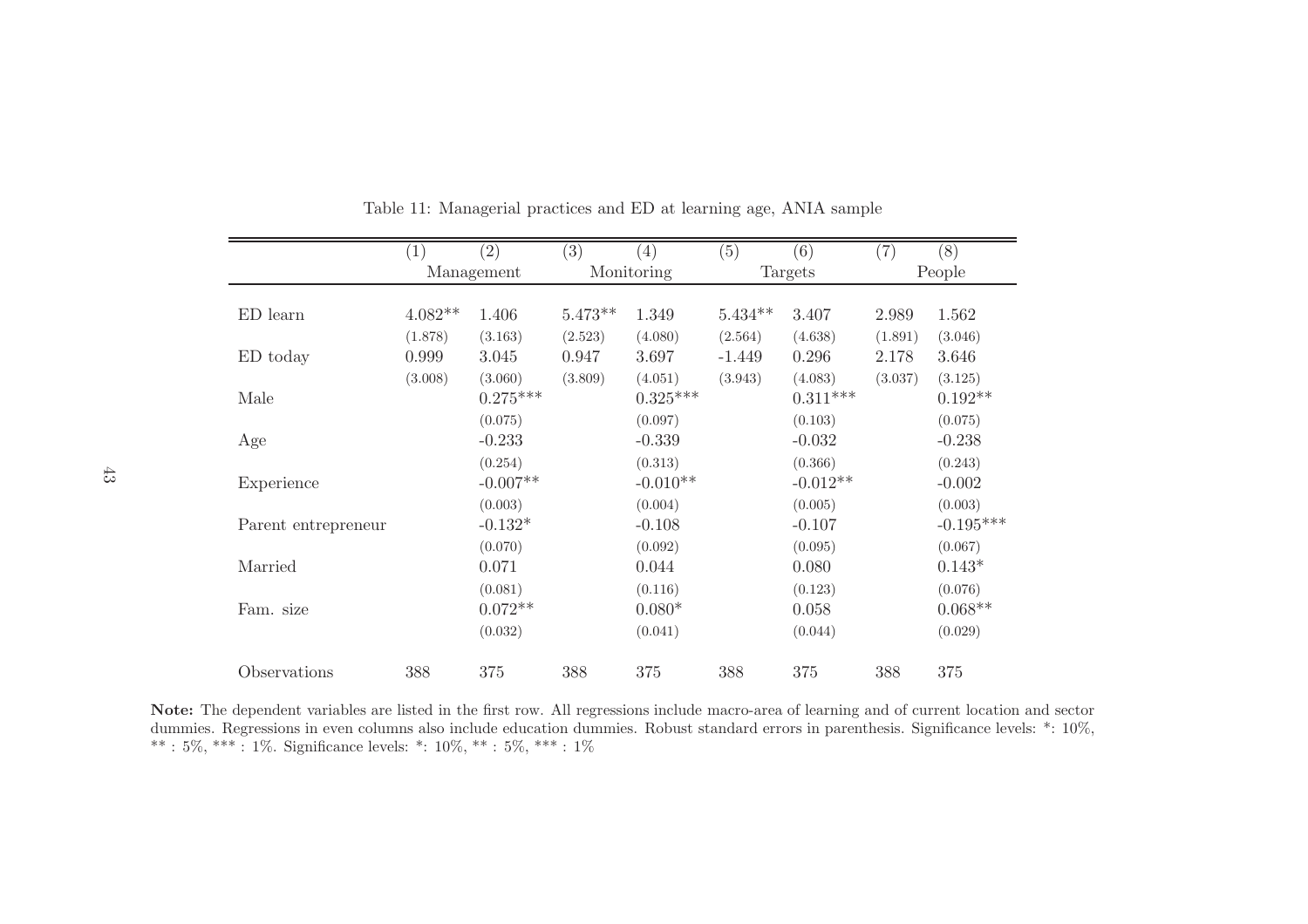# A Appendix: Data details

### The ANIA survey

The ANIA Survey for Small Business Companies collects data on a sample of 2,295 Italian firms and their top manager. The survey was conducted on a sample of small Italian firms, having up to a maximum of 250 employees, extracted from the total number of companies registered with CERVED - a business information agency operating in Italy which collects companies balance sheet data. The survey was conducted between October 2008 and July 2009.

Compared to the initial target set at the completion of 2,300 interviews, the investigation closed with 2,295 completed interviews. Participation in the survey entails the willingness to provide information on the use of insurance markets and details regarding the firm as well as the willingness of the top CEO/owner of the company to take part in a face to face interview with a professional interviewer. The first type of data was collected through a questionnaire filled out by each company, while the second type was obtained through an interview using the Computer Assisted Personal Interviewing) method. Partly because the survey took place during the financial crisis and partly because interviews targeted the CEO of the firm, the drop out rate was relatively high particularly among firms in the larger size categories lengthening. To account for this the survey design was slightly reviewed to include a larger number of smaller firms (with less than 20 employees) which were easier targets. This has caused the sample to be somewhat biased towards smaller firms than the population of businesses with up to 250 employees.

In the final sample of 2,295 firms, 98.5% are private, located in 59% of cases in north Italy, 19% in central Italy and 22% in the south and islands. In 85% of cases these are controlled by an individual within a family and a remaining 10% by a group of people without family ties.

#### <span id="page-44-0"></span>A.1 The managerial practices survey

The data collection is based on a telephone double-blind survey technique and comprises a set of open en[ded questions that are subsequently evaluated using a scoring grid\(](#page-29-9)Bloom and Van Reenen, [2010a](#page-29-9); [Bloom et al., 2012](#page-29-13)). Qualitative answers of SPs are then recoded into quantitative measures with a score ranging between 1 (worst) to 5 (best managerial practices). We have first set up a group of interviewers, trained them with a specific program and have then them run the survey. A comparison of the observable characteristics of the contacted group and those who participated shows no systematic differences in terms of firm characteristics, sector, area of location and of learning. Some small but statistically significant differences emerges in terms of entrepreneurs' characteristics (see Appedix Table [A.1.](#page-47-0)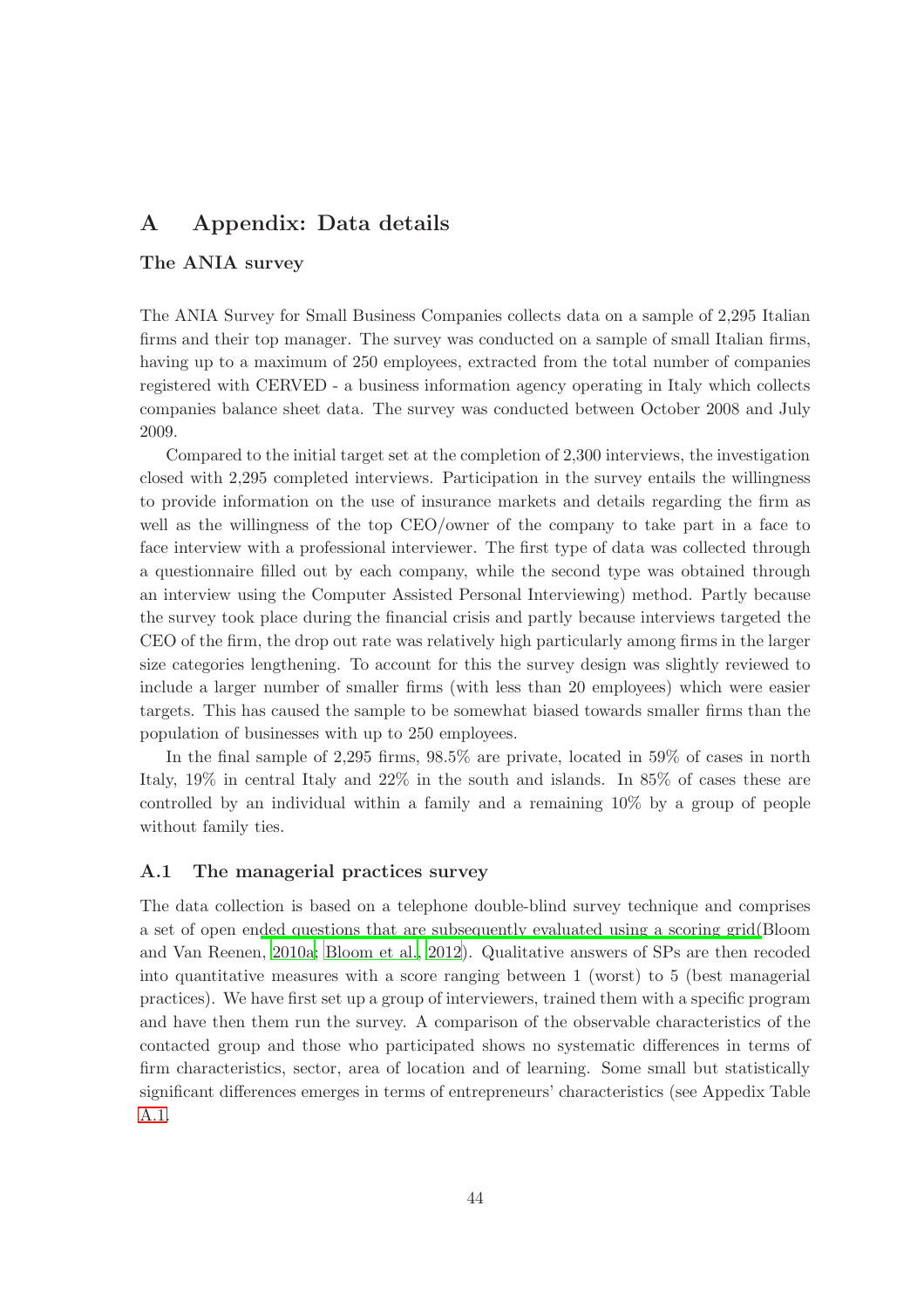### <span id="page-45-0"></span>A.2 Variables definition

Here we provide a detailed description of the variables used in the paper whose definition is not obvious.

- *Entrepreneur, Def. I* Broad definition which includes self employed, partners of a company and owners that run an incorporated business.
- *Entrepreneur, Def. II* Narrow definition that only include partners of a company and owners that run an incorporated business.
- *ED learn* Entrepreneurial density (number of firms per capita) in the location where the entrepreneur was living at age 18.
- *ED today* Current entrepreneurial density (number of firms per capita) in the location where the entrepreneur (or the firm in the case of the ANIA sample) is located.
- *Mover* A dummy equal to 1 if current location of the individual is different from that in which she was born (SHIW sample) or was living at 18 (ANIA sample). In the SHIW sample, we distinguish between all individuals (Mover) and Entrepreneurs (Mover-Entrepreneur).
- *Moved before learning* A dummy equal to 1 if the individual was living at 18 in a different location with respect to the place of birth (ANIA sample).
- *Employees* Number of employees in the firm.
- *Years in control*: Number of years since the entrepreneur has acquired the responsibility of the management of the firm.
- *Risk aversion*: Indicator obtained using the answers to the question "If the investment strategy of the firm depends only on you, among the following alternative strategies which one would you pick up? One that yields a) Low profits but no risk of losses; b) Decent profits and rare losses; c) Good profits with some chances of incurring losses; d) Very high profits with a high risk of significant losses. The indicator is coded between 1 and 4, increasing in risk aversion.
- *Ambiguity aversion* Indicator obtained using the answers to the question "Think about two urns, each containing 100 balls either green or yellow. You win 1,000 euros if you draw an urn of the color of your choice. Choose the color. Urn 1 contains both green and yellow balls, in unknown proportion. Urn 2 contains 50 green and 50 yellow balls. From which urn would you rather draw the ball? a) Strong preference for urn 1; b) slight preference for urn 1; c) indifferent; d) slight preference for urn 2; e) strong preference for urn 2. The indicator is coded between 1 and 5, increasing in ambiguity aversion.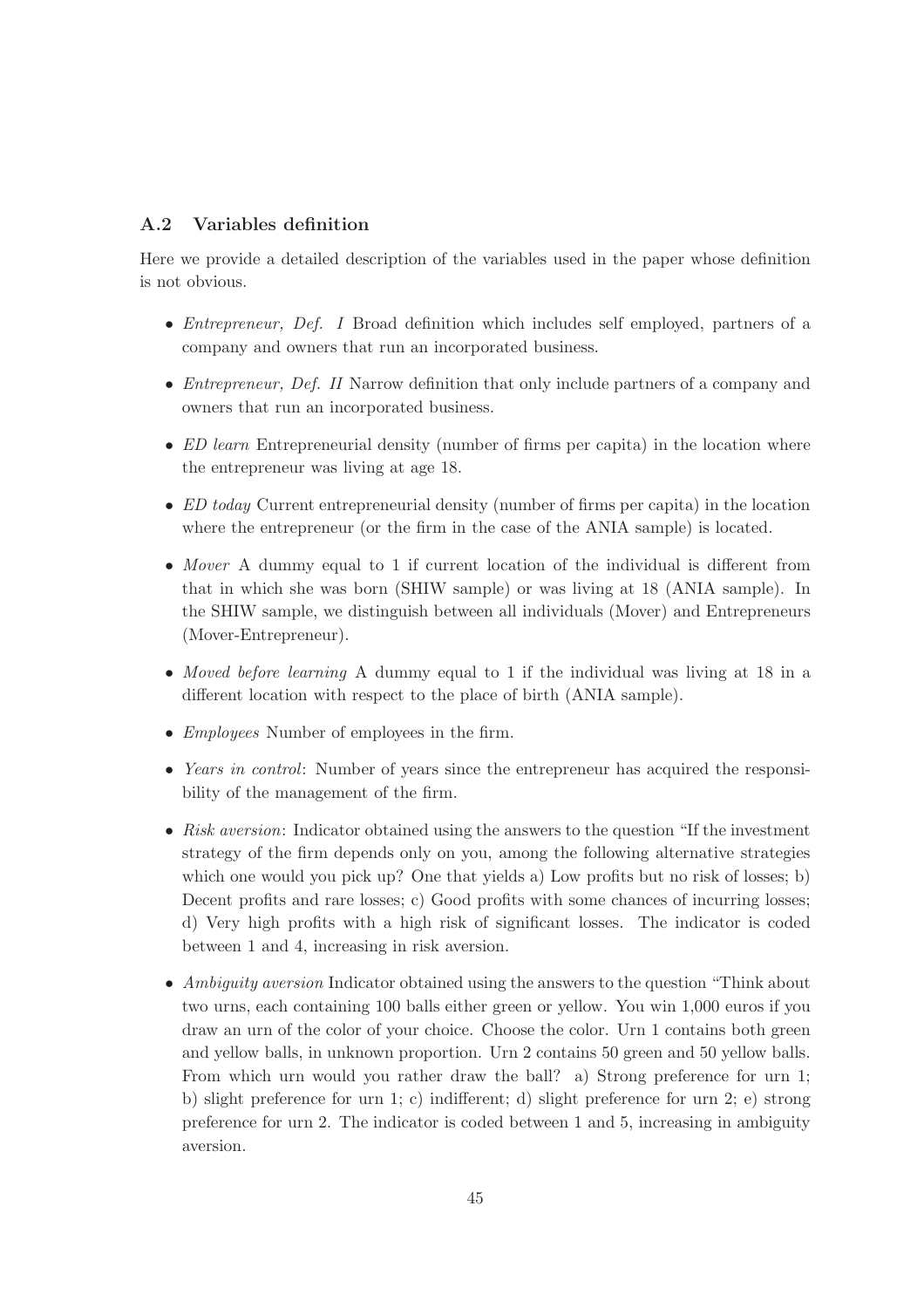- *Confidence* Indicator obtained using the answers to the question "With respect to the average ability of your entrepreneur colleagues, in your job, do you belive to be: a) below average; b) average; c) above average. The indicator is coded between 1 and 3, increasing self confidence.
- *Optimism*: answers to the question borrowed from a standard Life Orientation Test (Scheier et al., 1994) "How much do you agree with the statement: overall I expect more good things than bad things to happen to me". Coded between 0 and 10, with higher number indicating more optimism.
- *Satisfaction*: Indicator obtained from the following question to the entrepreneur "Notwithstanding the profits motive and only considering the other characteristics of your job, can you tell me if they give you more satisfaction or dissatisfaction?" Coded between 0 and 10, with higher number indicating more satisfaction.
- *Share of innov.*: Log of 1+ the share of sales in 2007 due to products or services either new or substantially improved introduced to the market between 2005 and 2007.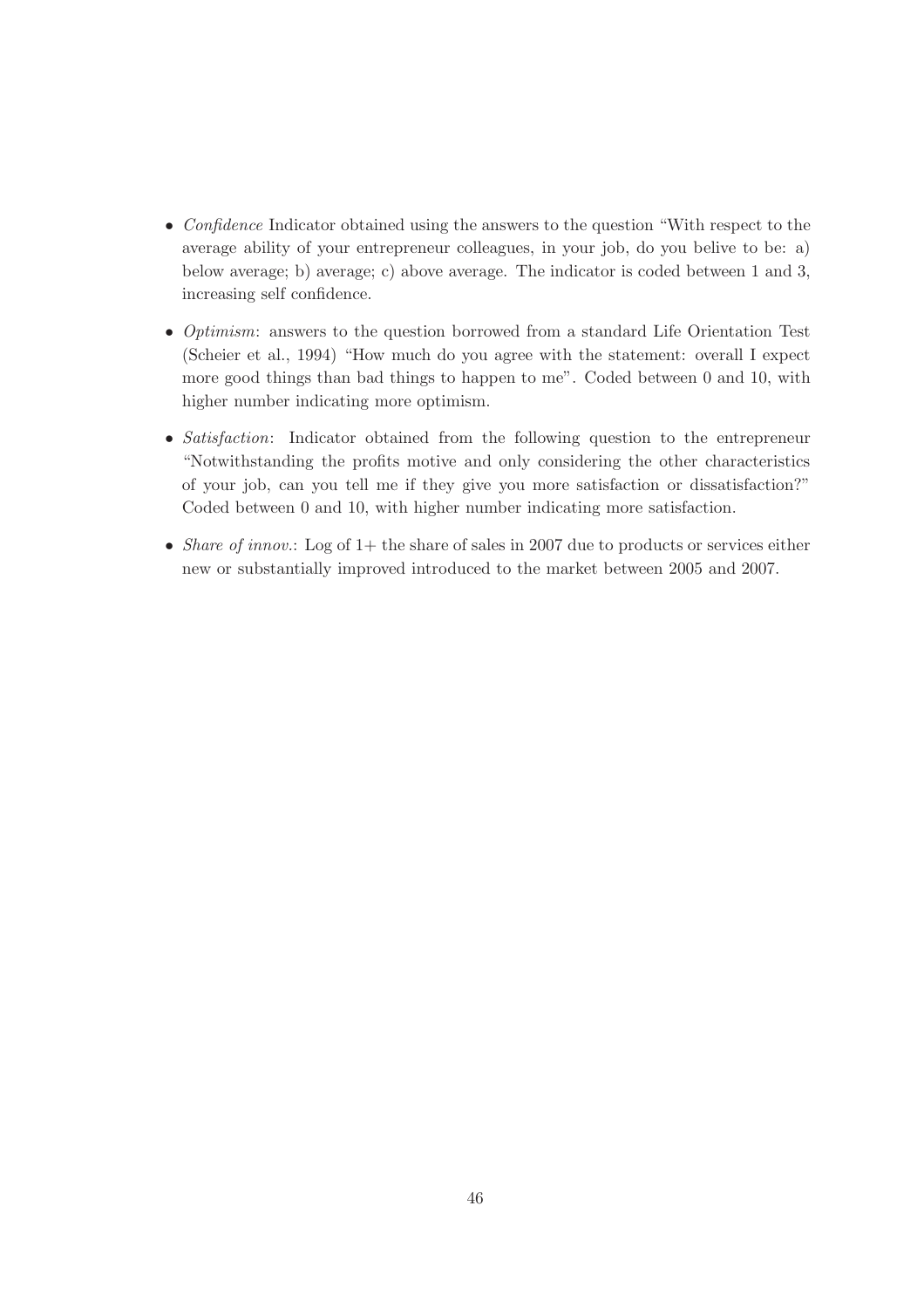|                     | Re-interviewed |         |           | Non re-interviewed |         |           |            |
|---------------------|----------------|---------|-----------|--------------------|---------|-----------|------------|
|                     | N. Obs.        | Mean    | Std. Dev. | N. Obs.            | Mean    | Std. Dev. | Difference |
|                     |                |         |           |                    |         |           |            |
| <b>TFP</b>          | 388            | 2.50    | .83       | 578                | 2.41    | .94       | .088       |
| Sales per worker    | 388            | 4.93    | 1.06      | 574                | 4.86    | 1.24      | .069       |
| <b>Employees</b>    | 388            | 36.61   | 40.14     | 578                | 32.79   | 40.50     | $3.819\,$  |
| dmsect1             | 388            | .03     | .18       | 578                | .02     | .15       | .011       |
| $d$ msect $2$       | 388            | .38     | .48       | 578                | .33     | .47       | .046       |
| dmsect3             | 388            | .01     | .10       | 578                | .00     | .09       | .001       |
| dmsect4             | 388            | .04     | .21       | 578                | .09     | .29       | $-.052***$ |
| ${\rm dmsect5}$     | 388            | .23     | .42       | 578                | .24     | .43       | $-.005$    |
| dmsect6             | 388            | .03     | $.18\,$   | 578                | .04     | .21       | $-.014$    |
| $d$ msect $7$       | 388            | .25     | .43       | 578                | .23     | .42       | .012       |
| dmarea1             | 388            | $.30\,$ | .461      | 578                | $.31\,$ | $.46\,$   | $-.008$    |
| dmarea2             | 388            | .30     | .45       | 578                | .29     | .45       | .003       |
| dmarea <sub>3</sub> | 388            | $.20\,$ | .40       | 578                | $.19\,$ | $.39\,$   | $.016$     |
| dmarea4             | 388            | .18     | .38       | 578                | .19     | $.39\,$   | $-.012$    |
| $d$ marealearn $1$  | 388            | .29     | .45       | 578                | .31     | .46       | $-.021$    |
| $d$ marealearn $2$  | 388            | .29     | .45       | 578                | .28     | $.45$     | $.004\,$   |
| dmarealearn3        | 388            | .21     | .41       | 578                | .17     | $.38\,$   | .041       |
| $d$ marealearn $4$  | 388            | $.20\,$ | .40       | 578                | .22     | .41       | $-.023$    |
| educ                | 388            | 14.06   | $2.55\,$  | 578                | 13.37   | $2.54\,$  | $.684***$  |
| age entr            | 388            | 51.69   | 11.12     | 578                | 50.40   | 10.12     | $1.289*$   |
| Male                | 388            | .71     | .45       | 578                | .66     | $.47$     | $.052*$    |
| father entr         | 388            | .45     | .49       | 578                | .36     | .48       | $.092***$  |
| years since control | 388            | 20.54   | 11.31     | 578                | 19.01   | 10.85     | $1.52***$  |

<span id="page-47-0"></span>Table A.1: Comparison between re-interviewed and non re-interviewed entrepreneurs

Note: the table reports means and standard deviations of key variables for the sample of entrepreneurs that were re-interviewed and that were not. The last column report differences in mean.  $***$  indicates significantly different at 1%, \*\* at 5%, \* at 10%.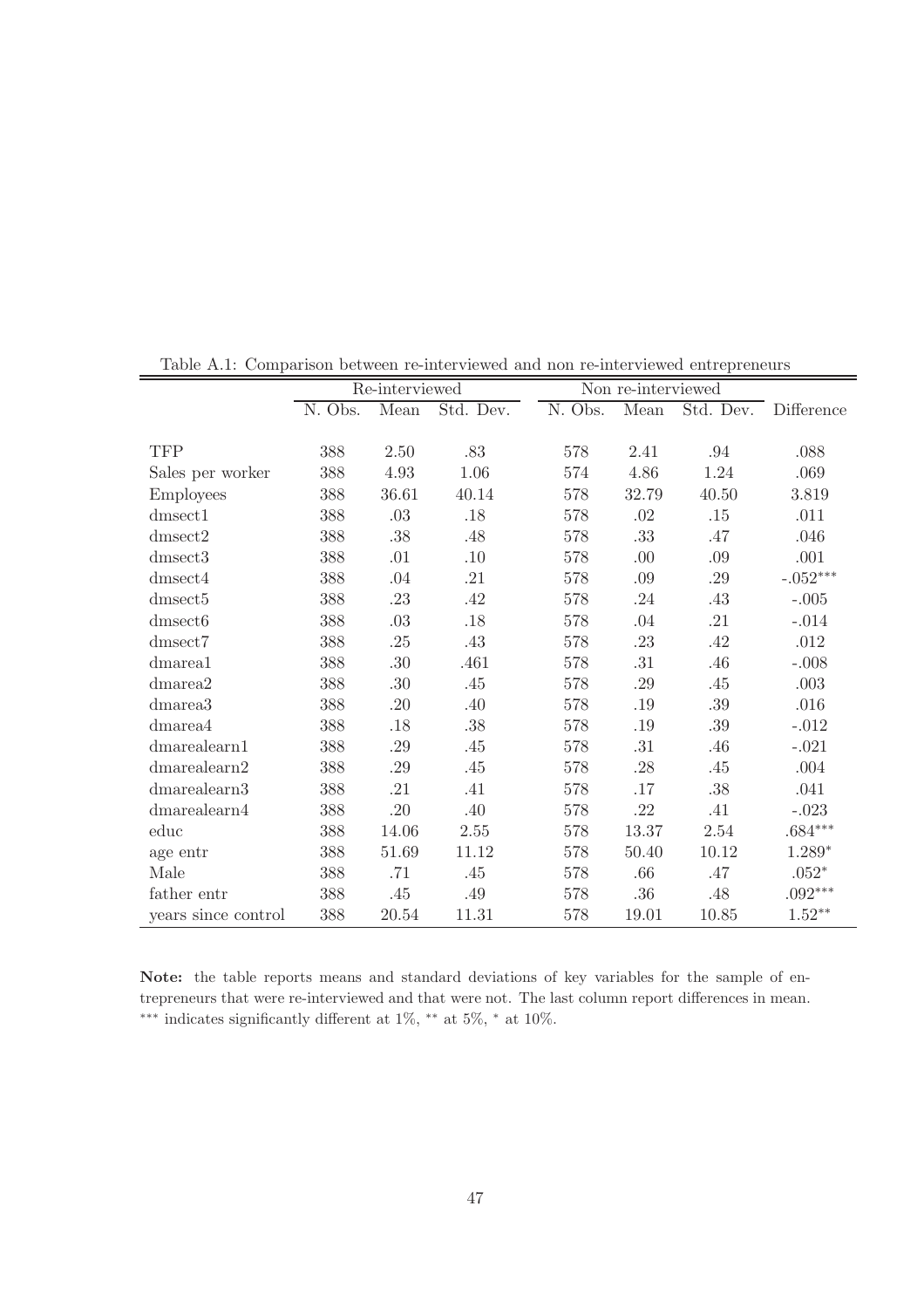|                    |                     | (2)                 | (3)                  | (4)                 | (5)                 | (6)                   |
|--------------------|---------------------|---------------------|----------------------|---------------------|---------------------|-----------------------|
|                    |                     |                     |                      |                     |                     |                       |
| Risk aversion      | $-0.029$            |                     |                      |                     |                     |                       |
|                    | (0.045)             |                     |                      |                     |                     |                       |
| Ambiguity aversion |                     | 0.013               |                      |                     |                     |                       |
|                    |                     | (0.021)             |                      |                     |                     |                       |
| Confidence         |                     |                     | 0.078                |                     |                     |                       |
|                    |                     |                     | (0.078)              |                     |                     |                       |
| Optimism           |                     |                     |                      | 0.011               |                     |                       |
|                    |                     |                     |                      | (0.017)             |                     |                       |
| Satisfaction       |                     |                     |                      |                     | 0.016               |                       |
|                    |                     |                     |                      |                     | (0.018)             |                       |
| Share innov.       |                     |                     |                      |                     |                     | $-0.034$              |
|                    | $3.515*$            | $3.330*$            |                      |                     | 3.255               | (0.022)<br>$4.762*$   |
| ED learn           |                     |                     | $3.575*$             | $3.603*$            |                     |                       |
|                    | (1.965)             | (1.981)<br>0.074    | (1.980)<br>0.247     | (1.969)             | (2.095)             | (2.472)<br>0.199      |
| ED today           | 0.133               |                     |                      | $-0.548$            | $-0.191$            |                       |
| LC learn           | (3.130)<br>0.070    | (3.135)<br>0.071    | (3.208)<br>0.072     | (3.179)<br>0.045    | (3.202)<br>0.055    | (3.611)<br>0.183      |
|                    |                     |                     |                      |                     |                     |                       |
|                    | (0.124)<br>$-0.342$ | (0.125)<br>$-0.317$ | (0.126)<br>$-0.341$  | (0.127)<br>$-0.310$ | (0.126)<br>$-0.321$ | (0.140)<br>$-0.550**$ |
| LC today           |                     |                     |                      |                     |                     |                       |
| Male               | (0.244)             | (0.244)<br>$-0.105$ | (0.246)<br>$-0.103$  | (0.252)<br>$-0.096$ | (0.252)             | (0.272)<br>$-0.070$   |
|                    | $-0.096$            |                     |                      |                     | $-0.101$            |                       |
|                    | (0.065)<br>0.272    | (0.066)<br>0.287    | (0.066)<br>$0.256\,$ | (0.066)<br>0.263    | (0.067)<br>0.225    | (0.075)<br>0.401      |
| Age                |                     |                     |                      |                     |                     |                       |
| Years since        | (0.229)<br>0.002    | (0.231)<br>0.001    | (0.233)<br>0.002     | (0.233)<br>0.002    | (0.242)<br>0.002    | (0.272)<br>0.001      |
| control            |                     |                     |                      | (0.003)             | (0.003)             |                       |
| Parent entr.       | (0.003)<br>$-0.099$ | (0.003)<br>$-0.095$ | (0.003)<br>$-0.101$  | $-0.107*$           | $-0.114*$           | (0.003)<br>$-0.073$   |
|                    |                     |                     |                      |                     |                     |                       |
| Married            | (0.063)<br>0.076    | (0.063)<br>0.078    | (0.063)<br>0.064     | (0.063)<br>0.068    | (0.064)<br>0.054    | (0.072)               |
|                    |                     |                     |                      |                     |                     | 0.055                 |
| Fam. size          | (0.084)<br>0.022    | (0.085)<br>0.022    | (0.086)<br>0.027     | (0.086)<br>0.024    | (0.087)<br>0.023    | (0.103)               |
|                    | (0.027)             | (0.028)             | (0.028)              | (0.027)             | (0.028)             | 0.025<br>(0.033)      |
|                    |                     |                     |                      |                     |                     |                       |
| Observations       | 924                 | 912                 | 902                  | 909                 | 900                 | 707                   |

<span id="page-48-0"></span>Table A.2: Entrepreneurial traits and TFP

Note: All regressions include year, education, macro-area of learning and of current location and sector dummies. Significance levels: \*: 10%, \*\* : 5%, \*\*\* : 1%